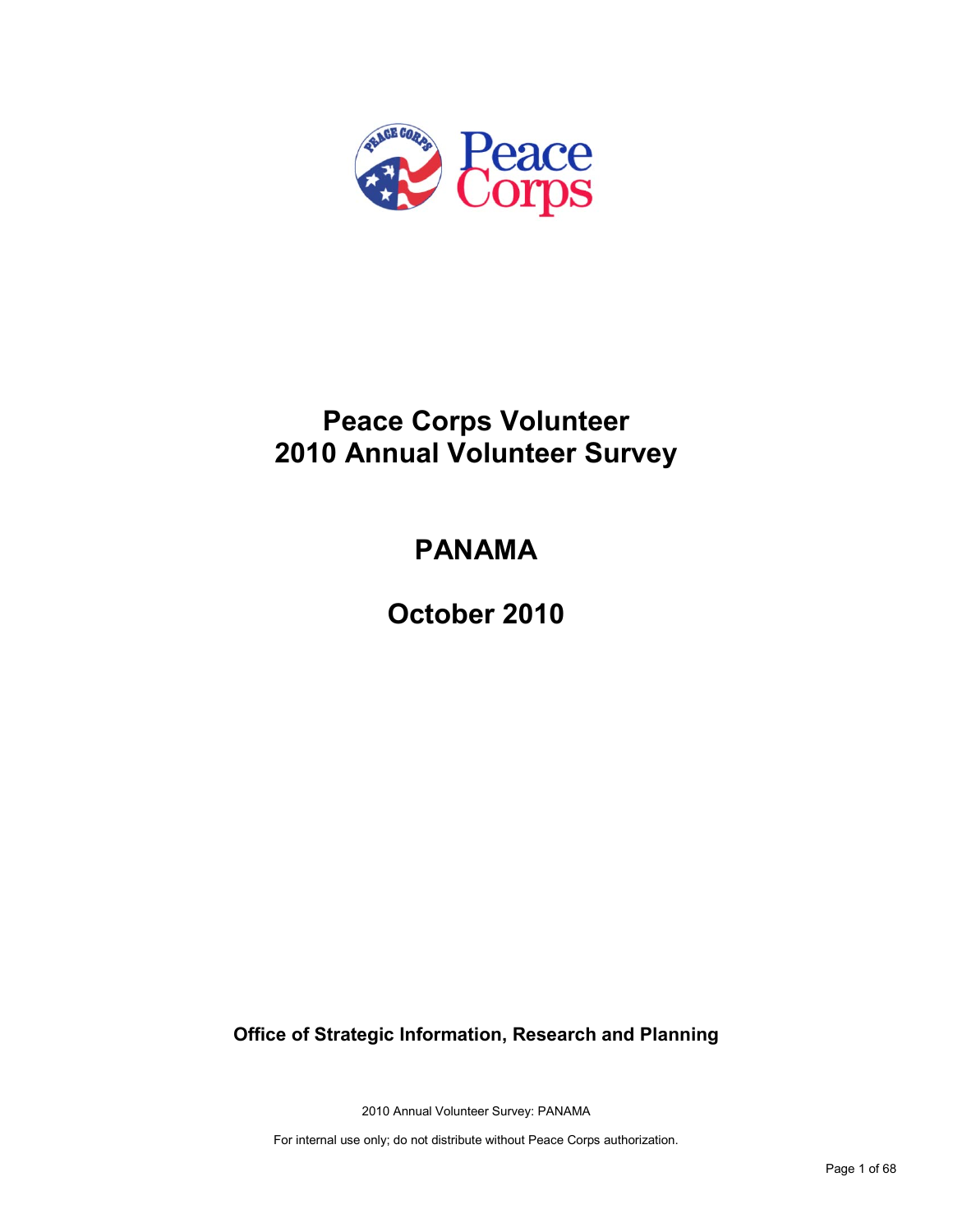### **Table of Contents**

| A.           |                                                    |     |
|--------------|----------------------------------------------------|-----|
| В.           |                                                    |     |
| C.           |                                                    |     |
| D.           |                                                    |     |
| Е.           |                                                    |     |
| F.           |                                                    | 24  |
| G.           |                                                    | .28 |
| Н.           |                                                    |     |
| $\mathbf{L}$ |                                                    | 54  |
| J.           | Overall Assessment of Your Peace Corps Service  62 |     |
| Κ.           |                                                    |     |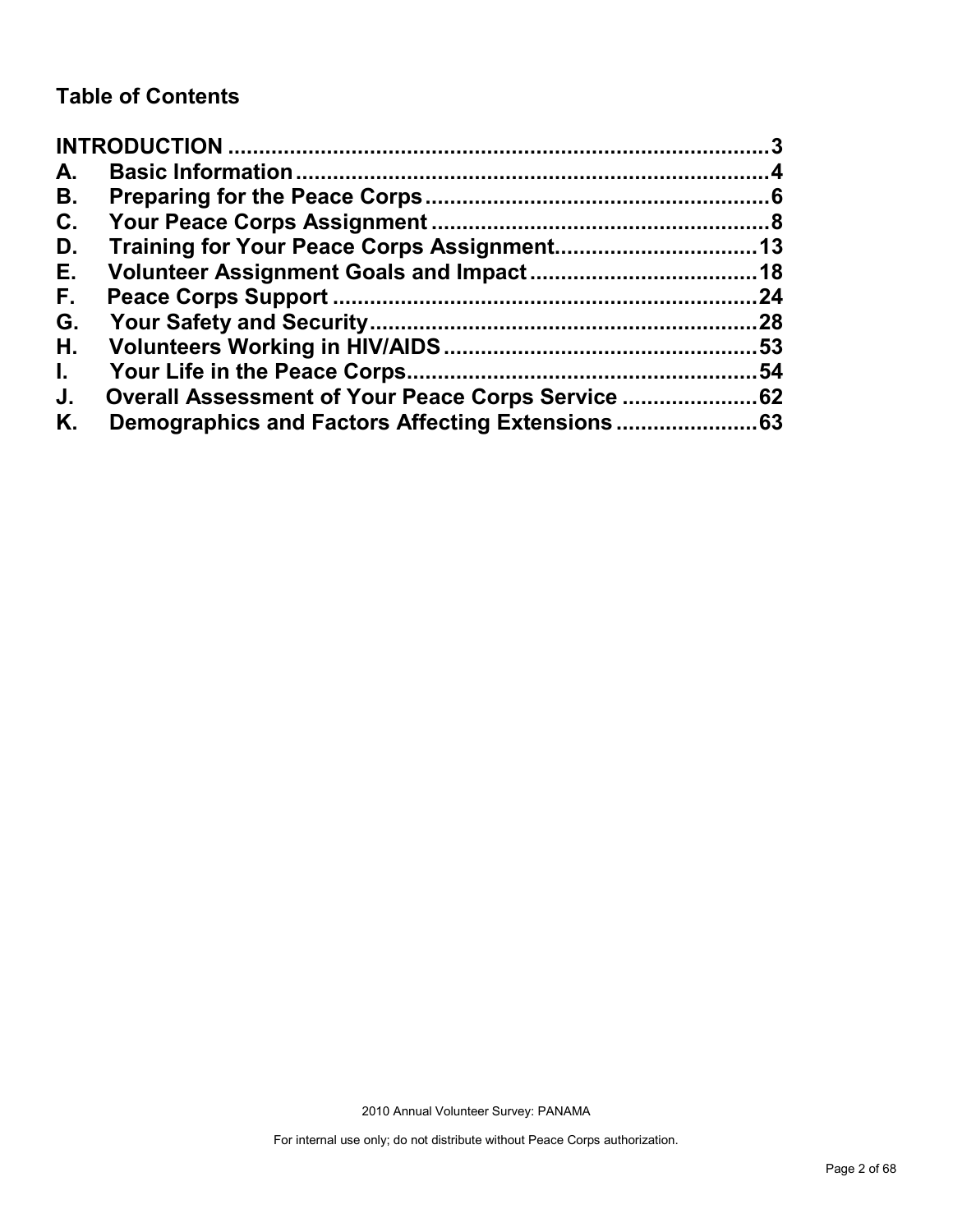### <span id="page-2-0"></span>**INTRODUCTION**

The Annual Volunteer Survey was conducted from June – August 2010 and 81 percent of the Volunteers (5, 239) responded, the highest number in the 35-year history of the survey. Most Volunteers (89 percent) completed the online version of the survey, and another 11 percent completed a paper version of the survey.

This report conveys the responses to the survey from Volunteers serving in one particular country. The report contains the tables and short narrative responses from the questions offering a finite set of possible responses. The results provide a picture of the activities, experiences and views of Peace Corps Volunteers in 2010, including areas where Volunteers confirm that their needs are being well met and where improvements may be needed.

A second report contains the Volunteers' extensive narrative responses to eight open-ended questions on the survey. The report, *2010 Annual Volunteer Survey Open Ended Responses,* is being distributed separately to the Regional and Country Directors.

### **ORGANIZATION OF THE REPORT**

The country report contains eleven sections, corresponding to the major sections of the survey questionnaire.

The tabular results are presented in the order in which the questions appeared in the 2010 AVS, which corresponds roughly to the phases of Volunteer service. Initial questions asked about preparing for Peace Corps. These were followed by questions about assignment activities and training. The final set of questions asked about extending service beyond two years.

The tables show the percent of post respondents that selected each choice and the total number of post respondents that answered the question. Most survey questions asked respondents to select one answer from a set of choices. The percentages for the "select one" responses add up to 100 percent. Questions that allowed Volunteers to "mark all that apply" result in percentages that total to more than 100 percent. This is because each percentage equals the number of respondents selecting that choice divided by the number of respondents who answered the question.

The 2010 AVS included most questions from earlier annual and biennial surveys. A dozen open-ended questions were excluded this year to reduce the reporting burden and internet connection costs to Volunteers.

2010 Annual Volunteer Survey: PANAMA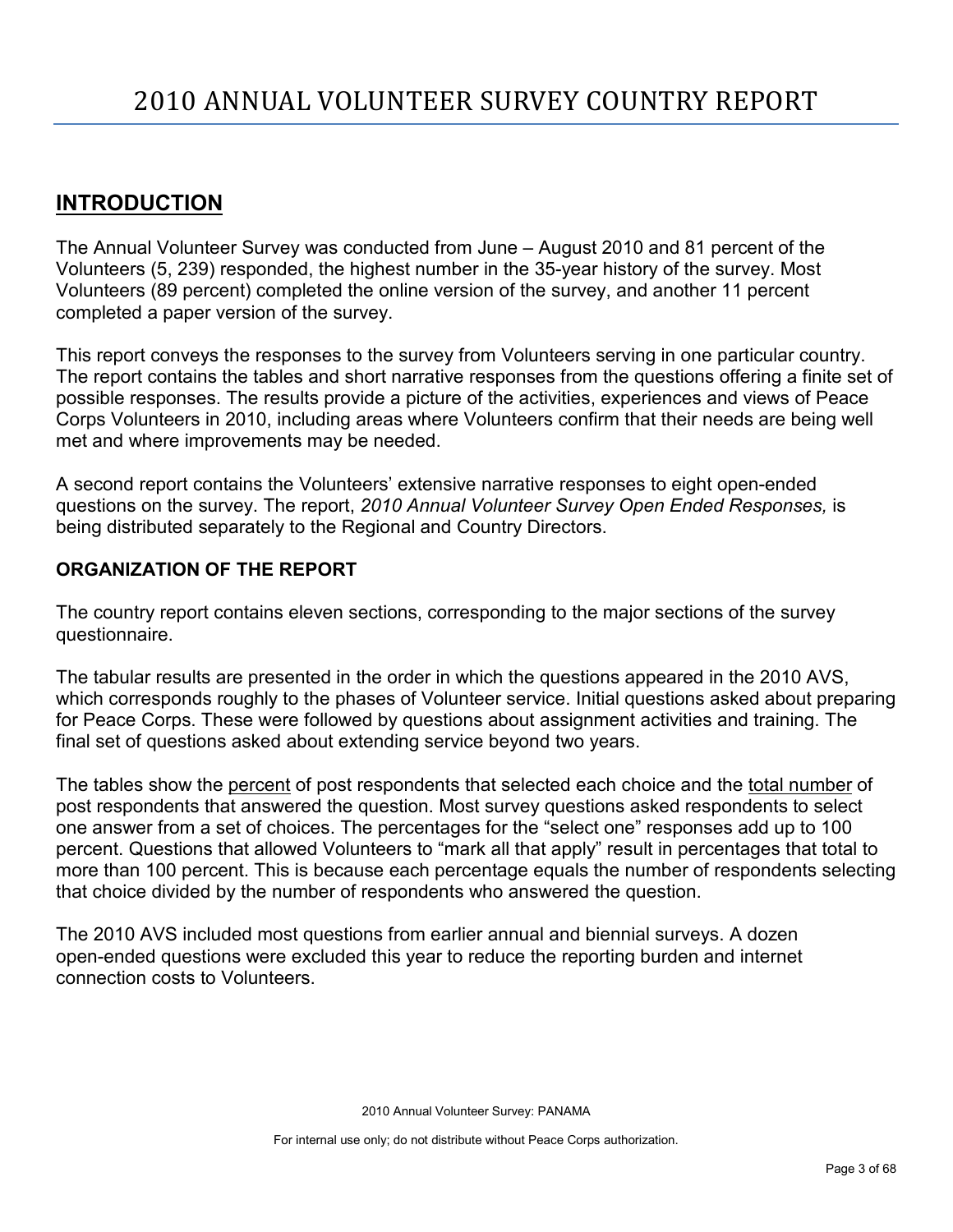Key questions were added to gather more information about:

- Experiences with insensitive comments and behavior based on race, ethnicity, age, gender, or sexual orientation
- Observations or comments about harassment/discrimination experiences (added to the online 2010 AVS after the survey began)
- Reasons that might influence whether or not to extend Volunteer service beyond two years

A crosswalk between the 2009 and 2010 questions is posted on the OSIRP intranet under 2010 AVS Reports "Reference Documents." Earlier surveys and global, regional and post reports are also on the OSIRP Intranet.

### **HOW TO USE THE INFORMATION**

Posts are encouraged to share the results with staff and Volunteers. These reports are an excellent way to initiate a dialogue with staff and Volunteers at post about what is working well and areas for improvement. In the past, posts have found it useful to share the results with their Volunteers, via the VAC, monthly newsletters, summary bulletins, and presentations at PST and IST.

Please consider comparing these 2010 results with your 2006, 2008 and 2009 survey results to identify trends and changes over time. You may also want to compare your country's results with the regional and global numbers.

### <span id="page-3-0"></span>**A. Basic Information**

This section reports on the overall response rate and percentages of online and paper surveys completed, as well as the Volunteers' descriptions of their project and site. Results are more representative of all Volunteers at post when the response rate is above 50 percent.

The 2010 Annual Volunteer Survey response rate for PANAMA was 92%.

| <b>Completed Online and Paper Surveys</b> |
|-------------------------------------------|
|-------------------------------------------|

|        | Percent | Number |
|--------|---------|--------|
| Online | 100%    | 110    |
| Paper  |         |        |
| Total  | 100%    | 110    |

2010 Annual Volunteer Survey: PANAMA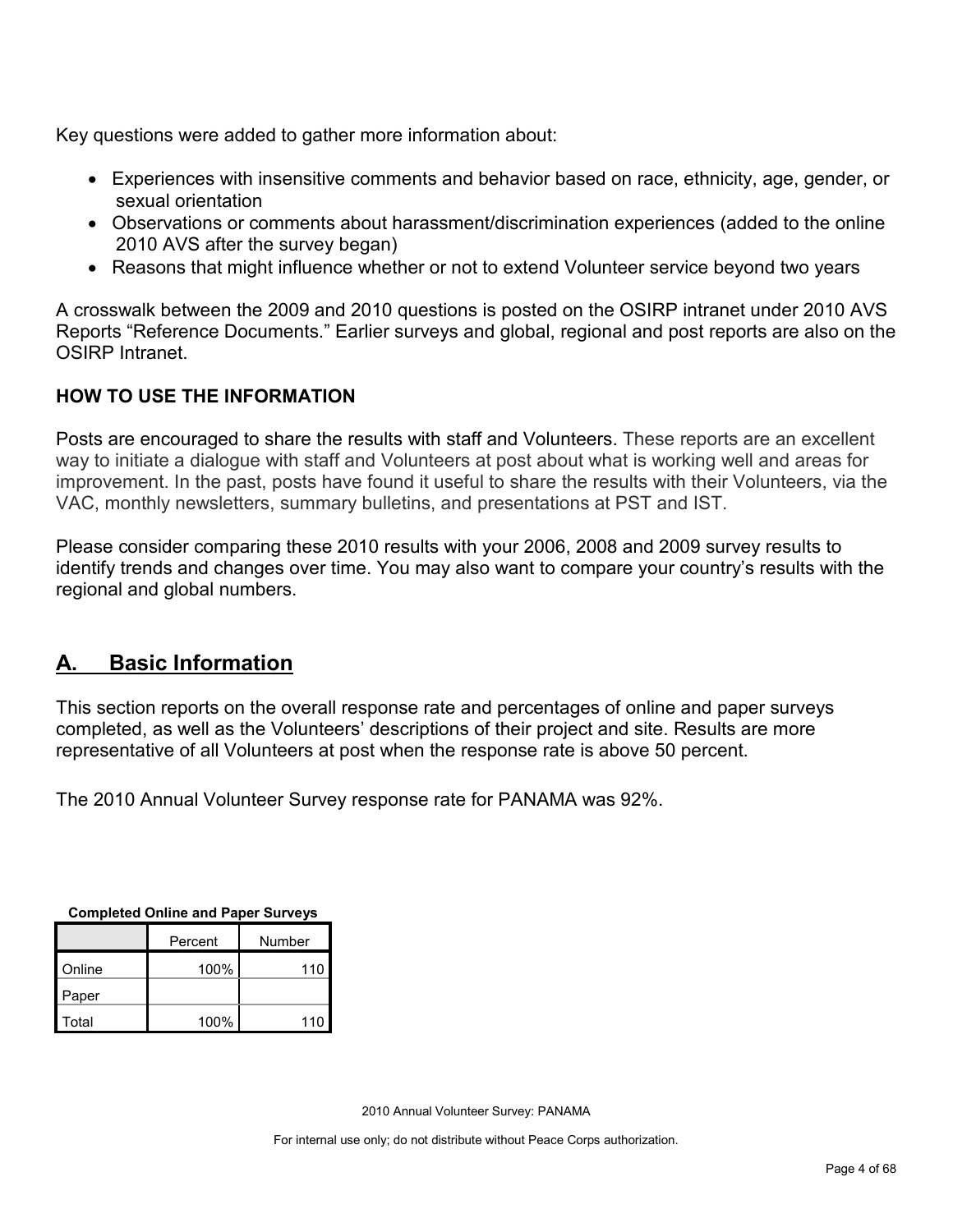|                   | Percent | Number |
|-------------------|---------|--------|
| 6 months or less  | 26%     | 29     |
| 7 to 12 months    | 25%     | 27     |
| 13 to 20 months   | 25%     | 28     |
| 21 to 27 months   | 15%     |        |
| 28 months or more | 8%      | g      |
| otal              | 100%    |        |

#### **A2: How many months have you been in country?**

#### **A3: Please select your project.**

|                                             | Percent | Number |
|---------------------------------------------|---------|--------|
| Community Economic Development              | 17%     | 19     |
| <b>Community Environmental Conservation</b> | 18%     | 20     |
| <b>Environmental Health</b>                 | 23%     | 25     |
| Sustainable Agricultural Systems            | 19%     |        |
| TEA - Tourism English Advising              | 22%     | 24     |
| Other. Please specify                       | 1%      |        |
| Total                                       | 100%    |        |

#### **A3. Description of "other" project**

|                                                | Percent | Number |  |
|------------------------------------------------|---------|--------|--|
| Open-ended results. Not responsive to request. |         |        |  |
|                                                |         |        |  |
| ʻotal                                          | 100%    |        |  |

#### **A4: Please choose the best description of your assigned site.**

|                                           | Percent | Number |
|-------------------------------------------|---------|--------|
| Village/rural area (pop. under 2,000)     | 81%     | 89     |
| Rural town (pop. 2,000 + 25,000)          | 11%     | 12     |
| City (pop. over 25,000) - not the capital | 5%      |        |
| Outer island (regardless of size)         | 4%      |        |
| Capital of the country                    |         |        |

2010 Annual Volunteer Survey: PANAMA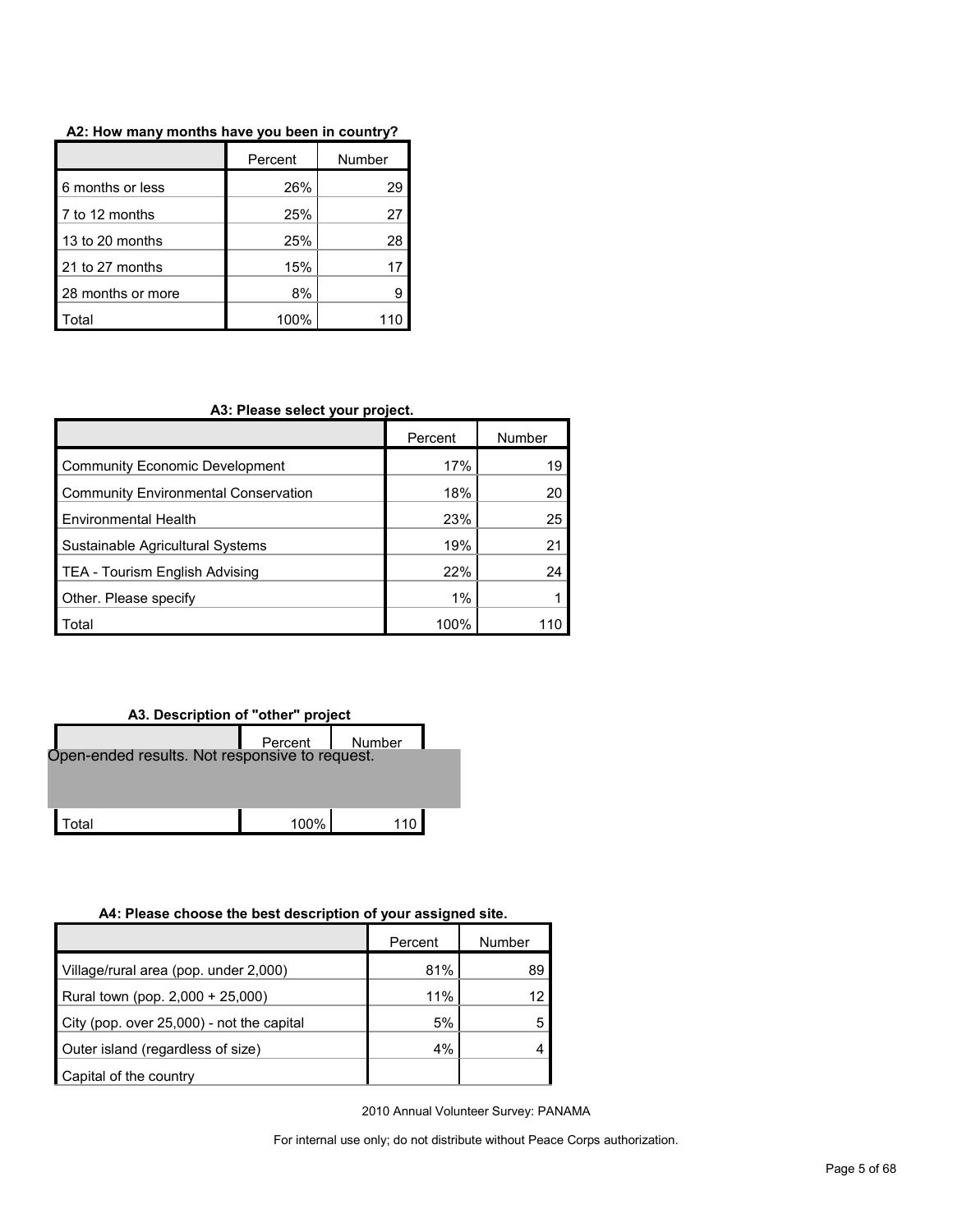#### **A4: Please choose the best description of your assigned site.**

|                                           | Percent | Number |
|-------------------------------------------|---------|--------|
| Village/rural area (pop. under 2,000)     | 81%     | 89     |
| Rural town (pop. 2,000 + 25,000)          | 11%     |        |
| City (pop. over 25,000) - not the capital | 5%      |        |
| Outer island (regardless of size)         | 4%      |        |
| Capital of the country                    |         |        |
| Total                                     | 100%    |        |

### <span id="page-5-0"></span>**B. Preparing for the Peace Corps**

This section reports Volunteers' motivations in applying and accepting a Peace Corps assignment, as well as how prepared they are currently to meet the challenges of service.

|                                                     |                      | % Selected This | <b>Total PCVs</b> |
|-----------------------------------------------------|----------------------|-----------------|-------------------|
|                                                     | <b>PCV Responses</b> | Choice          | Responding        |
| Personal interest in the Peace Corps                | 86                   | 78%             |                   |
| Returned Peace Corps Volunteer whom you met or      | 28                   | 25%             |                   |
| know personally                                     |                      |                 |                   |
| Peace Corps campus or community information session | 23                   | 21%             |                   |
| Peace Corps website                                 | 23                   | 21%             |                   |
| Peace Corps recruiter                               | 15                   | 14%             |                   |
| Other: Please specify                               | 14                   | 13%             |                   |
| Article or book about the Peace Corps               | 12                   | 11%             |                   |
| Family member/s who served in the Peace Corps       | 10                   | 9%              |                   |
| Radio, TV, or print advertisement                   | 5                    | 5%              |                   |
| Returned Peace Corps Volunteer who spoke to your    | 3                    | 3%              |                   |
| school or group about the Peace Corps               |                      |                 |                   |
| Peace Corps material in the mail                    | $\overline{2}$       | 2%              |                   |
| Americorps service                                  |                      | $1\%$           |                   |
| Social media (Facebook, Twitter, etc.               |                      | $1\%$           |                   |
| Total                                               |                      |                 | 110               |

#### **B1: What prompted you to apply to the PC? Mark all that apply.**

Percents may total to more than 100% since Volunteers were asked to "Mark all that apply."

2010 Annual Volunteer Survey: PANAMA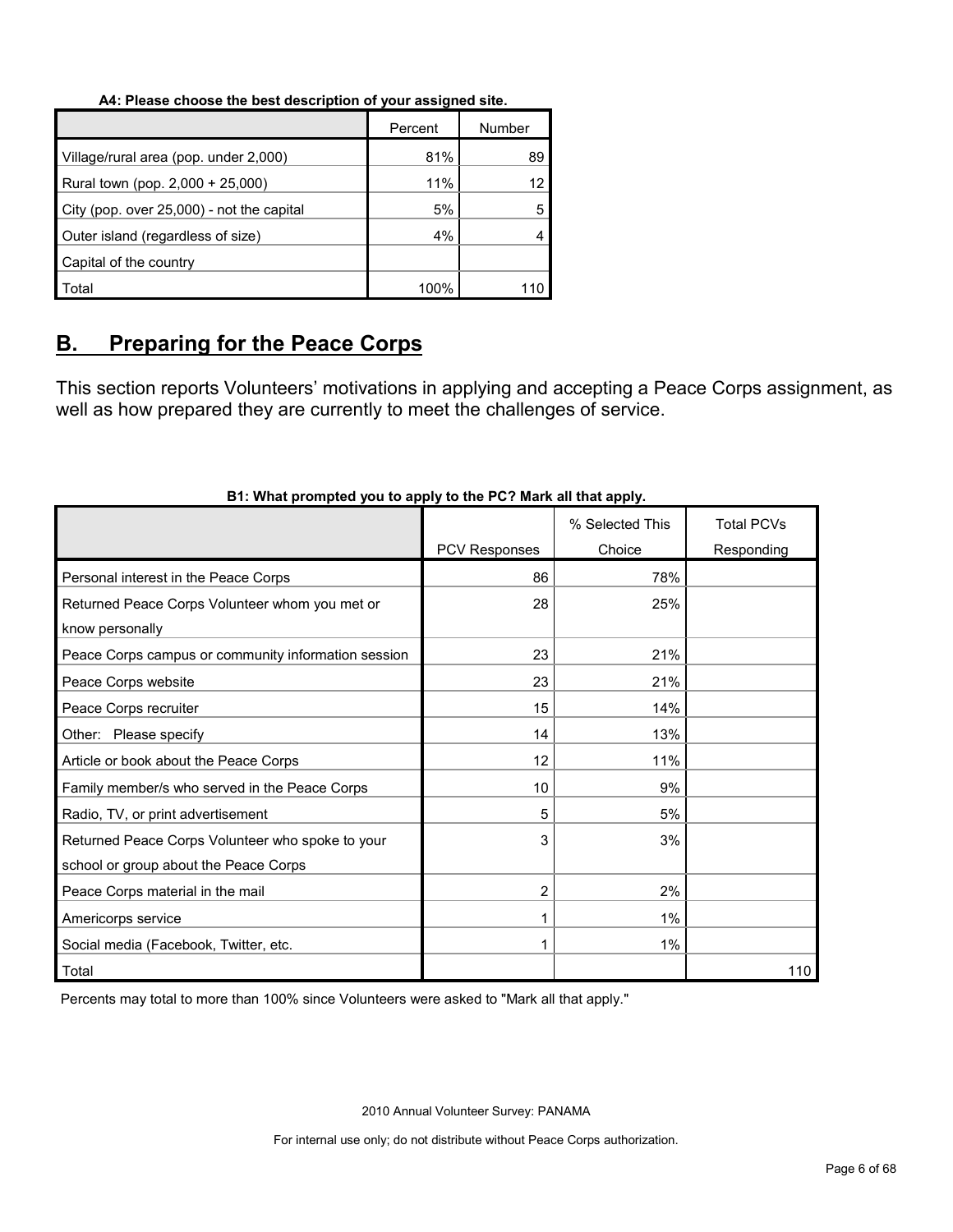| <b>B1.OTHER: Description of other reasons for applying to Peace Corps</b> |                |               |  |  |
|---------------------------------------------------------------------------|----------------|---------------|--|--|
|                                                                           | <b>PERCENT</b> | <b>NUMBER</b> |  |  |
| Open-ended results. Not responsive to request.                            |                |               |  |  |
|                                                                           |                |               |  |  |
|                                                                           |                |               |  |  |
|                                                                           |                |               |  |  |
|                                                                           |                |               |  |  |
|                                                                           |                |               |  |  |
|                                                                           |                |               |  |  |
|                                                                           |                |               |  |  |
|                                                                           |                |               |  |  |
|                                                                           |                |               |  |  |
|                                                                           |                |               |  |  |
|                                                                           |                |               |  |  |
|                                                                           |                |               |  |  |
|                                                                           |                |               |  |  |
|                                                                           |                |               |  |  |
|                                                                           |                |               |  |  |
|                                                                           |                |               |  |  |
| Total                                                                     | 100%           | 110           |  |  |

| 2. TIOW IMPORANT WEIT THE TONOWING ROLOIS IN ACCEPTING A FO ASSIGNMENT: |               |                       |           |       |
|-------------------------------------------------------------------------|---------------|-----------------------|-----------|-------|
|                                                                         | Not Important | Somewhat<br>important | Important | Total |
|                                                                         |               |                       |           |       |
| Different culture                                                       | 8%            | 12%                   | 80%       | 110   |
| Work experience                                                         | 5%            | 36%                   | 58%       | 110   |
| Help others                                                             | $1\%$         | 12%                   | 87%       | 110   |
| International experience                                                | 4%            | 9%                    | 87%       | 108   |
| Language                                                                | $1\%$         | 24%                   | 75%       | 110   |
| Personal growth                                                         | 3%            | 17%                   | 80%       | 110   |
| U. S. job market                                                        | 48%           | 26%                   | 27%       | 109   |
| Serve my country                                                        | 30%           | 41%                   | 28%       | 109   |
| Travel/adventure                                                        | 3%            | 20%                   | 77%       | 109   |
| Other: Please specify below                                             | 14%           | 14%                   | 71%       |       |

#### **B2: How important were the following factors in accepting a PC assignment?**

#### **B2.OTHER: Description of other factor/s in accepting a PC assignment**

2010 Annual Volunteer Survey: PANAMA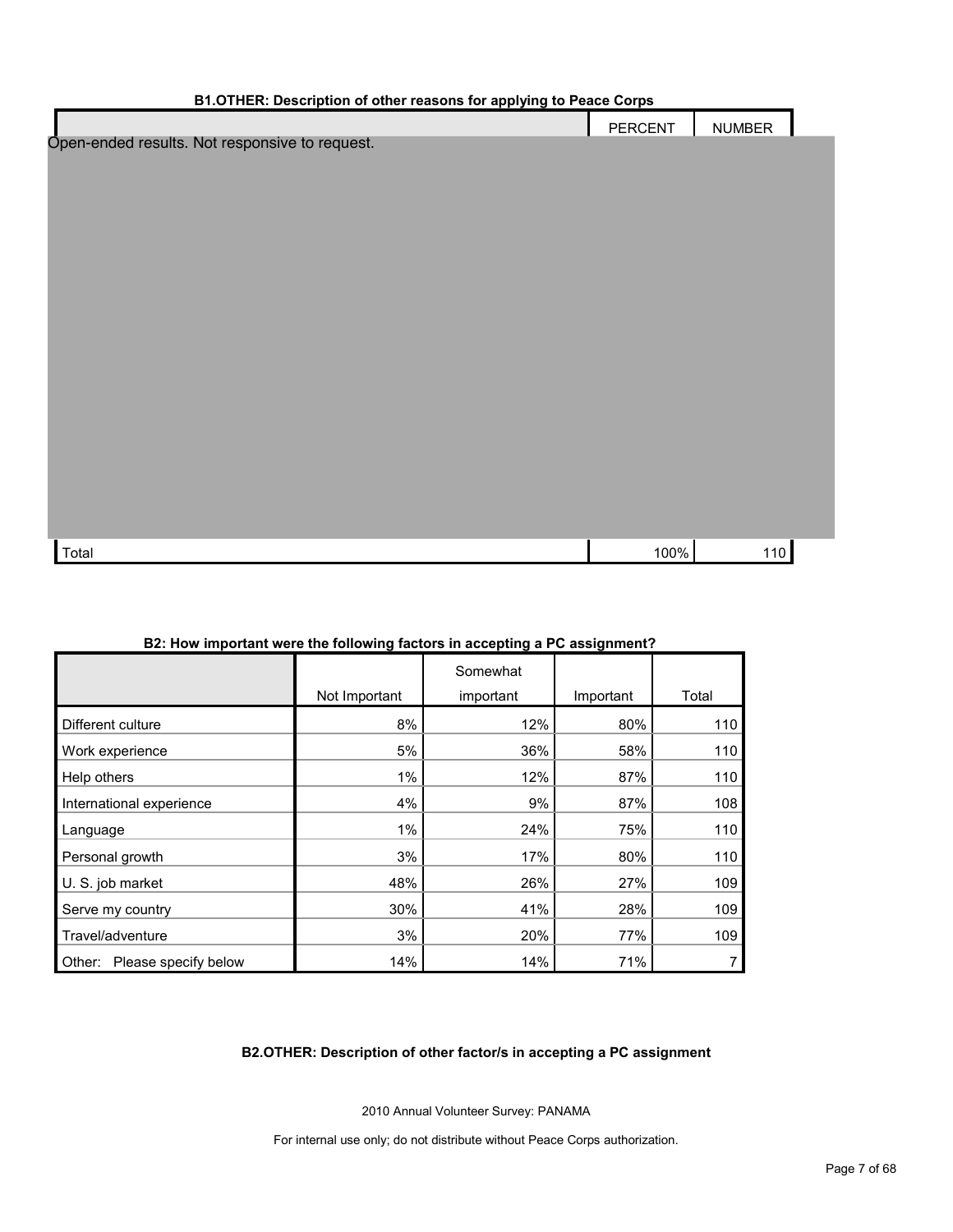|                                                | PERCENT | <b>NUMBER</b> |
|------------------------------------------------|---------|---------------|
| Open-ended results. Not responsive to request. |         |               |
|                                                |         |               |
|                                                |         |               |
|                                                |         |               |
|                                                |         |               |
|                                                |         |               |
|                                                |         |               |
|                                                |         |               |
|                                                |         |               |
| Total                                          | 100%    | 110           |

#### **B3: How prepared do you feel today to meet the challenges of PC service?**

|                | Not at all | Minimally | Adeauatelv | ≿onsiderablv | Exceptionally | Total            |
|----------------|------------|-----------|------------|--------------|---------------|------------------|
| B <sub>3</sub> |            | 2%        | 19%        | 55%          | 24%           | '10 <sub>1</sub> |

### <span id="page-7-0"></span>**C. Your Peace Corps Assignment**

This section reports Volunteers' work on their primary assignment and their secondary activities. The term "primary assignment" refers to the Volunteers' assignment which is part of an overall project plan designed by the host country partners and in-country Peace Corps staff.

|                                               | Percent | Number         |
|-----------------------------------------------|---------|----------------|
| Water sanitation                              | 23%     | 25             |
| Environmental education                       | 16%     | 18             |
| English teaching                              | 15%     | 17             |
| Agriculture/fish/livestock                    | 14%     | 15             |
| Business education/advising                   | 8%      | 9              |
| Community development                         | 7%      | 8              |
| Agroforestry                                  | 4%      | 4              |
| Youth development                             | 3%      | 3              |
| Teacher training                              | 3%      | 3              |
| Other: Please specify                         | 2%      | $\overline{2}$ |
| Information & communications technology (ICT) | 2%      | 2              |

### **C1: Which best describes the focus of your primary assignment/work?**

2010 Annual Volunteer Survey: PANAMA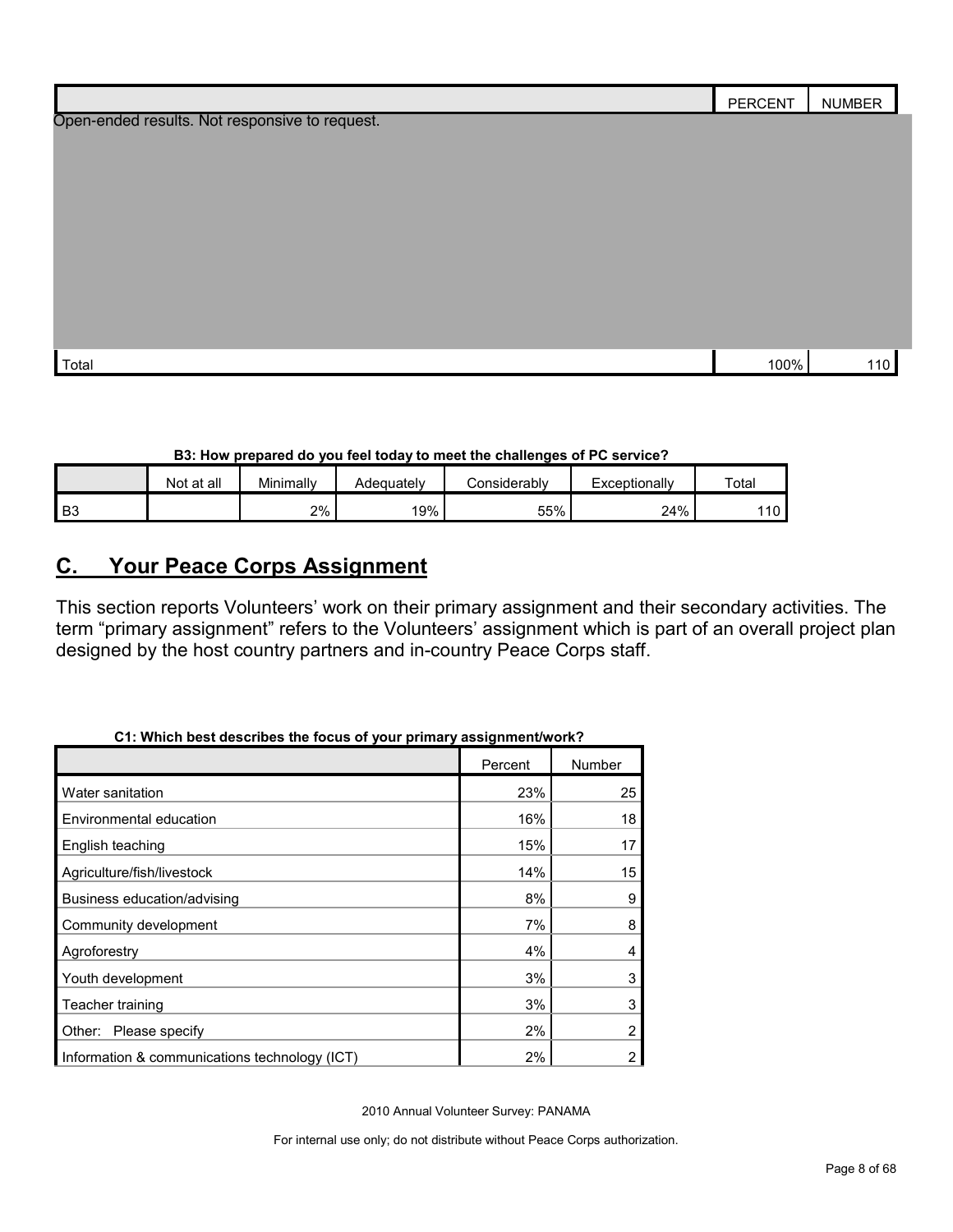| NGO development                                 | 2%   |  |
|-------------------------------------------------|------|--|
| <b>HIV/AIDS</b>                                 | 1%   |  |
| Other education                                 | 1%   |  |
| Urban & regional planning/municipal development |      |  |
| Health extension                                |      |  |
| Forestry/parks                                  |      |  |
| Math/science teaching                           |      |  |
| Total                                           | 100% |  |

# **C1.OTHER: Description of "other" primary assignment/work focus**



#### **C2: Are you a Masters International**

| student? |         |        |  |  |
|----------|---------|--------|--|--|
|          | Percent | Number |  |  |
| No       | 97%     | 106    |  |  |
| Yes      | 3%      | 3      |  |  |
| Total    | 100%    | 109    |  |  |

#### **C3: Which of the following activities does your primary assignment/work include?**

|                              |               | % Involved in | <b>Total PCVs</b> |
|------------------------------|---------------|---------------|-------------------|
|                              | PCV Responses | Activity      | Responding        |
| Working with youth           | 39            | 35%           |                   |
| Rural development            | 33            | 30%           |                   |
| Environment work             | 32            | 29%           |                   |
| English teaching             | 29            | 26%           |                   |
| Water and sanitation         | 29            | 26%           |                   |
| Natural resources management | 27            | 25%           |                   |
| Biodiversity conservation    | 22            | 20%           |                   |

2010 Annual Volunteer Survey: PANAMA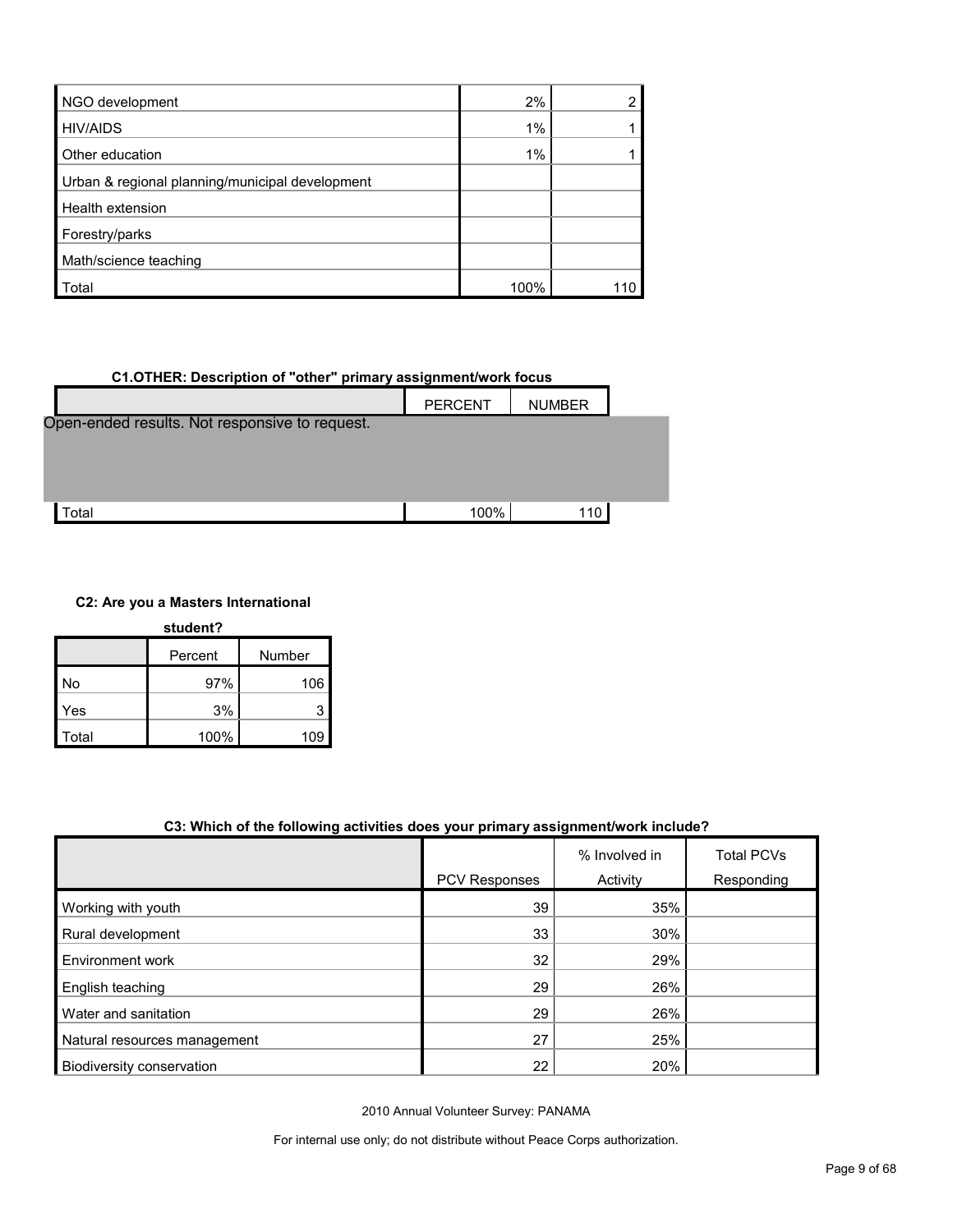| Income generation                                     | 20 | 18% |     |
|-------------------------------------------------------|----|-----|-----|
| Working with NGO(s)                                   | 18 | 16% |     |
| <b>Business advertising</b>                           | 16 | 15% |     |
| Girls' education                                      | 11 | 10% |     |
| Information and communications technology (ICT)       | 11 | 10% |     |
| Literacy                                              | 11 | 10% |     |
| Microenterprise development                           | 11 | 10% |     |
| Household food security                               | 9  | 8%  |     |
| Nutrition education                                   | 9  | 8%  |     |
| Community food security (production/marketing)        | 8  | 7%  |     |
| Other: Please specify                                 | 8  | 7%  |     |
| Mobilize host country nationals (HCNs) to volunteer   | 7  | 6%  |     |
| World Wise Schools/ Correspondence Match              | 7  | 6%  |     |
| Arts                                                  | 6  | 5%  |     |
| WID/GAD                                               | 5  | 5%  |     |
| <b>HIV/AIDS</b>                                       | 4  | 4%  |     |
| Child survival                                        | 2  | 2%  |     |
| Library development                                   | 2  | 2%  |     |
| Sports/fitness                                        | 2  | 2%  |     |
| Working with special groups (e.g., disabled, elderly, | 2  | 2%  |     |
| ethnic minorities, orphans)                           |    |     |     |
| Urban development/municipal development               | 1  | 1%  |     |
| Total                                                 |    |     | 110 |

Percents may total to more than 100% since Volunteers were asked to "Mark all that apply."

#### **C3.OTHER: Description of other primary assignment/work activities**

|                                                | PERCENT | <b>NUMBER</b> |  |
|------------------------------------------------|---------|---------------|--|
| Open-ended results. Not responsive to request. |         |               |  |
|                                                |         |               |  |
|                                                |         |               |  |
|                                                |         |               |  |
|                                                |         |               |  |
|                                                |         |               |  |
|                                                |         |               |  |
|                                                |         |               |  |
|                                                |         |               |  |
|                                                |         |               |  |

2010 Annual Volunteer Survey: PANAMA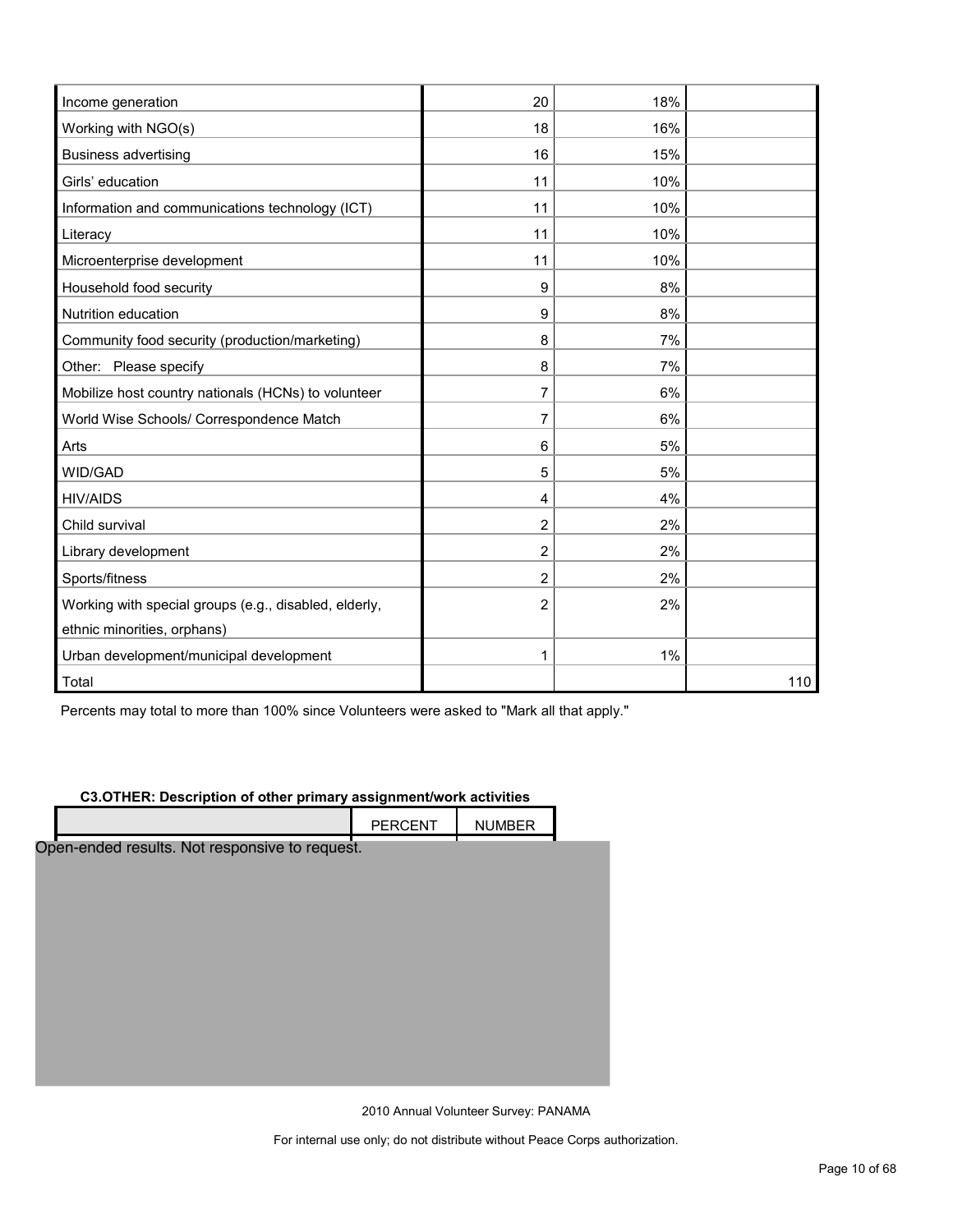| C3.OTHER: Description of other primary assignment/work activities |                |               |  |  |  |
|-------------------------------------------------------------------|----------------|---------------|--|--|--|
|                                                                   | <b>PERCENT</b> | <b>NUMBER</b> |  |  |  |
| Open-ended results. Not responsive to request.                    |                |               |  |  |  |
|                                                                   |                |               |  |  |  |
| Total                                                             | 100%           | 110           |  |  |  |

#### **C4: Hours Spent on Primary Assignment During Average Work Week**

|           | None | $1-10$ hrs | 1-20 hrs<br>44 | 21-30 hrs<br>$^{\circ}$ | ่ 31-40 hrs | More than 40 hrs | Total |
|-----------|------|------------|----------------|-------------------------|-------------|------------------|-------|
| C4Hrs6grp |      | 20%        | 33%            | 35%                     | 9%          | 4%               | 107   |

#### **C4: How many hours do you spend on your primary assignment during an average work week?**

| All Volunteers | Average      | Lowest reported | Highest reported | Did not answer |
|----------------|--------------|-----------------|------------------|----------------|
| 10             | nn n<br>44.U |                 | 60               |                |

#### **C5: Which of the following do your secondary activities (other than your primary assignment work) include?**

|                              |               | % Involved in | <b>Total PCVs</b> |
|------------------------------|---------------|---------------|-------------------|
|                              | PCV Responses | Activity      | Responding        |
| English teaching             | 51            | 50%           |                   |
| Working with youth           | 35            | 34%           |                   |
| Environment work             | 27            | 26%           |                   |
| Nutrition education          | 22            | 22%           |                   |
| Sports/fitness               | 20            | 20%           |                   |
| <b>Business advertising</b>  | 18            | 18%           |                   |
| Arts                         | 17            | 17%           |                   |
| Income generation            | 17            | 17%           |                   |
| Natural resources management | 15            | 15%           |                   |

2010 Annual Volunteer Survey: PANAMA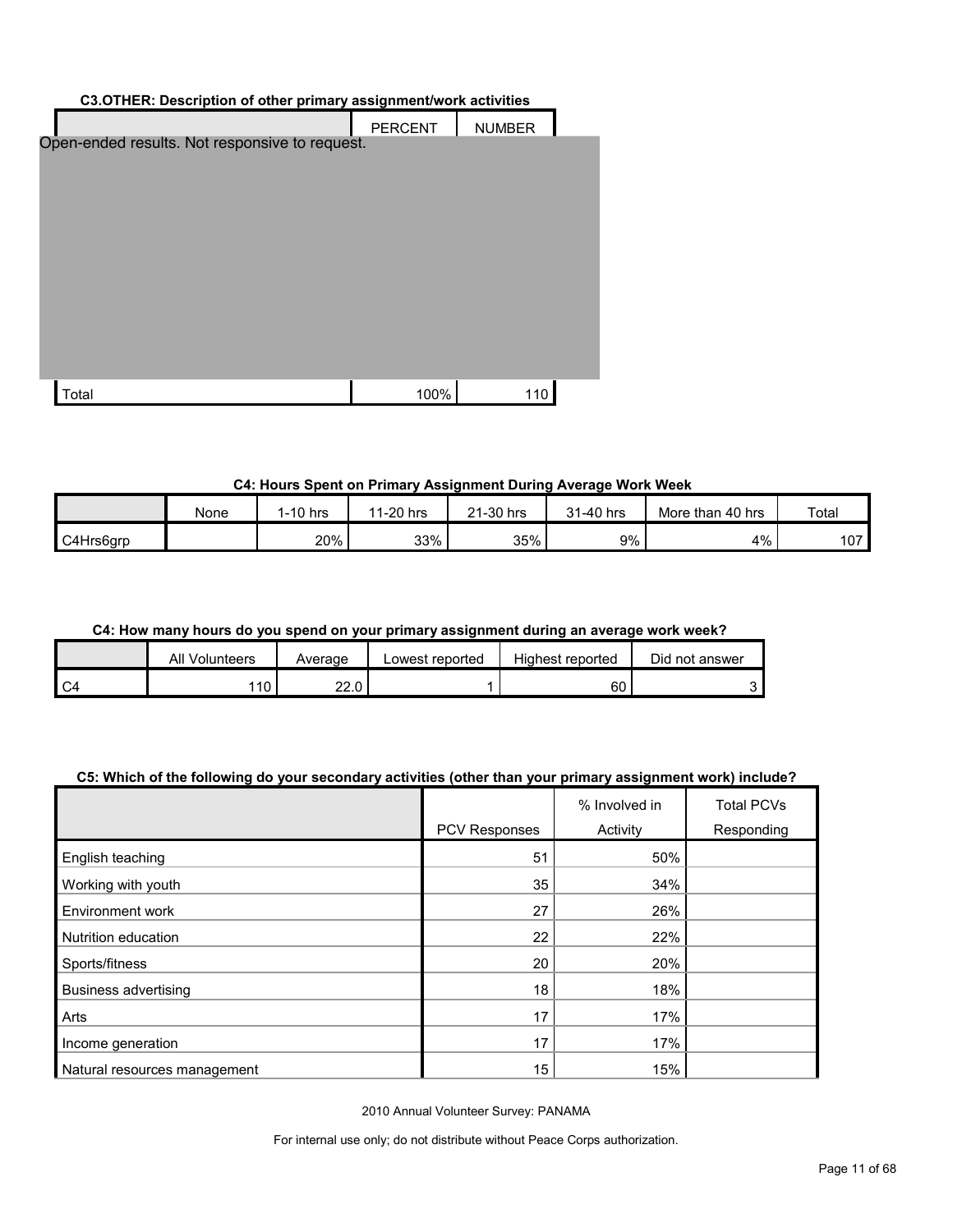| <b>HIV/AIDS</b>                                       | 14             | 14% |     |
|-------------------------------------------------------|----------------|-----|-----|
| Rural development                                     | 14             | 14% |     |
| Water and sanitation                                  | 14             | 14% |     |
| Girls' education                                      | 13             | 13% |     |
| Biodiversity conservation                             | 12             | 12% |     |
| Library development                                   | 12             | 12% |     |
| Working with NGO(s)                                   | 12             | 12% |     |
| Other: Please specify                                 | 12             | 12% |     |
| World Wise Schools/ Correspondence Match              | 11             | 11% |     |
| Microenterprise development                           | 9              | 9%  |     |
| WID/GAD                                               | 9              | 9%  |     |
| Literacy                                              | 8              | 8%  |     |
| Information and communications technology (ICT)       | 7              | 7%  |     |
| Working with special groups (e.g., disabled, elderly, | 7              | 7%  |     |
| ethnic minorities, orphans)                           |                |     |     |
| Community food security (production/marketing)        | 6              | 6%  |     |
| Household food security                               | 4              | 4%  |     |
| Mobilize host country nationals (HCNs) to volunteer   | 3              | 3%  |     |
| Child survival                                        | $\overline{2}$ | 2%  |     |
| Urban development/municipal development               | 1              | 1%  |     |
| Total                                                 |                |     | 102 |

Percents may total to more than 100% since Volunteers were asked to "Mark all that apply."

#### **C5.OTHER: Description of other secondary activities**

|                                                | Column N % | Count |  |
|------------------------------------------------|------------|-------|--|
| Open-ended results. Not responsive to request. |            |       |  |
|                                                |            |       |  |
|                                                |            |       |  |
|                                                |            |       |  |
|                                                |            |       |  |
|                                                |            |       |  |
|                                                |            |       |  |
|                                                |            |       |  |
|                                                |            |       |  |
|                                                |            |       |  |
|                                                |            |       |  |
|                                                |            |       |  |

2010 Annual Volunteer Survey: PANAMA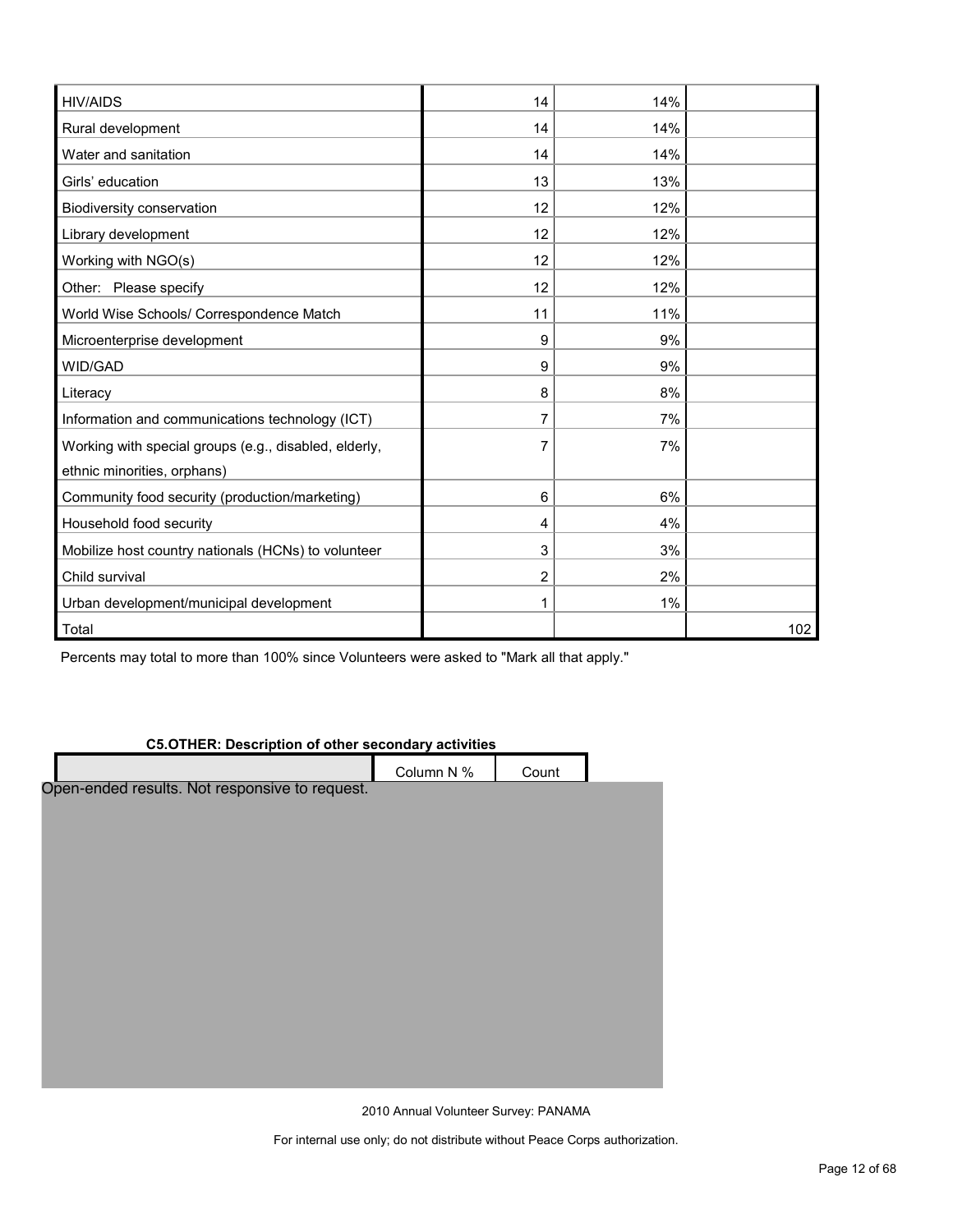Total 100% 110

#### **C5: No Secondary Activities**

|                         | Number<br>Percent |     |  |
|-------------------------|-------------------|-----|--|
| <b>NA</b>               | 93%               | 102 |  |
| No secondary activities | 7%                |     |  |
| `otal                   | 100%              |     |  |

#### **C6: Hours Spent on Secondary Activities During Average Work Week**

|           | None  | $1-10$ hrs | 1-20 hrs<br>44 | 21-30 hrs | 31-40 hrs | 40 hrs<br>More than | Total |
|-----------|-------|------------|----------------|-----------|-----------|---------------------|-------|
| C6Hrs6grp | $1\%$ | 52%        | 36%            | 8%        | 2%        | $1\%$               | 101   |

#### **C6. How many hours do you spend on secondary activities during an average work week?**

|    | All Volunteers | Average    | Lowest reported | Highest reported | Did not answer |
|----|----------------|------------|-----------------|------------------|----------------|
| C6 | 110            | 132<br>ט.ט |                 | 45               |                |

#### **C7: How personally satisfying is your--?**

|                              | Not at all | Minimally | Adequately | Considerably | Exceptionally | Total |
|------------------------------|------------|-----------|------------|--------------|---------------|-------|
| Primary assignment           | 1%         | 13%       | 29%        | 39%          | $18\%$        | 109   |
| Secondary project activities | 3%         | 8%        | 32%        | 43%          | 14%           | 106   |

NOTE: See the Open-Ended Responses report for Volunteer comments (C8) about their satisfaction with the work they do

## <span id="page-12-0"></span>**D. Training for Your Peace Corps Assignment**

This section reports Volunteers' assessment of the effectiveness of Pre-Service Training (PST) and In-Service Training at post. In-Service Training (IST) includes: Reconnect, Technical IST, Mid-Service and Close of Service Conferences, project management/leadership conferences, and other post-sponsored training sessions.

2010 Annual Volunteer Survey: PANAMA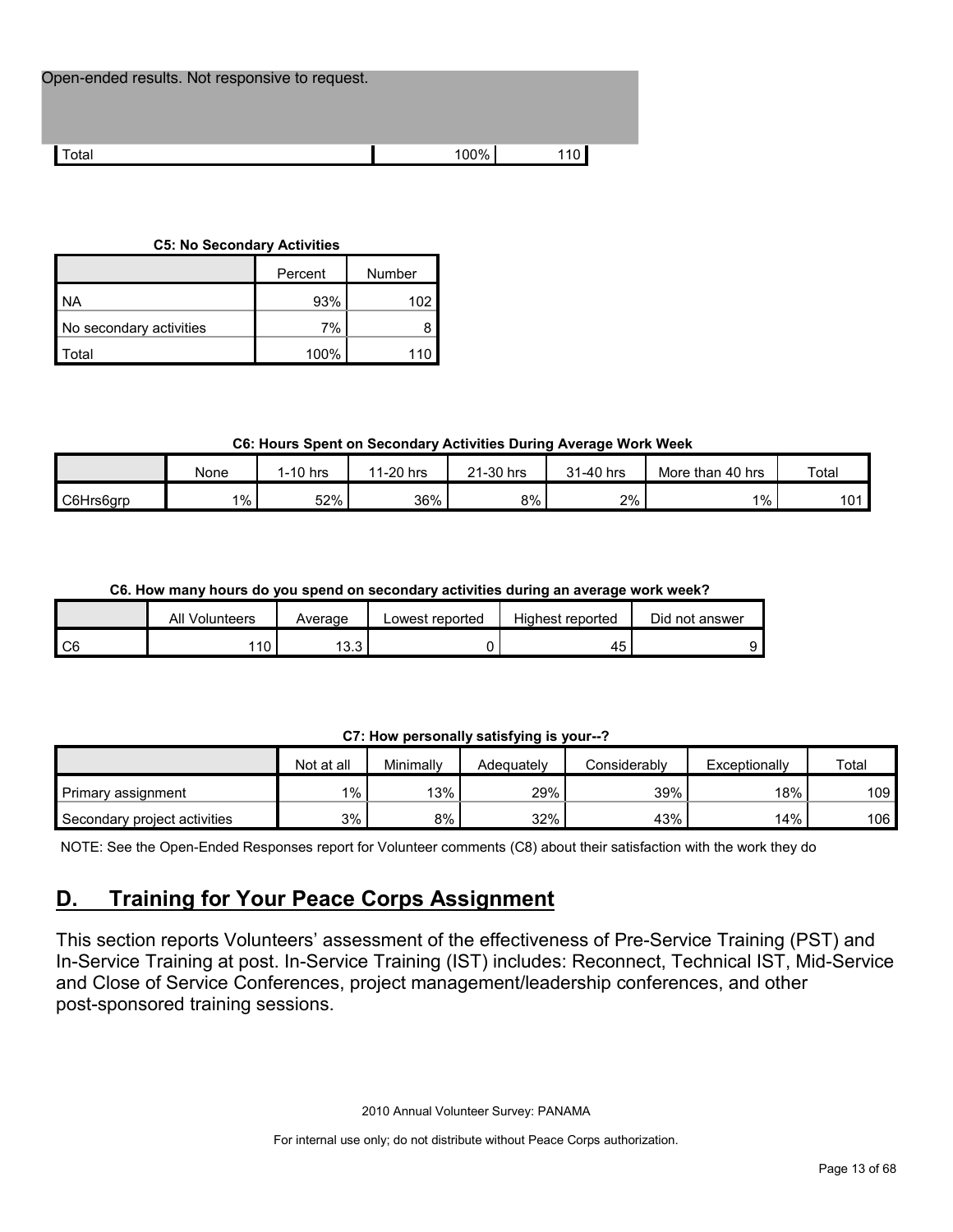|                   | Less than 8 |         |         |          |       |          | More than 12 |       |
|-------------------|-------------|---------|---------|----------|-------|----------|--------------|-------|
|                   | weeks       | გ weeks | 9 weeks | 10 weeks | weeks | 12 weeks | weeks        | Total |
| D <sub>1GRP</sub> | 2%          | $1\%$   | $7\%$   | 81%      | 4%    | 4%       |              | 94    |

**D1: How many weeks of PST did you have before you were sworn in?**

#### **D2: How effective was your Pre-Service Training (PST) in preparing you to--**

|                                                     | Not effective | Poor  | Adequate | Effective | Very effective |
|-----------------------------------------------------|---------------|-------|----------|-----------|----------------|
| Manage cultural differences                         |               | 8%    | 32%      | 40%       | 20%            |
| Deal with adjustment issues                         | 1%            | $1\%$ | 36%      | 44%       | 17%            |
| Work with counterparts/community partners           | 2%            | 9%    | 39%      | 34%       | 16%            |
| Use language needed in work and social interactions | $1\%$         | 5%    | 43%      | 31%       | 20%            |
| Perform technical aspects of your work              | 4%            | 18%   | 34%      | 29%       | 15%            |
| Work on your project goals and objectives           | $1\%$         | 5%    | 34%      | 39%       | 20%            |
| Conduct a participatory community needs             |               | 5%    | 24%      | 37%       | 32%            |
| assessment (e.g., PACA)                             |               |       |          |           |                |
| Monitor your project goals and outcomes             |               | 9%    | 38%      | 35%       | 16%            |
| Maintain your physical health                       |               | 8%    | 28%      | 36%       | 25%            |
| Maintain your mental/emotional health               | 2%            | 6%    | 39%      | 32%       | 19%            |
| Maintain your personal safety and security          |               | 1%    | 15%      | 40%       | 42%            |

#### **D2: How effective was your Pre-Service Training (PST) in preparing you to--**

|                                                     | NA/No training | Total |
|-----------------------------------------------------|----------------|-------|
| Manage cultural differences                         |                | 110   |
| Deal with adjustment issues                         | 1%             | 110   |
| Work with counterparts/community partners           |                | 109   |
| Use language needed in work and social interactions |                | 110   |
| Perform technical aspects of your work              |                | 110   |
| Work on your project goals and objectives           | $1\%$          | 110   |
| Conduct a participatory community needs assessment  | 2%             | 110   |
| (e.g., PACA)                                        |                |       |
| Monitor your project goals and outcomes             | 1%             | 110   |
| Maintain your physical health                       | 3%             | 109   |
| Maintain your mental/emotional health               | 2%             | 110   |
| Maintain your personal safety and security          | 2%             | 110   |

2010 Annual Volunteer Survey: PANAMA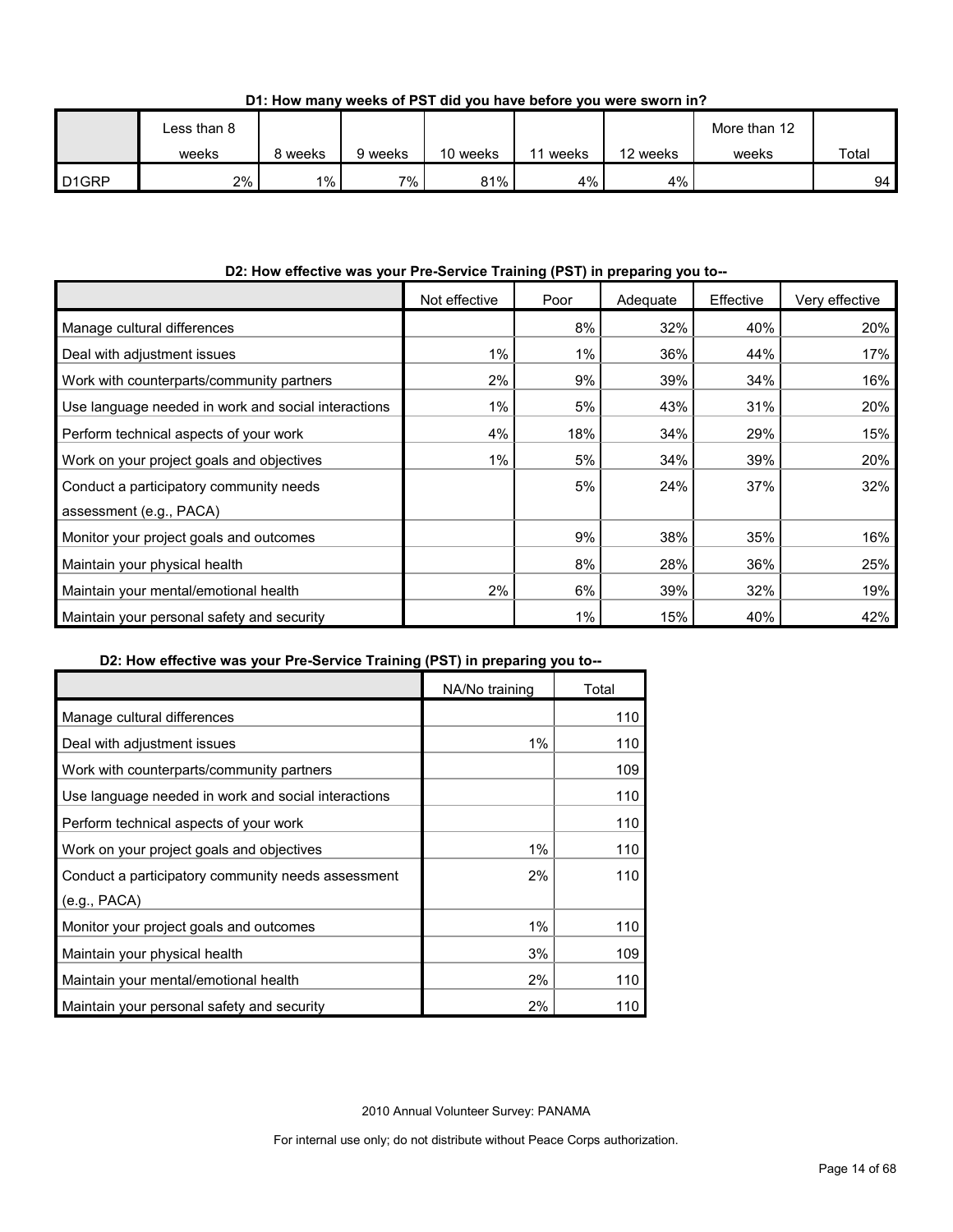|                                            | Not effective | Poor | Adequate | Effective | Very effective | Total |
|--------------------------------------------|---------------|------|----------|-----------|----------------|-------|
| Manage cultural differences                |               | 8%   | 32%      | 40%       | 20%            | 110   |
| Deal with adjustment issues                | 1%            | 1%   | 37%      | 44%       | 17%            | 109   |
| Work with counterparts/community partners  | 2%            | 9%   | 39%      | 34%       | 16%            | 109   |
| Use language needed in work and social     | 1%            | 5%   | 43%      | 31%       | 20%            | 110   |
| interactions                               |               |      |          |           |                |       |
| Perform technical aspects of your work     | 4%            | 18%  | 34%      | 29%       | 15%            | 110   |
| Work on your project goals and objectives  | 1%            | 6%   | 34%      | 39%       | 20%            | 109   |
| Conduct a participatory community needs    |               | 6%   | 24%      | 38%       | 32%            | 108   |
| assessment (e.g., PACA)                    |               |      |          |           |                |       |
| Monitor your project goals and outcomes    |               | 9%   | 39%      | 36%       | 17%            | 109   |
| Maintain your physical health              |               | 8%   | 29%      | 37%       | 25%            | 106   |
| Maintain your mental/emotional health      | 2%            | 6%   | 40%      | 32%       | 19%            | 108   |
| Maintain your personal safety and security |               | 1%   | 16%      | 41%       | 43%            | 108   |

**D2: How effective was your Pre-Service Training (PST) in preparing you to-- (excluding "NA/No training" responses)**

**D3: How many days of PC-sponsored training have you had since you were sworn in?**

|       | None   | -5 davs | $6-10$ davs | $1-15$ days<br>$-11$ | 16-20 days | 21-39 days | $40+$ days | Total |
|-------|--------|---------|-------------|----------------------|------------|------------|------------|-------|
| D3GRP | $21\%$ | 21%     | 30% l       | 19%                  | 6%         | 3%         | 1%         | 108   |

| D4: How effective was your In-Service Training (IST) in preparing you to-- |  |
|----------------------------------------------------------------------------|--|
|----------------------------------------------------------------------------|--|

|                                                     | Not effective | Poor | Adequate | Effective | Very effective |
|-----------------------------------------------------|---------------|------|----------|-----------|----------------|
| Manage cultural differences                         |               | 7%   | 24%      | 22%       | 11%            |
| Deal with adjustment issues                         |               | 9%   | 26%      | 21%       | 11%            |
| Build and strengthen working relationships with     |               | 7%   | 24%      | 28%       | 12%            |
| counterparts/community partners                     |               |      |          |           |                |
| Use language needed in work and social interactions |               | 9%   | 28%      | 24%       | 7%             |
| Perform technical aspects of your work              |               | 1%   | 26%      | 31%       | 19%            |
| Work on your project goals and objectives           |               | 2%   | 28%      | 27%       | 20%            |
| Conduct a participatory community needs             |               | 6%   | 24%      | 22%       | 11%            |
| assessment (e.g., PACA)                             |               |      |          |           |                |
| Monitor project goals and outcomes                  |               | 4%   | 30%      | 27%       | 11%            |
| Maintain your physical health                       |               | 10%  | 18%      | 20%       | 11%            |
| Maintain your mental/emotional health               |               | 10%  | 23%      | 20%       | 10%            |
| Maintain your personal safety and security          |               | 5%   | 19%      | 23%       | 16%            |

2010 Annual Volunteer Survey: PANAMA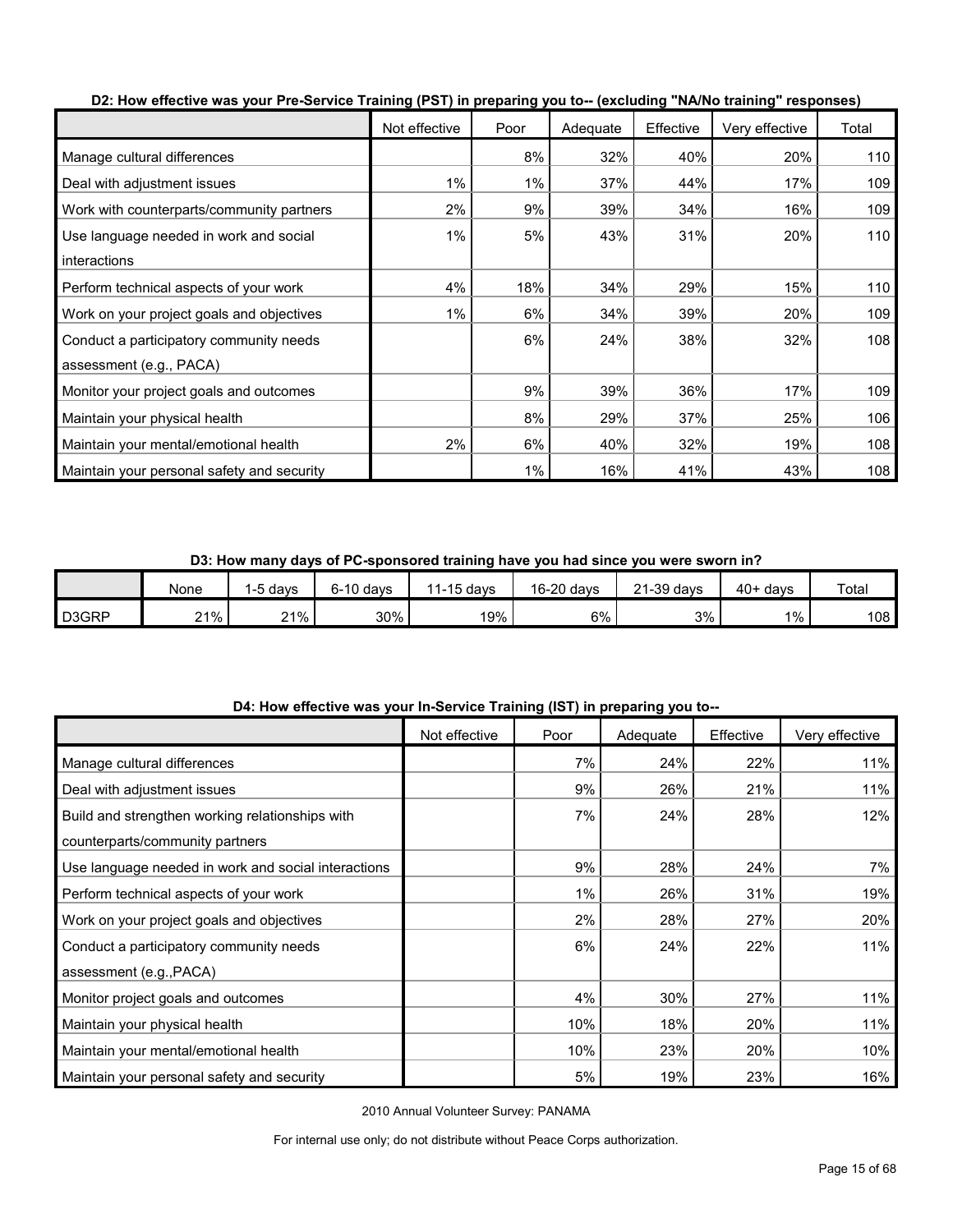|                                                     | NA/No training | Total |
|-----------------------------------------------------|----------------|-------|
| Manage cultural differences                         | 36%            | 109   |
| Deal with adjustment issues                         | 33%            | 109   |
| Build and strengthen working relationships with     | 29%            | 108   |
| counterparts/community partners                     |                |       |
| Use language needed in work and social interactions | 31%            | 109   |
| Perform technical aspects of your work              | 24%            | 108   |
| Work on your project goals and objectives           | 24%            | 109   |
| Conduct a participatory community needs assessment  | 38%            | 109   |
| (e.g., PACA)                                        |                |       |
| Monitor project goals and outcomes                  | 29%            | 108   |
| Maintain your physical health                       | 40%            | 109   |
| Maintain your mental/emotional health               | 37%            | 109   |
| Maintain your personal safety and security          | 37%            | 108   |

#### **D4: How effective was your In-Service Training (IST) in preparing you to--**

#### **D4: How effective was your In-Service Training (IST) in preparing you to-- (excluding "NA/No training" responses)**

|                                                 | Not effective | Poor | Adequate | Effective | Very effective | Total |
|-------------------------------------------------|---------------|------|----------|-----------|----------------|-------|
| Manage cultural differences                     |               | 11%  | 37%      | 34%       | 17%            | 70    |
| Deal with adjustment issues                     |               | 14%  | 38%      | 32%       | 16%            | 73    |
| Build and strengthen working relationships with |               | 10%  | 34%      | 39%       | 17%            | 77    |
| counterparts/community partners                 |               |      |          |           |                |       |
| Use language needed in work and social          |               | 13%  | 41%      | 35%       | 11%            | 75    |
| interactions                                    |               |      |          |           |                |       |
| Perform technical aspects of your work          |               | 1%   | 34%      | 40%       | 24%            | 82    |
| Work on your project goals and objectives       |               | 2%   | 36%      | 35%       | 27%            | 83    |
| Conduct a participatory community needs         |               | 9%   | 38%      | 35%       | 18%            | 68    |
| assessment (e.g., PACA)                         |               |      |          |           |                |       |
| Monitor project goals and outcomes              |               | 5%   | 42%      | 38%       | 16%            | 77    |
| Maintain your physical health                   |               | 17%  | 31%      | 34%       | 18%            | 65    |
| Maintain your mental/emotional health           |               | 16%  | 36%      | 32%       | 16%            | 69    |
| Maintain your personal safety and security      |               | 7%   | 31%      | 37%       | 25%            | 68    |

#### **D5: Please list other types of training you have had that were sponsored by someone other than PC**

2010 Annual Volunteer Survey: PANAMA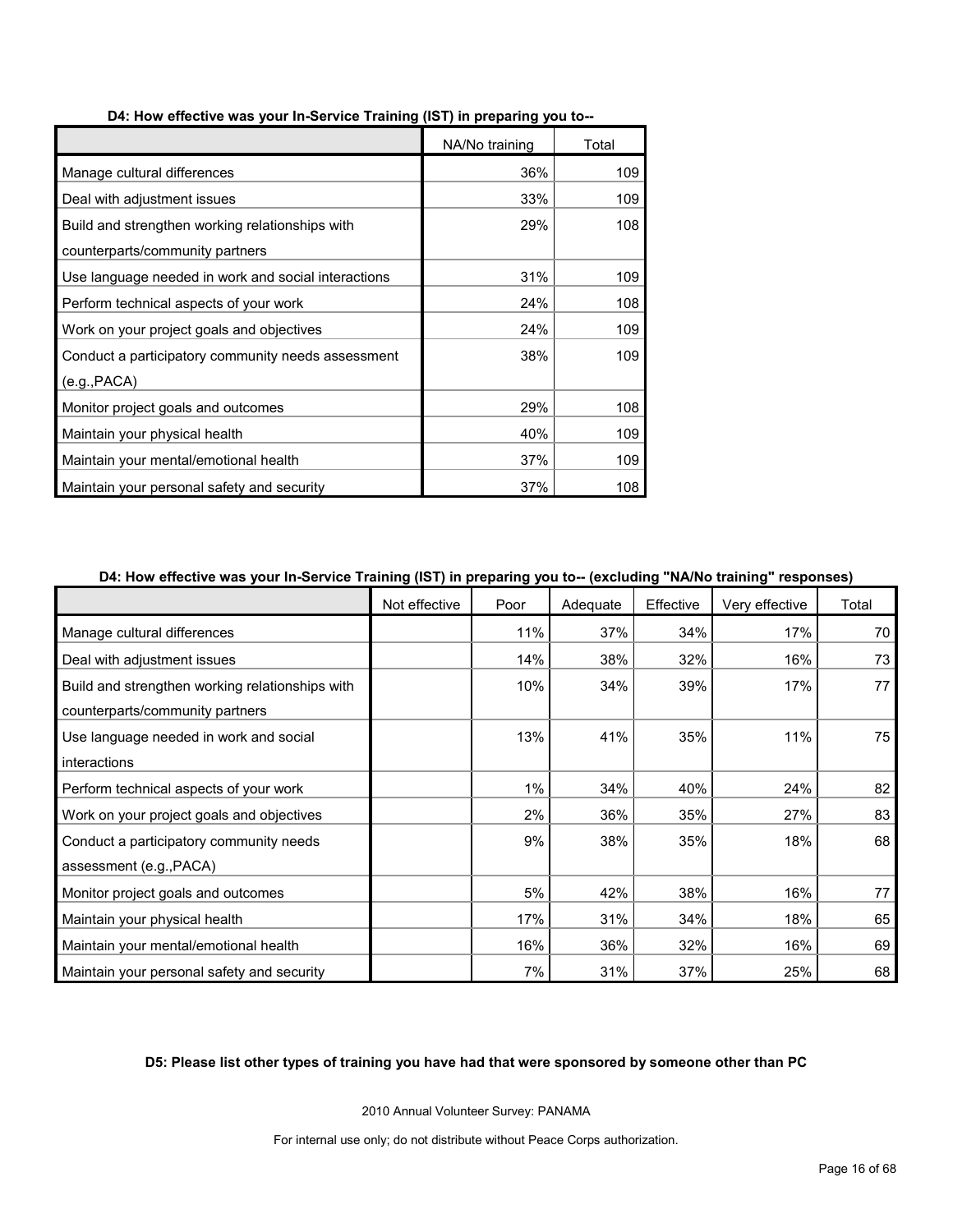|                                                | Percent | Number |
|------------------------------------------------|---------|--------|
| Open-ended results. Not responsive to request. |         |        |

2010 Annual Volunteer Survey: PANAMA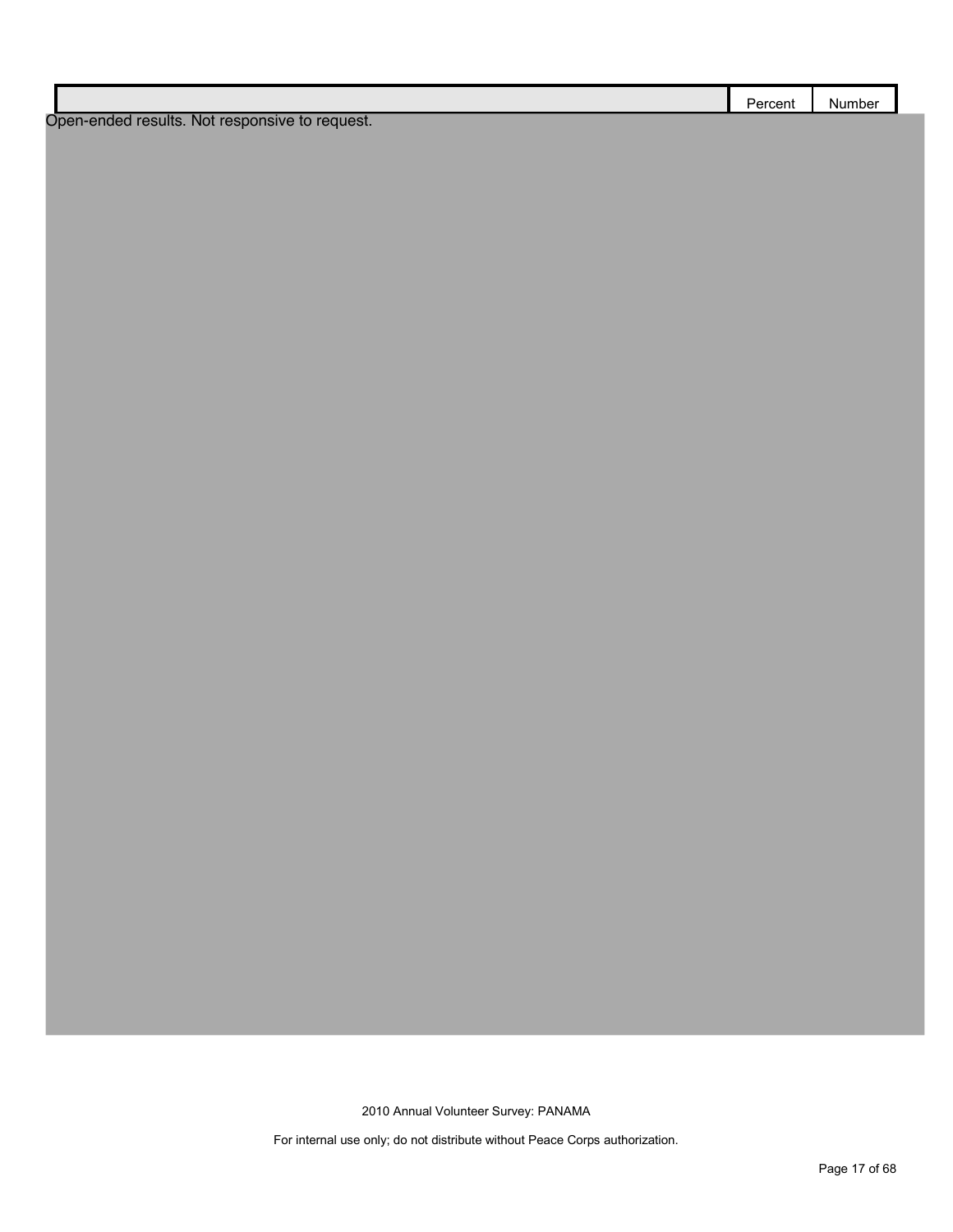| 100%<br>Total |  |  |
|---------------|--|--|
|               |  |  |

#### **D6: How well can you communicate in the language used by most local people in your**

**community?**

|      | Not at all | Poorly | Adeauatelv | Well | Verv well | Total |
|------|------------|--------|------------|------|-----------|-------|
| I D6 |            | 5%     | 25%        | 41%  | 29%       | 110   |

|  | Local language proficiency (D6) by Time in Country (A2) |  |
|--|---------------------------------------------------------|--|
|--|---------------------------------------------------------|--|

|                   | $\cdot$    | .      | .          | $\cdots$ |           |       |
|-------------------|------------|--------|------------|----------|-----------|-------|
|                   | Not at all | Poorly | Adequately | Well     | Very well | Total |
| 6 months or less  |            | 17%    | 45%        | 21%      | 17%       | 29    |
| 7 to 12 months    |            | 4%     | 22%        | 41%      | 33%       | 27    |
| 13 to 20 months   |            |        | 18%        | 75%      | 7%        | 28    |
| 21 to 27 months   |            |        | 18%        | 24%      | 59%       | 17    |
| 28 months or more |            |        |            | 33%      | 67%       | 9     |
| Total             |            | 5%     | 25%        | 41%      | 29%       | 110   |

## <span id="page-17-0"></span>**E. Volunteer Assignment Goals and Impact**

2010 Annual Volunteer Survey: PANAMA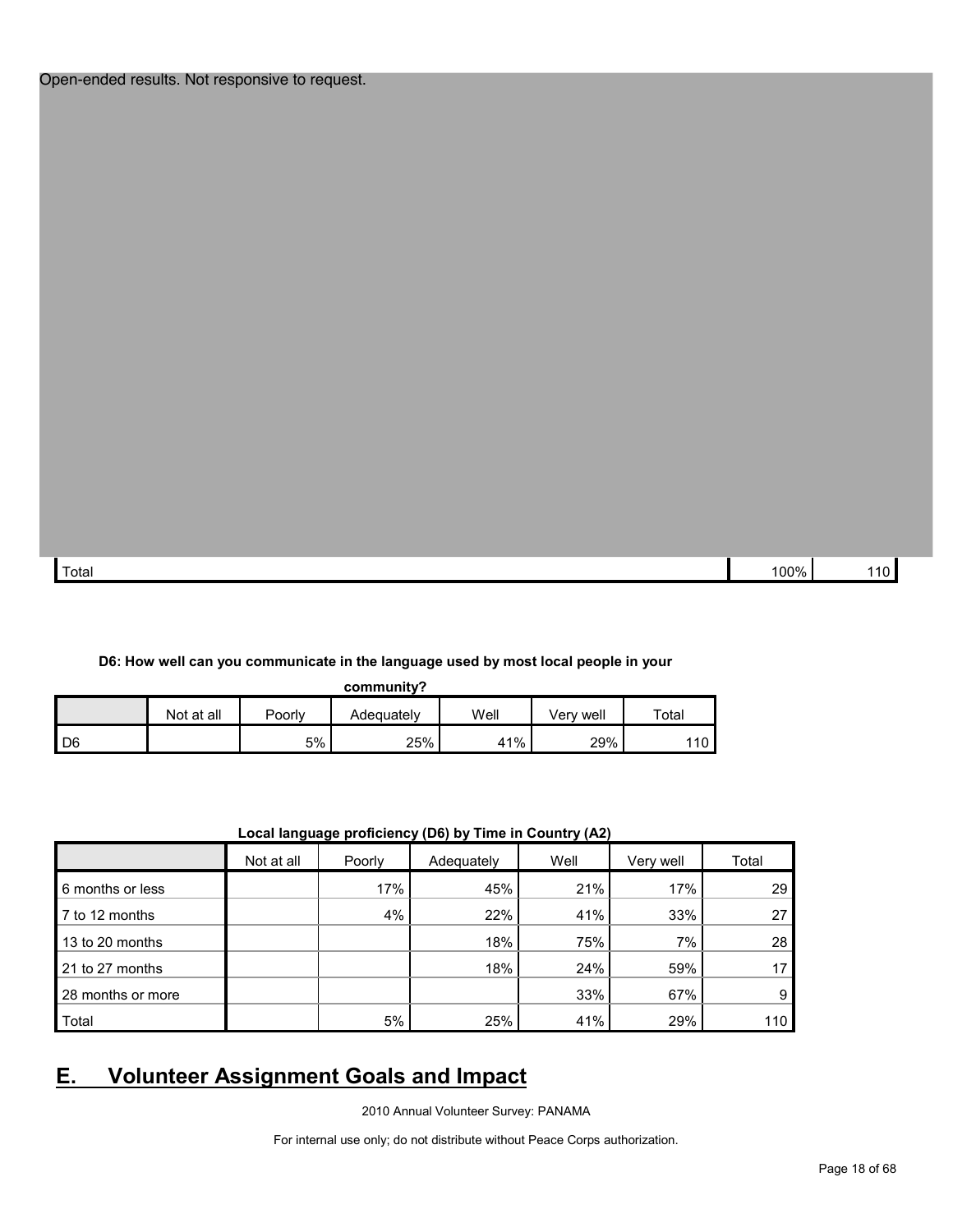This section reports Volunteers' self-assessments of their impact on the individuals and organizations in the communities in which they serve. The results address the extent to which Volunteers' work and other community interaction have achieved the following three goals:

Goal 1: To help the people of interested countries in meeting their need for trained men and women by transferring skills to, and building capacity of, host country partners

Goal 2: To help promote a better understanding of Americans on the part of the peoples served

Goal 3: To help Americans understand the people and cultures of other countries

|                                                    | Not at all | Minimally | Adequately | Considerably | Exceptionally |
|----------------------------------------------------|------------|-----------|------------|--------------|---------------|
| Meets the objectives of the project plan           |            | 5%        | 15%        | 52%          | 21%           |
| Builds local capacity for sustainability (goal 1)  |            | 8%        | 18%        | 50%          | 18%           |
| Involves local people in planning and implementing | 1%         | 2%        | 23%        | 48%          | 22%           |
| activities                                         |            |           |            |              |               |
| Complements other local development activities     | 1%         | 9%        | 31%        | 37%          | 15%           |
| Transfers skills to host country individuals and   |            | 5%        | 23%        | 50%          | 18%           |
| organizations (goal 1)                             |            |           |            |              |               |
| Mobilizes host country individuals to volunteer    | 3%         | 20%       | 35%        | 28%          | 6%            |
| Helps promote a better understanding of Americans  |            | 4%        | 20%        | 41%          | 30%           |
| on the part of the peoples served (goal 2)         |            |           |            |              |               |
| Helps promote a better understanding of other      | $1\%$      | 5%        | 21%        | 44%          | 22%           |
| peoples on the part of Americans (goal 3)          |            |           |            |              |               |

#### **E1: To what extent does your Volunteer work assignment address the following?**

### **E1: To what extent does your Volunteer work assignment address the following?**

|                                                       | <b>NA</b> | Total |
|-------------------------------------------------------|-----------|-------|
| Meets the objectives of the project plan              | 6%        | 110   |
| Builds local capacity for sustainability (goal 1)     | 5%        | 110   |
| Involves local people in planning and implementing    | 5%        | 110   |
| activities                                            |           |       |
| Complements other local development activities        | 7%        | 110   |
| Transfers skills to host country individuals and      | 5%        | 108   |
| organizations (goal 1)                                |           |       |
| Mobilizes host country individuals to volunteer       | 8%        | 110   |
| Helps promote a better understanding of Americans on  | 5%        | 110   |
| the part of the peoples served (goal 2)               |           |       |
| Helps promote a better understanding of other peoples | 7%        | 110   |
| on the part of Americans (goal 3)                     |           |       |

2010 Annual Volunteer Survey: PANAMA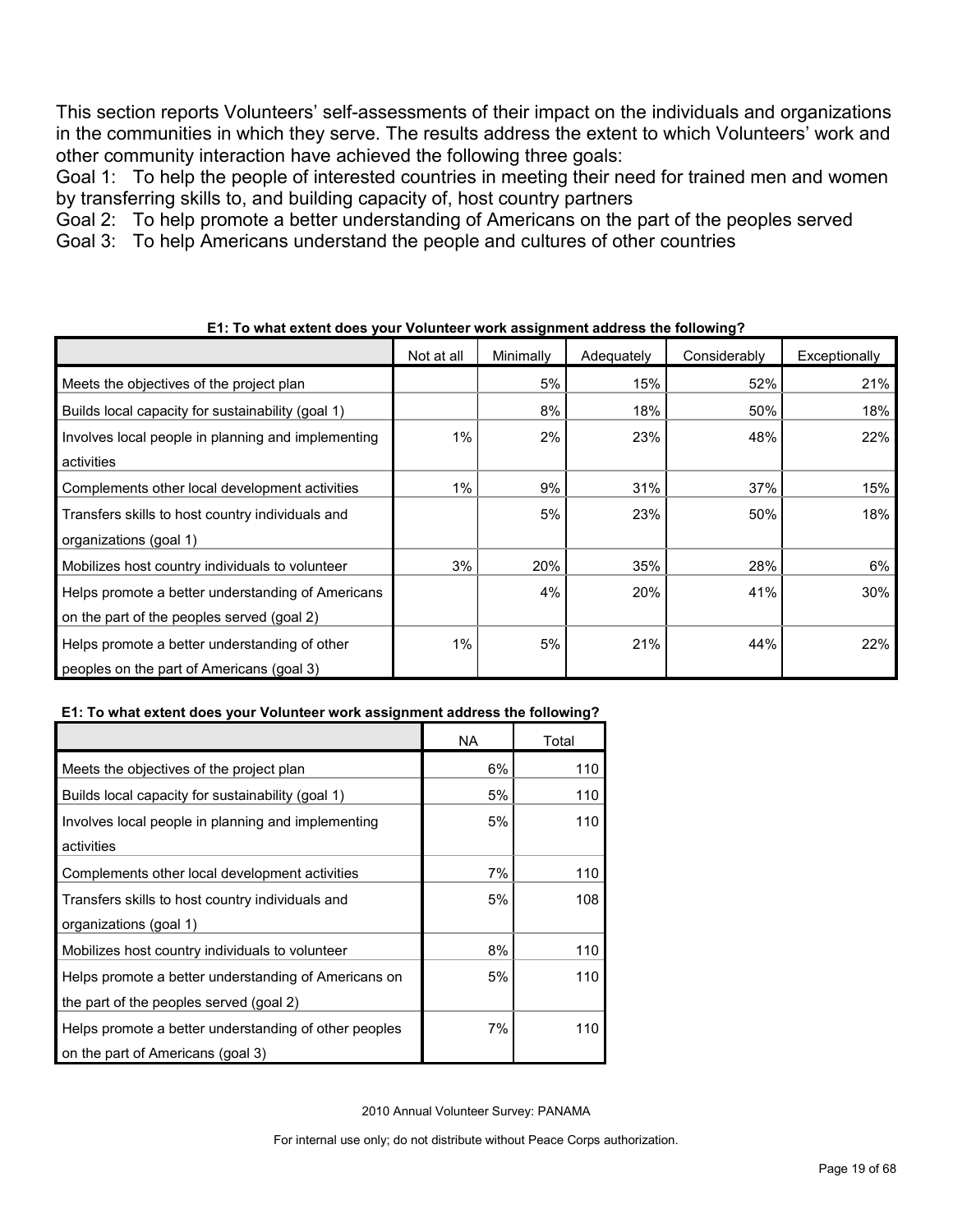|                                                       | Not at all | Minimally | Adequately | Considerably |
|-------------------------------------------------------|------------|-----------|------------|--------------|
| Meets the objectives of the project plan              |            | 6%        | 17%        | 55%          |
| Builds local capacity for sustainability (goal 1)     |            | 9%        | 19%        | 53%          |
| Involves local people in planning and implementing    | 1%         | 2%        | 24%        | 50%          |
| activities                                            |            |           |            |              |
| Complements other local development activities        | 1%         | 10%       | 33%        | 40%          |
| Transfers skills to host country individuals and      |            | 5%        | 24%        | 52%          |
| organizations (goal 1)                                |            |           |            |              |
| Mobilizes host country individuals to volunteer       | 3%         | 22%       | 38%        | 31%          |
| Helps promote a better understanding of Americans on  |            | 4%        | 21%        | 43%          |
| the part of the peoples served (goal 2)               |            |           |            |              |
| Helps promote a better understanding of other peoples | 1%         | 6%        | 23%        | 47%          |
| on the part of Americans (goal 3)                     |            |           |            |              |

**E1: To what extent does your Volunteer work assignment address the following? (excluding "NA" responses)**

#### **E1: To what extent does your Volunteer work assignment address the following?**

|                                                       | Exceptionally | Total |
|-------------------------------------------------------|---------------|-------|
| Meets the objectives of the project plan              | 22%           | 103   |
| Builds local capacity for sustainability (goal 1)     | 19%           | 104   |
| Involves local people in planning and implementing    | 23%           | 105   |
| activities                                            |               |       |
| Complements other local development activities        | 16%           | 102   |
| Transfers skills to host country individuals and      | 18%           | 103   |
| organizations (goal 1)                                |               |       |
| Mobilizes host country individuals to volunteer       | 7%            | 101   |
| Helps promote a better understanding of Americans on  | 32%           | 104   |
| the part of the peoples served (goal 2)               |               |       |
| Helps promote a better understanding of other peoples | 24%           | 102   |
| on the part of Americans (goal 3)                     |               |       |

**(excluding "NA" responses)**

### **E2: How effective have you been in transferring knowledge and skills to help the following persons or groups build their**

**capacities?**

| $\overline{\phantom{0}}$<br><br>Not<br>Considerably<br>Exceptionally<br>Minimally<br>Adequatelv<br>at all |  |  |  |  |  |  |
|-----------------------------------------------------------------------------------------------------------|--|--|--|--|--|--|
|                                                                                                           |  |  |  |  |  |  |

2010 Annual Volunteer Survey: PANAMA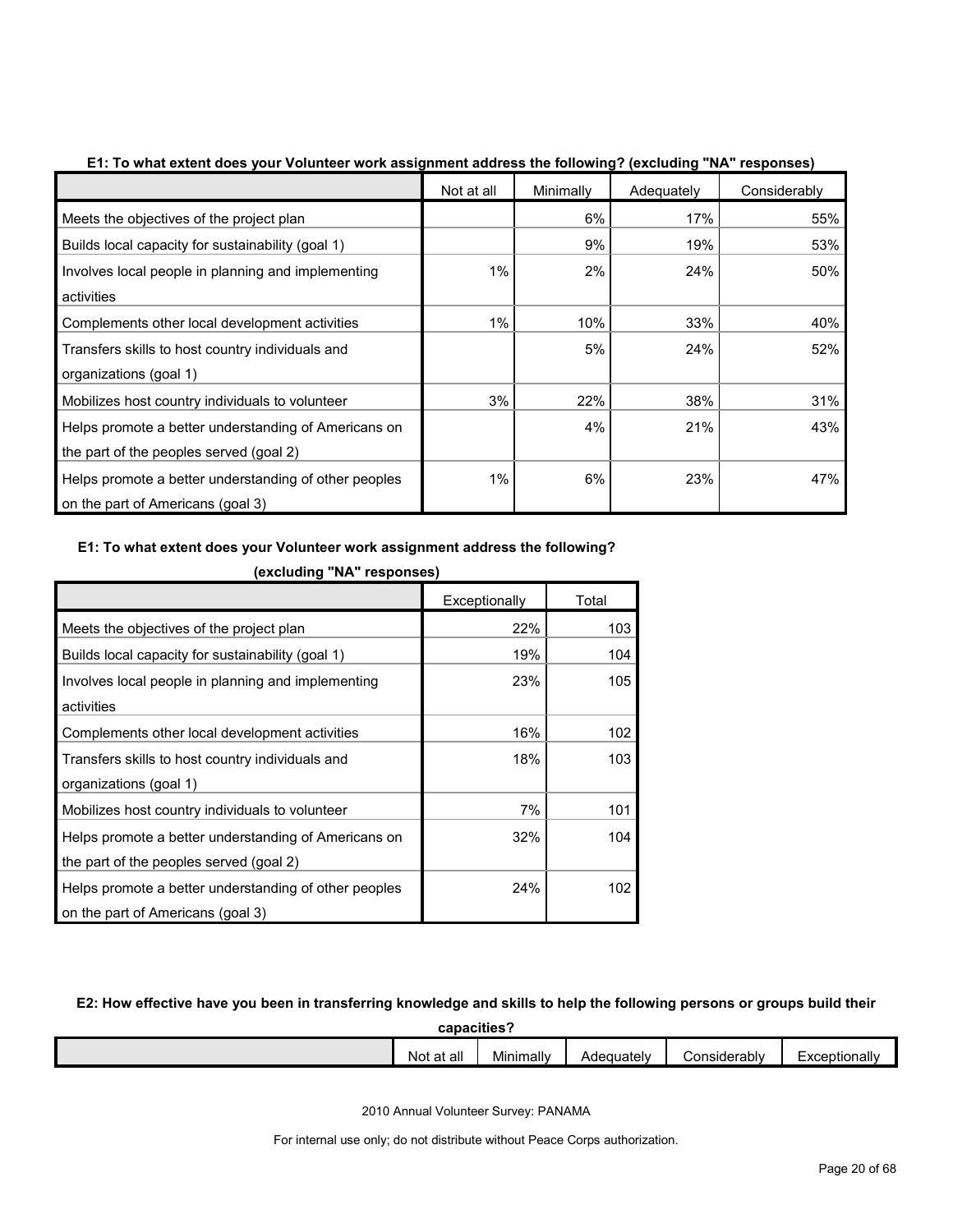| Your counterpart/community partner               | $1\%$ 1 | 5%  | 30% | 43% | 11%    |
|--------------------------------------------------|---------|-----|-----|-----|--------|
| An organization other than your host institution | 4%      | 15% | 30% | 28% | $6\%$  |
| Members of your host community                   |         | 5%  | 44% | 36% | $9\%$  |
| Other Peace Corps Volunteers                     | $2\%$   | 5%  | 27% | 41% | $16\%$ |

#### **E2: How effective have you been in transferring knowledge and skills to help the**

**following persons or groups build their capacities?**

|                                                  | ΝA  | Total |
|--------------------------------------------------|-----|-------|
| Your counterpart/community partner               | 11% | 110   |
| An organization other than your host institution | 18% | 109   |
| Members of your host community                   | 6%  |       |
| <b>Other Peace Corps Volunteers</b>              | 10% | 109   |

#### **E2: How effective have you been in transferring knowledge and skills to help the following persons or groups build their capacities? (excluding "NA" responses)**

|                                                  | Not at all | Minimally | Adequately | Considerably |  |  |  |  |
|--------------------------------------------------|------------|-----------|------------|--------------|--|--|--|--|
| Your counterpart/community partner               | $1\%$      | 5%        | 34%        | 48%          |  |  |  |  |
| An organization other than your host institution | 4%         | 18%       | 37%        | $34\%$       |  |  |  |  |
| Members of your host community                   |            | 5%        | 47%        | 39%          |  |  |  |  |
| <b>Other Peace Corps Volunteers</b>              | $2\%$      | 5%        | 30%        | 46%          |  |  |  |  |

#### **E2: How effective have you been in transferring knowledge and skills to help the**

#### **following persons or groups build their capacities? (excluding "NA" responses)**

|                                                  | Exceptionally | Total |
|--------------------------------------------------|---------------|-------|
| Your counterpart/community partner               | 12%           | 98    |
| An organization other than your host institution | 7%            | 89    |
| Members of your host community                   | 10%           | 103.  |
| <b>Other Peace Corps Volunteers</b>              | 17%           | 98.   |

#### **E2.TEXT: Description of others to whom you are transferring skills to help build their capacities**

Column N % Count Open-ended results. Not responsive to request.

2010 Annual Volunteer Survey: PANAMA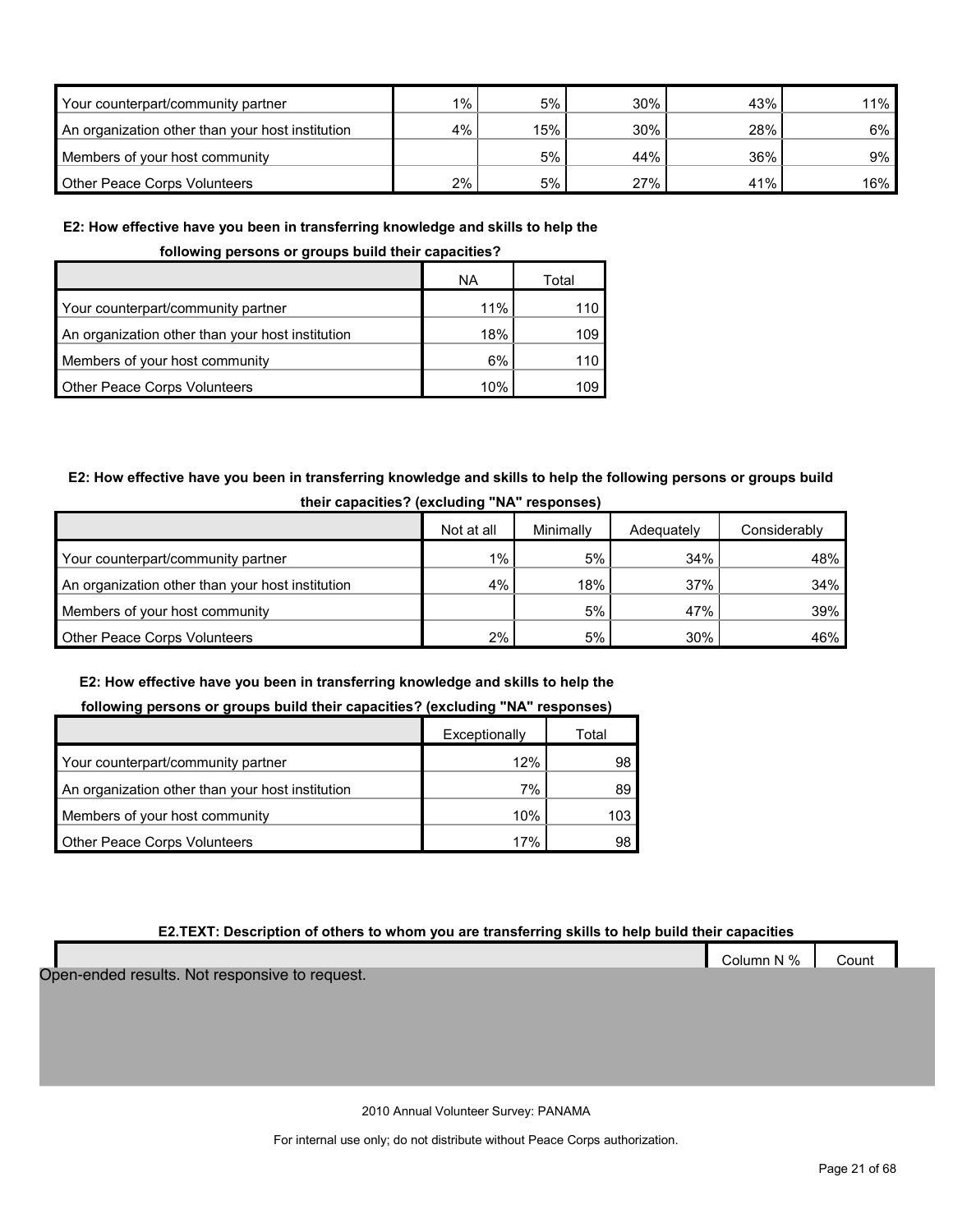| Total | 00% | . .<br>. . |
|-------|-----|------------|

#### **E3: Based on your contact with host country nationals, to what extent have they gained a better understanding of**

| Americans?     |            |           |            |              |               |                   |       |  |
|----------------|------------|-----------|------------|--------------|---------------|-------------------|-------|--|
|                | Not at all | Minimally | Adequately | Considerablv | Exceptionally | Too early to tell | Total |  |
| E <sub>3</sub> |            | 6%        | 23%        | 40%          | $'7\%$ .      | 14%               | 109   |  |

#### **E3: Based on your contact with host country nationals, to what extent have they gained a better**

#### **understanding of Americans? (excluding "Too early to tell" responses)**

|      | Not at all | Minimally | Adequatelv | ≿onsiderablv | Exceptionally | Total   |
|------|------------|-----------|------------|--------------|---------------|---------|
| ن با |            | 6%        | 27%        | 17%<br>4.    | 20%           | QΔ<br>ັ |

#### **E4: In which of the following third goal activities have you participated during your PC service? Mark all that**

| apply.                                              |                      |              |                                 |  |  |  |  |
|-----------------------------------------------------|----------------------|--------------|---------------------------------|--|--|--|--|
|                                                     | <b>PCV Responses</b> | % Doing This | <b>Total PCVs</b><br>Responding |  |  |  |  |
| Electronic updates                                  | 97                   | 90%          |                                 |  |  |  |  |
| <b>Hosting American visitors</b>                    | 72                   | 67%          |                                 |  |  |  |  |
| Personal website or blog                            | 56                   | 52%          |                                 |  |  |  |  |
| Hard copy/paper update                              | 46                   | 43%          |                                 |  |  |  |  |
| Enrollment in the CWWS/CMS program                  | 33                   | 31%          |                                 |  |  |  |  |
| While on home leave, spoke at a school or community | 14                   | 13%          |                                 |  |  |  |  |
| group                                               |                      |              |                                 |  |  |  |  |
| Pen pal program/letter exchange                     | 13                   | 12%          |                                 |  |  |  |  |
| Other please specify                                | 4                    | 4%           |                                 |  |  |  |  |

2010 Annual Volunteer Survey: PANAMA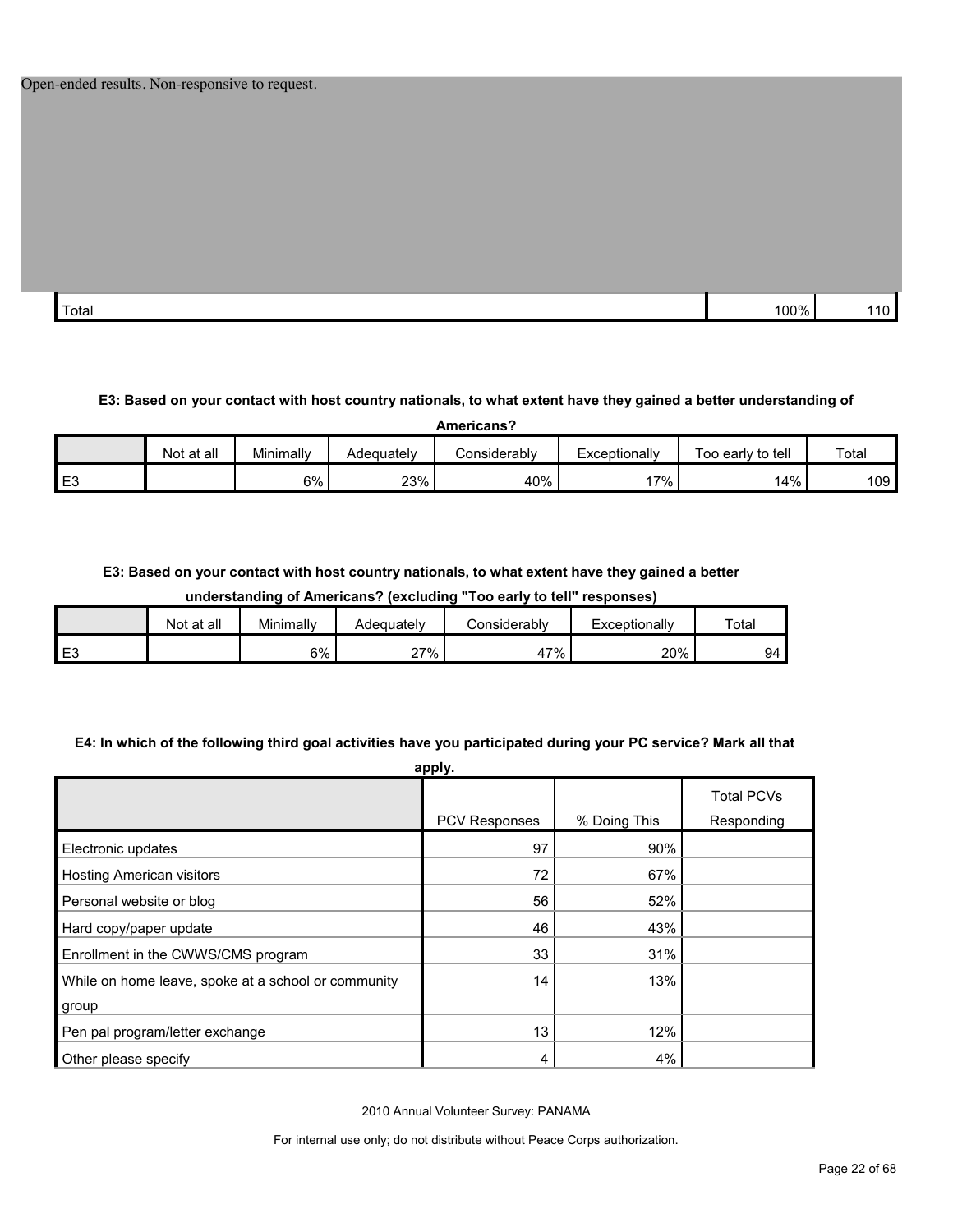| Peace Corps Week activities                           | 3% |     |
|-------------------------------------------------------|----|-----|
| Posted to PC Digital Library                          | 3% |     |
| Podcasted/created a slide show or video posted online | 2% |     |
| Total                                                 |    | 108 |

Percents may total to more than 100% since Volunteers were asked to "Mark all that apply."

#### **E4.TEXT: Description of "others" third goal activities**

|                                                | Column N % | Count |  |
|------------------------------------------------|------------|-------|--|
| Open-ended results. Not responsive to request. |            |       |  |
|                                                |            |       |  |
| Total                                          | 100%       | 110   |  |

#### **E4: When asked about third goal activities, Volunteer answered "No**

| involvement in third goal activities." |     |               |       |  |  |  |
|----------------------------------------|-----|---------------|-------|--|--|--|
|                                        |     | No third goal |       |  |  |  |
|                                        | NA  | activities    | Total |  |  |  |
| No Goal 3 activities                   | 98% | 2%            |       |  |  |  |

#### **E5: Based on your contact with Americans, to what extent have they gained a better understanding of host country**

| nationals?     |            |           |            |              |               |                   |                 |  |
|----------------|------------|-----------|------------|--------------|---------------|-------------------|-----------------|--|
|                | Not at all | Minimally | Adequatelv | Considerablv | Exceptionally | Too early to tell | Total           |  |
| E <sub>5</sub> |            | 5%        | 25%        | 40%          | 18%           | 12%               | 10 <sup>°</sup> |  |

#### **E5: Based on your contact with Americans, to what extent have they gained a better understanding of host country nationals? (excluding "Too early to tell" responses)**

| ---------<br>-------------<br>---------<br>--------<br>---------- |            |           |            |              |               |       |  |  |  |
|-------------------------------------------------------------------|------------|-----------|------------|--------------|---------------|-------|--|--|--|
|                                                                   | Not at all | Minimally | Adequately | ≿onsiderablv | ⊑xceptionally | Total |  |  |  |
| E <sub>5</sub>                                                    |            | 5%        | 29%        | 45%          | 21%           |       |  |  |  |

2010 Annual Volunteer Survey: PANAMA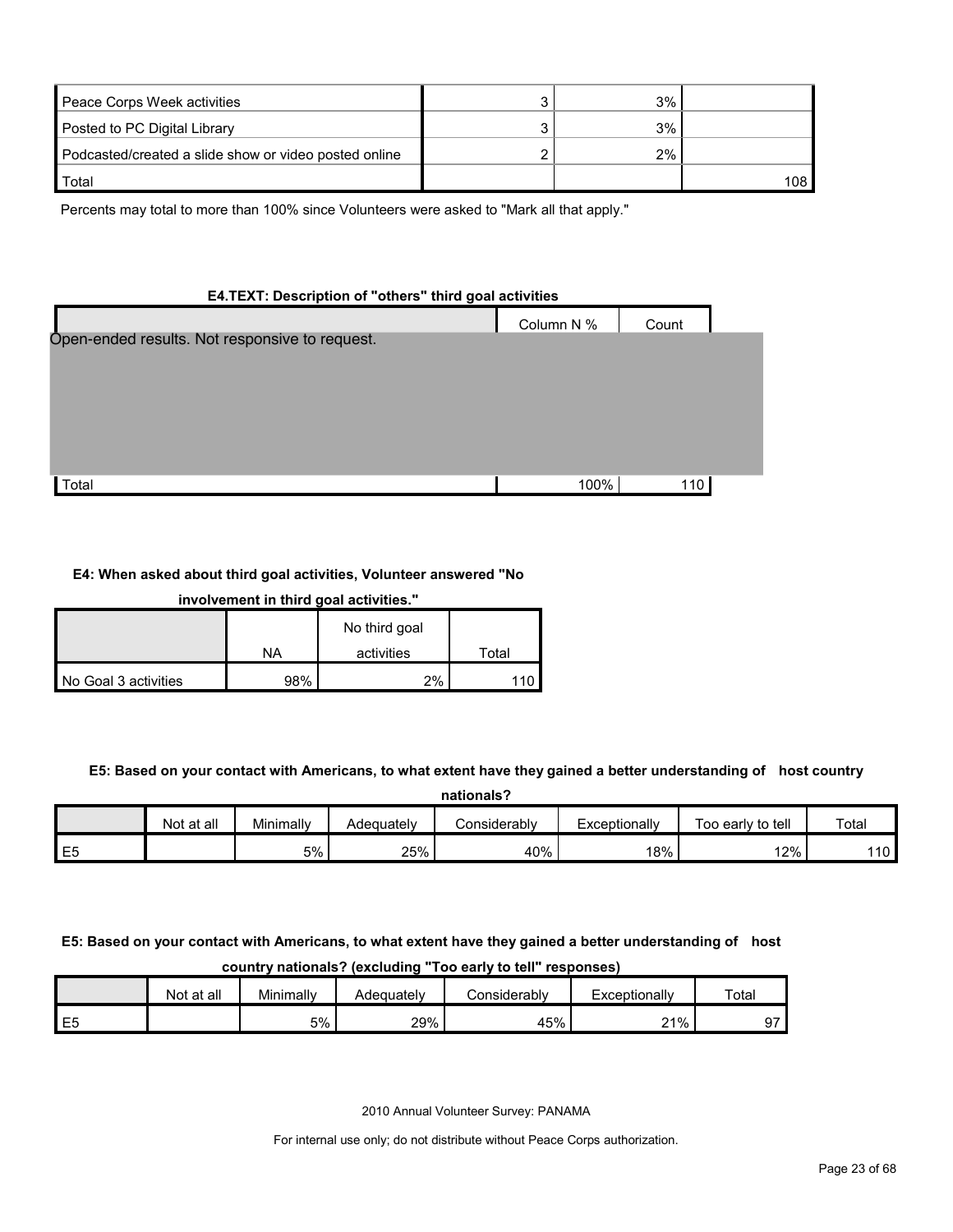### <span id="page-23-0"></span>**F. Peace Corps Support**

This section reports Volunteers' satisfaction with in-country Peace Corps staff support and how the Volunteers communicate with the post.

#### **F1: How prepared for your arrival were the host people with whom you would be working?**

|    | at all<br>Not | Minimally | Adequately | Considerablv | Exceptionally | Total      |
|----|---------------|-----------|------------|--------------|---------------|------------|
| г. | 3%            | 18%       | 40%        | 30%          | 9%            | 101<br>. ט |

#### **F2: To what extent is your CD aware of Volunteer issues and concerns through interactions with PCVs?**

|                | Not at all | Minimally | Adeauatelv | onsiderablyٽ | Exceptionally | Total |
|----------------|------------|-----------|------------|--------------|---------------|-------|
| F <sub>2</sub> |            | 4%        | 32%        | 46%          | 18%           | 110   |

#### **F3: How satisfied are you with the health care you received from your PCMO(s)?**

|    | Not at all | Minimally | Adequately | onsiderablyٹ | Exceptionally | <b>Not Used</b> | Total  |
|----|------------|-----------|------------|--------------|---------------|-----------------|--------|
| F3 | $1\%$      | 2%        | $21\%$     | 35%          | 36%           | 5%              | .<br>. |

#### **F3: How satisfied are you with the health care you received from your PCMO(s)?(excluding "Not used" responses)**

| responses) |            |           |            |               |               |       |  |  |
|------------|------------|-----------|------------|---------------|---------------|-------|--|--|
|            | Not at all | Minimally | Adequately | considerablv: | Exceptionally | Total |  |  |
| F3         | 1%         | 2%        | 22%        | 37%           | 38%           | 105   |  |  |

#### **F4: How satisfied are you with the following support provided by in-country PC staff?**

|                             |            |           | .          |              |               |           |       |
|-----------------------------|------------|-----------|------------|--------------|---------------|-----------|-------|
|                             | Not at all | Minimally | Adequately | Considerably | Exceptionally | <b>NA</b> | Total |
| Administrative/logistical   | 2%         | 12%       | 26%        | 35%          | 23%           | 2%        | 110   |
| Cross-cultural              |            | 5%        | 38%        | 40%          | 14%           | 3%        | 110   |
| Emotional                   | 2%         | 16%       | 32%        | 27%          | 11%           | 12%       | 110   |
| Feedback on my work reports | 4%         | 11%       | 29%        | 25%          | 14%           | 17%       | 110   |
| Job assignment              | $1\%$      | 7%        | 20%        | 43%          | 28%           | $1\%$     | 109   |
| Language learning           |            | 11%       | 25%        | 51%          | 11%           | 2%        | 110   |
| Medical                     | $1\%$      | 3%        | 16%        | 39%          | 38%           | 3%        | 110   |

2010 Annual Volunteer Survey: PANAMA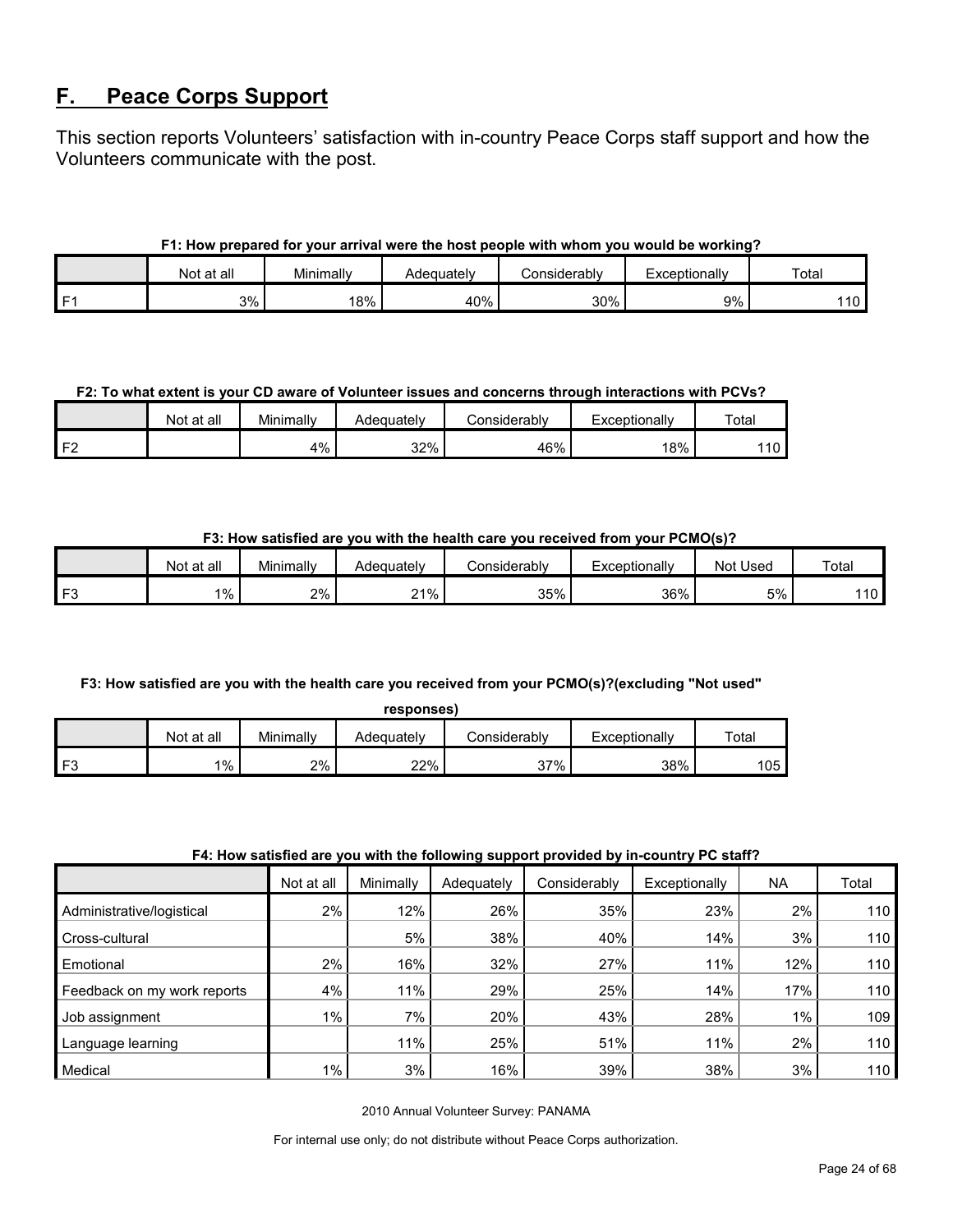| Safety and security        | $1\%$ | 4%  | 19% | 30% | 45% | $1\%$ | 110 |
|----------------------------|-------|-----|-----|-----|-----|-------|-----|
| Site selection/preparation | 4%    | 13% | 29% | 27% | 26% | 1%    | 110 |
| Technical skills           | $1\%$ | 13% | 34% | 40% | 11% | 2%    | 110 |

#### **F4: How satisfied are you with the following support provided by in-country PC staff? (excluding "NA" responses)**

|                             | Not at all | Minimally | Adequately | Considerably | Exceptionally | Total |
|-----------------------------|------------|-----------|------------|--------------|---------------|-------|
| Administrative/logistical   | 2%         | 12%       | 27%        | 36%          | 23%           | 108   |
| Cross-cultural              |            | 6%        | 39%        | 41%          | 14%           | 107   |
| Emotional                   | 2%         | 19%       | 36%        | 31%          | 12%           | 97    |
| Feedback on my work reports | 4%         | 13%       | 35%        | 31%          | 16%           | 91    |
| Job assignment              | $1\%$      | 7%        | 20%        | 44%          | 28%           | 108   |
| Language learning           |            | 11%       | 26%        | 52%          | 11%           | 108   |
| Medical                     | $1\%$      | 3%        | 17%        | 40%          | 39%           | 107   |
| Safety and security         | 1%         | 4%        | 19%        | 30%          | 46%           | 109   |
| Site selection/preparation  | 4%         | 13%       | 29%        | 28%          | 27%           | 109   |
| <b>Technical skills</b>     | 1%         | 13%       | 34%        | 41%          | 11%           | 108   |

#### **F5: What level of PC support have you received to help cope with stress from issues such as HIV/AIDS, food insecurity, etc. in your community? (Including PCVs w/no need for support)**

|                |            |                 | Adequate | Considerable | Exceptional | NA/<br>I have no |                  |
|----------------|------------|-----------------|----------|--------------|-------------|------------------|------------------|
|                | No support | Minimal support | support  | support      | support     | need for support | Total            |
| F <sub>5</sub> | 5%         | 13%             | 25%      | 9%           |             | 49%              | 110 <sub>l</sub> |

#### **F5: What level of PC support have you received to help cope with stress from issues such as HIV/AIDS, food insecurity,**

#### **etc. in your community? (excluding "NA/No need for support" responses)**

|            |                 |                  | Considerable | Exceptional |       |
|------------|-----------------|------------------|--------------|-------------|-------|
| No support | Minimal support | Adequate support | support      | support     | Total |
| 9%         | 25%             | 48%              | 18%          |             | 56    |

#### **F6a: How would you rate your interaction with the Country Director (CD)**

| in terms of the following? |            |          |                   |  |  |  |
|----------------------------|------------|----------|-------------------|--|--|--|
|                            | Inadeguate | Adequate | <sup>-</sup> otal |  |  |  |

2010 Annual Volunteer Survey: PANAMA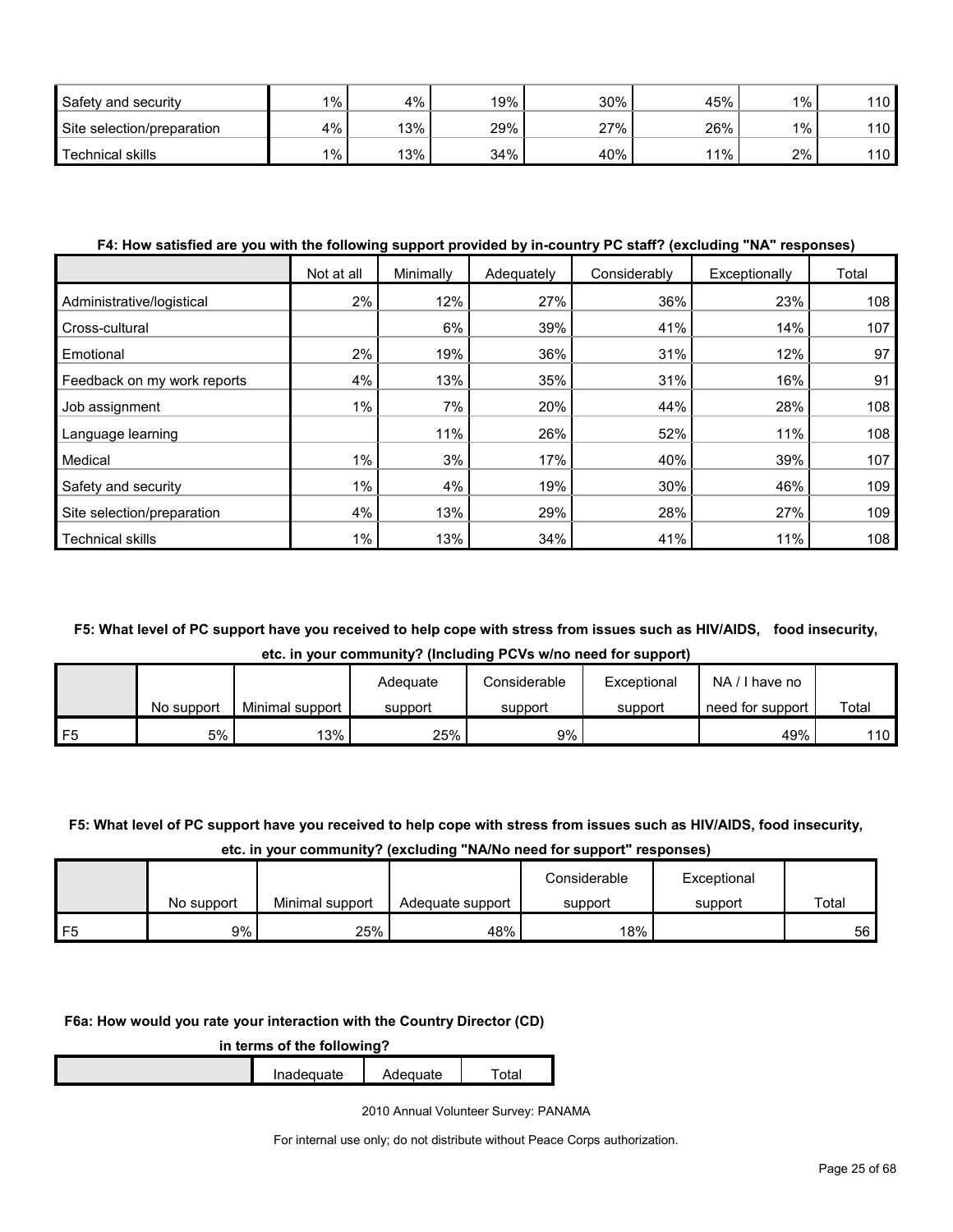| <b>CD Responsiveness</b> | 0%  | 100% | 106 |
|--------------------------|-----|------|-----|
| CD Informative content   | 3%  | 97%  | 103 |
| CD Comfort level         | 6%  | 94%  | 104 |
| <b>CD</b> Site visits    | 28% | 72%  |     |

#### **F6b: How would you rate your interaction with the PTO in terms of --?**

|                                | Inadequate | Adequate | Total |
|--------------------------------|------------|----------|-------|
| <b>PTO Responsiveness</b>      | 7%         | 93%      | 106   |
| <b>PTO</b> Informative content | 9%         | 91%      | 103   |
| <b>PTO Comfort level</b>       | 15%        | 85%      | 103   |
| <b>PTO Site visits</b>         | 29%        | 71%      | 98    |

#### **F6c: How would you rate your interaction with the APCD/Program Manager in**

| terms of $-$ ?                |            |          |       |  |  |
|-------------------------------|------------|----------|-------|--|--|
|                               | Inadequate | Adequate | Total |  |  |
| <b>APCD/PM Responsiveness</b> | 15%        | 85%      | 106   |  |  |
| APCD/PM Informative content   | 14%        | 86%      | 104   |  |  |
| <b>APCD/PM Comfort level</b>  | 14%        | 86%      | 105   |  |  |
| <b>APCD/PM Site visits</b>    | 11%        | 89%      | 1O    |  |  |

#### **F6d: How would you rate your interaction with the PCMO in terms of --?**

|                            | Inadequate | Adequate | Total |
|----------------------------|------------|----------|-------|
| <b>PCMO Responsiveness</b> | 3%         | 97%      | 105   |
| PCMO Informative content   | 5%         | 95%      | 102   |
| <b>PCMO Comfort level</b>  | 6%         | 94%      | 102   |
| <b>PCMO Site visits</b>    | 28%        | 72%      | 96    |

#### **F6e: How would you rate your interaction with the Safety and Security**

#### **Coordinator (SSC) in terms of --?**

|                           | Inadequate | Adequate | Total |
|---------------------------|------------|----------|-------|
| <b>SSC Responsiveness</b> | 7%         | 93%      | 106   |

2010 Annual Volunteer Survey: PANAMA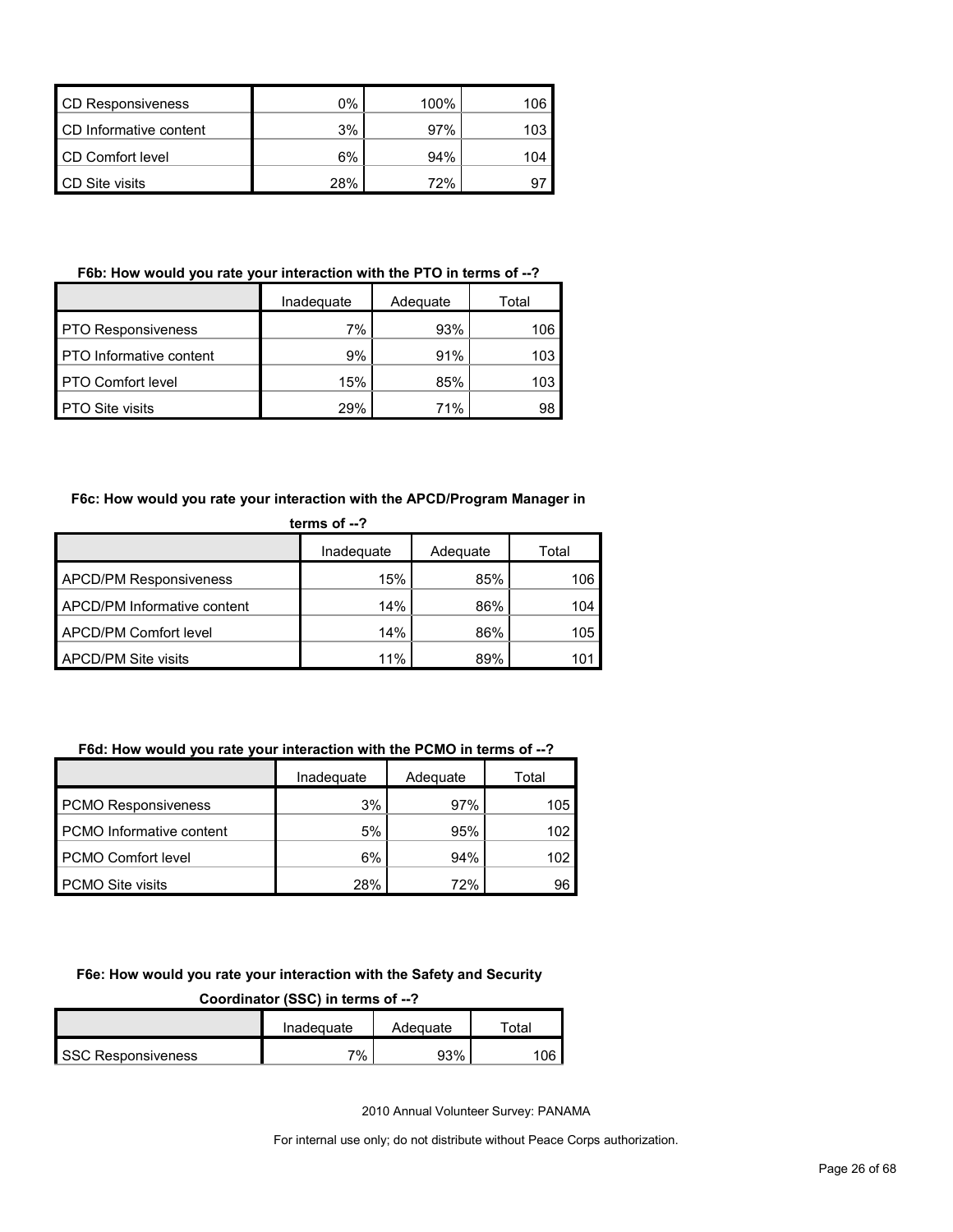| SSC Informative content | 5%  | 95% |  |
|-------------------------|-----|-----|--|
| SSC Comfort level       | 7%  | 93% |  |
| SSC Site visits         | 24% | 76% |  |

#### **F6f: How would you rate your interaction with the Training Manager in terms**

| of $-2$                      |            |          |       |  |  |
|------------------------------|------------|----------|-------|--|--|
|                              | Inadequate | Adequate | Total |  |  |
| <b>TrMngr Responsiveness</b> | 2%         | 98%      | 105   |  |  |
| TrMngr Informative content   | 2%         | 98%      | 102   |  |  |
| <b>TrMngr Comfort level</b>  | 3%         | 97%      | 103   |  |  |
| TrMngr Site visits           | 20%        | 80%      | 96    |  |  |

#### **F6g: How would you rate your interaction with administrative staff in terms**

| of $-2$                     |            |          |       |  |  |
|-----------------------------|------------|----------|-------|--|--|
|                             | Inadequate | Adequate | Total |  |  |
| <b>Admin Responsiveness</b> | 10%        | $90\%$   | 105   |  |  |
| Admin Informative content   | 12%        | 88%      | 103   |  |  |
| Admin Comfort level         | 10%        | 90%      | 103   |  |  |
| Admin Site visits           | 25%        | 75%      | 95    |  |  |

#### **F7: What is the best method for you to communicate with your Peace**

| <b>Corps office?</b>               |         |        |  |  |  |
|------------------------------------|---------|--------|--|--|--|
|                                    | Percent | Number |  |  |  |
| Cell phone                         | 78%     | 86     |  |  |  |
| Email                              | 8%      | 9      |  |  |  |
| In-person visits                   | 5%      | 6      |  |  |  |
| Text messaging (SMS)               | 5%      | 5      |  |  |  |
| Other: Please specify below        | 2%      | 2      |  |  |  |
| Telephone not at residence or work | 2%      | 2      |  |  |  |
| Telephone at residence or work     |         |        |  |  |  |
| Letters/postal service             |         |        |  |  |  |
| Fax                                |         |        |  |  |  |
| Total                              | 100%    | 110    |  |  |  |

2010 Annual Volunteer Survey: PANAMA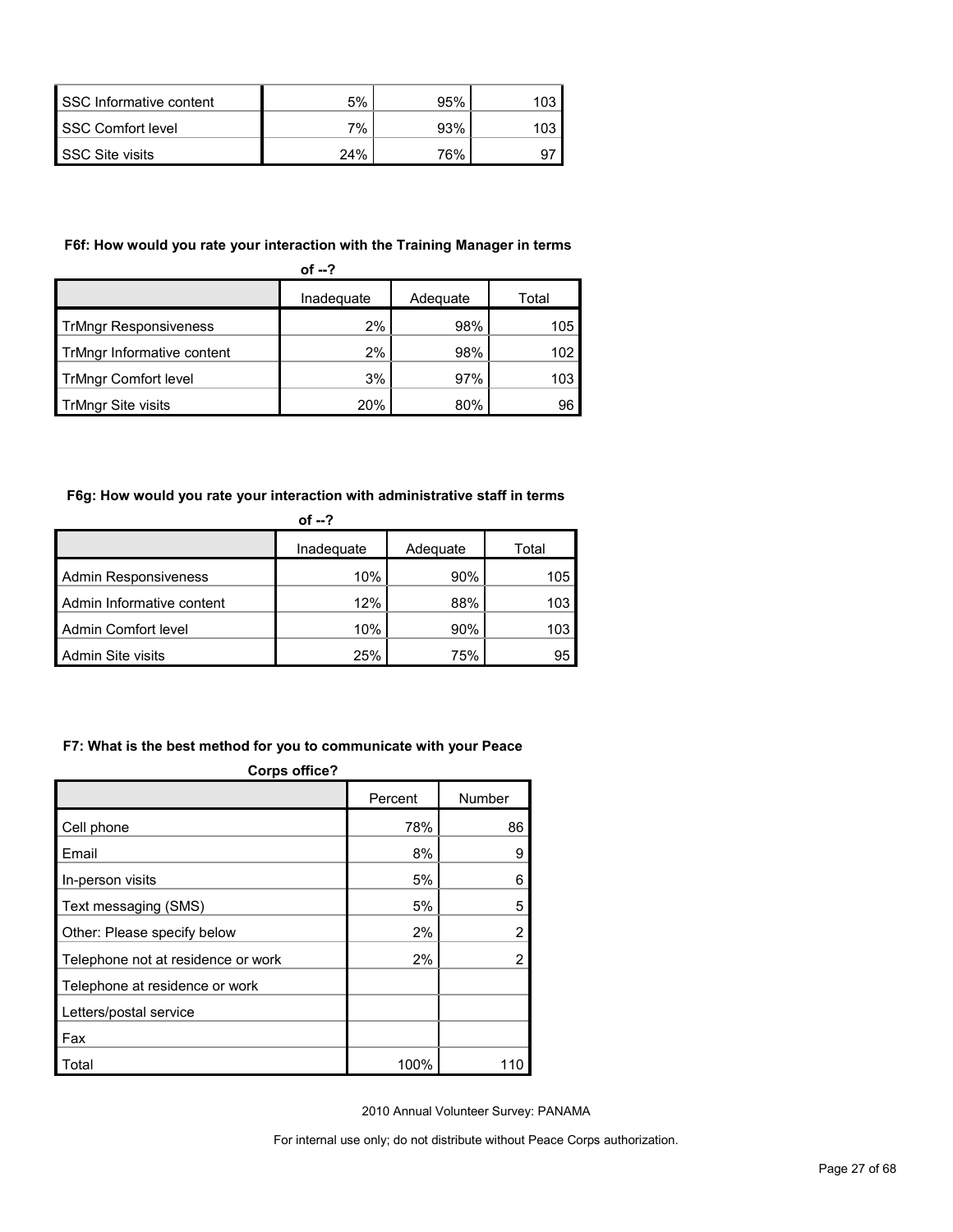| F7.OTHER: Description of "other" best method to communicate with post |               |  |  |  |  |
|-----------------------------------------------------------------------|---------------|--|--|--|--|
| <b>PERCENT</b>                                                        | <b>NUMBER</b> |  |  |  |  |
|                                                                       |               |  |  |  |  |
|                                                                       |               |  |  |  |  |
|                                                                       |               |  |  |  |  |
|                                                                       |               |  |  |  |  |
| 100%                                                                  | 110           |  |  |  |  |
|                                                                       |               |  |  |  |  |

#### **F8: In general, how do you rate the effectiveness of your communication resources for contacting your**

| PC staff in-country? |               |       |          |           |                |             |  |
|----------------------|---------------|-------|----------|-----------|----------------|-------------|--|
|                      | Not effective | Poor  | Adequate | Effective | Verv effective | $\tau$ otal |  |
|                      |               | $6\%$ | 28%      | 39%       | 27%            | 109         |  |

### <span id="page-27-0"></span>**G. Your Safety and Security**

This section reports on how safe Volunteers feel. Volunteers' experiences with various types of insensitive remarks or behaviors, harassment or discrimination, and crime are summarized, as well as whether harassment and crime events were reported to Peace Corps.

#### **G1: How safe do you feel...?**

|                                    | Not at All Safe | Often Unsafe | <b>Adequately Safe</b> | Usually Safe | Very Safe | Total |
|------------------------------------|-----------------|--------------|------------------------|--------------|-----------|-------|
| Where you live                     |                 | $1\%$        | 7%                     | 15%          | 77%       | 110   |
| Where you work                     |                 |              | 5%                     | 15%          | 79%       | 110   |
| When you travel in-country         |                 |              | 15%                    | 51%          | 34%       | 110   |
| City where main Peace Corps office |                 | $2\%$        | 28%                    | 30%          | 40%       | 110   |
| is located                         |                 |              |                        |              |           |       |

**G2: Have you encountered insensitive comments or behavior toward you based on your race, ethnicity, age, gender, or sexual orientation from any of the following sources?**

|                       | Yes | Nο  | NA    | $\tau$ otal |
|-----------------------|-----|-----|-------|-------------|
| Host/home stay family | 12% | 87% | $1\%$ |             |

2010 Annual Volunteer Survey: PANAMA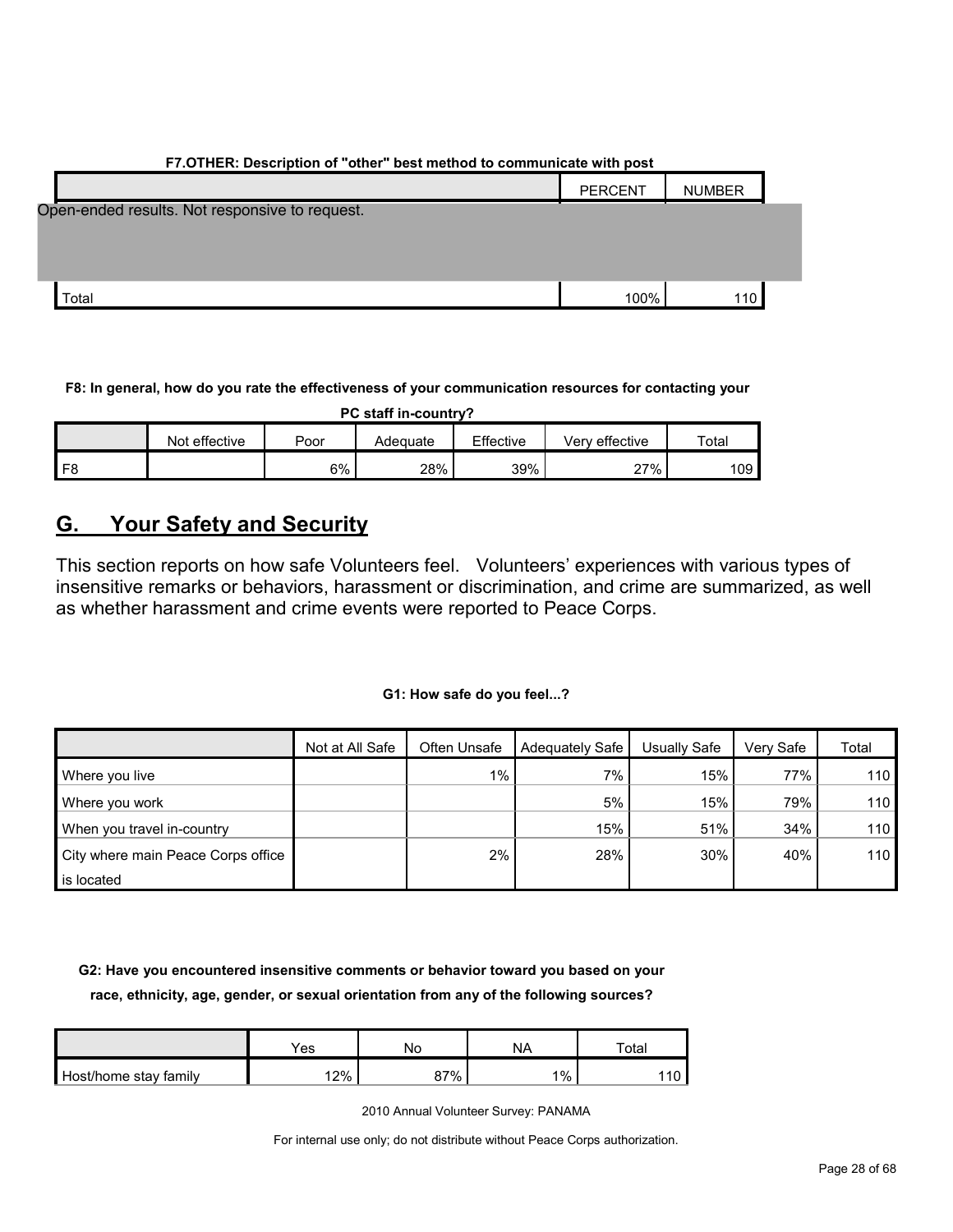| Community members       | 37% | 62% | $1\%$ |     |
|-------------------------|-----|-----|-------|-----|
| <b>Other Volunteers</b> | 7%  | 92% | $1\%$ | 109 |
| PC in-country staff     | 2%  | 97% | 1%    | 109 |
| <b>Other</b>            | 10% | 48% | 42%   |     |

**G2: Have you encountered insensitive comments or behavior toward you based on your race, ethnicity, age, gender, or sexual orientation from any of the following sources? (excluding "NA" responses)**

|                         | Yes | No  | Total |
|-------------------------|-----|-----|-------|
| Host/home stay family   | 12% | 88% | 109   |
| Community members       | 38% | 62% | 109   |
| <b>Other Volunteers</b> | 7%  | 93% | 108   |
| PC in-country staff     | 2%  | 98% | 108   |
| <b>Other</b>            | 17% | 83% | 30    |

#### **G2.OTHER: Description of "other" sources of insensitive comments/behavior**

|                                                | PERCENT | <b>NUMBER</b> |  |
|------------------------------------------------|---------|---------------|--|
| Open-ended results. Not responsive to request. |         |               |  |
|                                                |         |               |  |
|                                                |         |               |  |
|                                                |         |               |  |
|                                                |         |               |  |
|                                                |         |               |  |
|                                                |         |               |  |
|                                                |         |               |  |
| Total                                          | 100%    | 110           |  |

NOTE: See Open-Ended Responses Report for comments Volunteers wrote in response to Question G3 to explain their harassment/discrimination answers.

#### **G3: Please indicate the number of times you experienced the following types of discrimination/harassment: PERCENTAGES**

|                   | None | Once | 2-5 times | 6-10 times | $11-25$ times | $26+$ times | Total           |
|-------------------|------|------|-----------|------------|---------------|-------------|-----------------|
| Age H/D           | 97%  |      | 2%        |            | $1\%$         |             | 91              |
| Anti-American H/D | 75%  | 8%   | 14%       | 2%         |               | $1\%$       | 92 <sub>1</sub> |
| Disability H/D    | 99%  |      | $1\%$     |            |               |             | 91 <sub>1</sub> |

2010 Annual Volunteer Survey: PANAMA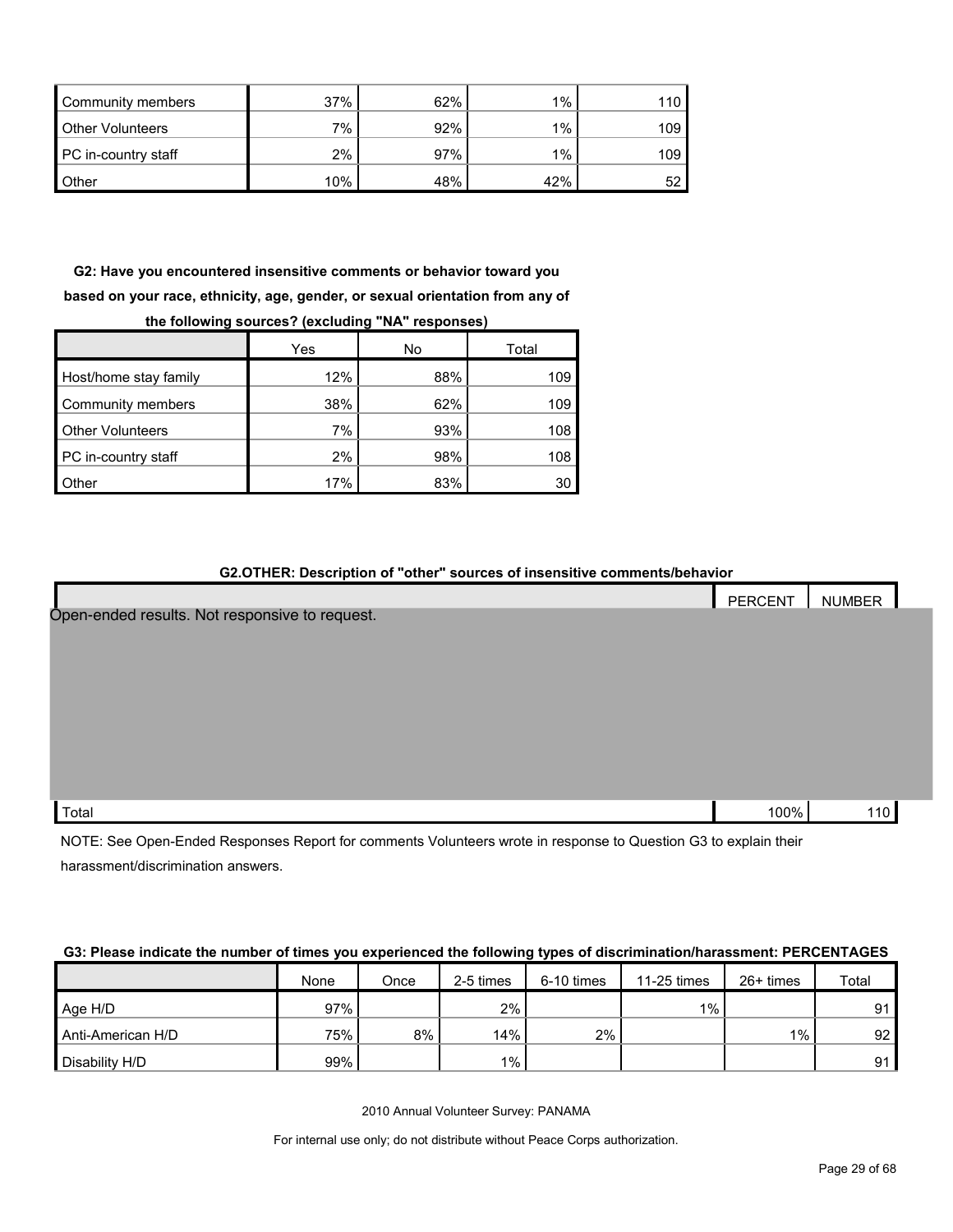| Gender H/D                   | 80% | 4%    | 5%    | 7%    | $1\%$ | 2%    | 92 <sub>1</sub> |
|------------------------------|-----|-------|-------|-------|-------|-------|-----------------|
| Racial/color H/D             | 84% | $2\%$ | 4%    | 4%    | 3%    | 2%    | 93              |
| Religious H/D                | 89% | $2\%$ | 4%    | 3%    |       | $1\%$ | 93              |
| Sexual orientation H/D       | 95% | $1\%$ | $1\%$ | 1%    | $1\%$ | $1\%$ | 91              |
| Sexual harassment (physical) | 96% | 3%    |       | $1\%$ |       |       | 91              |
| Sexual harassment (verbal)   | 83% | $1\%$ | 4%    | 2%    | 3%    | 6%    | 90 <sub>1</sub> |

#### **G3: Please indicate the number of times you experienced the following types of discrimination/harassment: NUMBERS**

|                              | None | Once | 2-5 times | 6-10 times | 11-25 times | 26+ times | Total |
|------------------------------|------|------|-----------|------------|-------------|-----------|-------|
| Age H/D                      | 88   |      |           |            |             |           | 91    |
| Anti-American H/D            | 69   |      | 13        |            |             |           | 92    |
| Disability H/D               | 90   |      |           |            |             |           | 91    |
| Gender H/D                   | 74   |      | 5         | 6          |             |           | 92    |
| Racial/color H/D             | 78   |      |           |            | 3           | ◠         | 93    |
| Religious H/D                | 83   |      |           | 3          |             |           | 93    |
| Sexual orientation H/D       | 86   |      |           |            |             |           | 91    |
| Sexual harassment (physical) | 87   | 3    |           |            |             |           | 91    |
| Sexual harassment (verbal)   | 75   |      |           |            |             | 5         | 90    |

|         |             |       |                  |           |            | G3: Volunteers experiencing AGE discrimination/harassment: Events by Number of Reports to PC |             |              |  |  |  |  |
|---------|-------------|-------|------------------|-----------|------------|----------------------------------------------------------------------------------------------|-------------|--------------|--|--|--|--|
|         |             |       | Reported Age H/D |           |            |                                                                                              |             |              |  |  |  |  |
|         |             | Never | Once             | 2-5 times | 6-10 times | 11-25 times                                                                                  | $26+$ times | Total        |  |  |  |  |
| Age H/D | Once        |       |                  |           |            |                                                                                              |             |              |  |  |  |  |
|         | 2-5 times   |       |                  |           |            |                                                                                              |             | $\mathbf{2}$ |  |  |  |  |
|         | 6-10 times  |       |                  |           |            |                                                                                              |             |              |  |  |  |  |
|         | 11-25 times |       |                  |           |            |                                                                                              |             |              |  |  |  |  |
|         | $26+$ times |       |                  |           |            |                                                                                              |             |              |  |  |  |  |
|         | Total       | 3     |                  |           |            |                                                                                              |             | 3            |  |  |  |  |

NOTE: Some PCVs provided the number of events without answering how many times they reported the event/s.

#### **G3: Volunteers experiencing AGE discrimination/harassment: Events by Person Responsible**

2010 Annual Volunteer Survey: PANAMA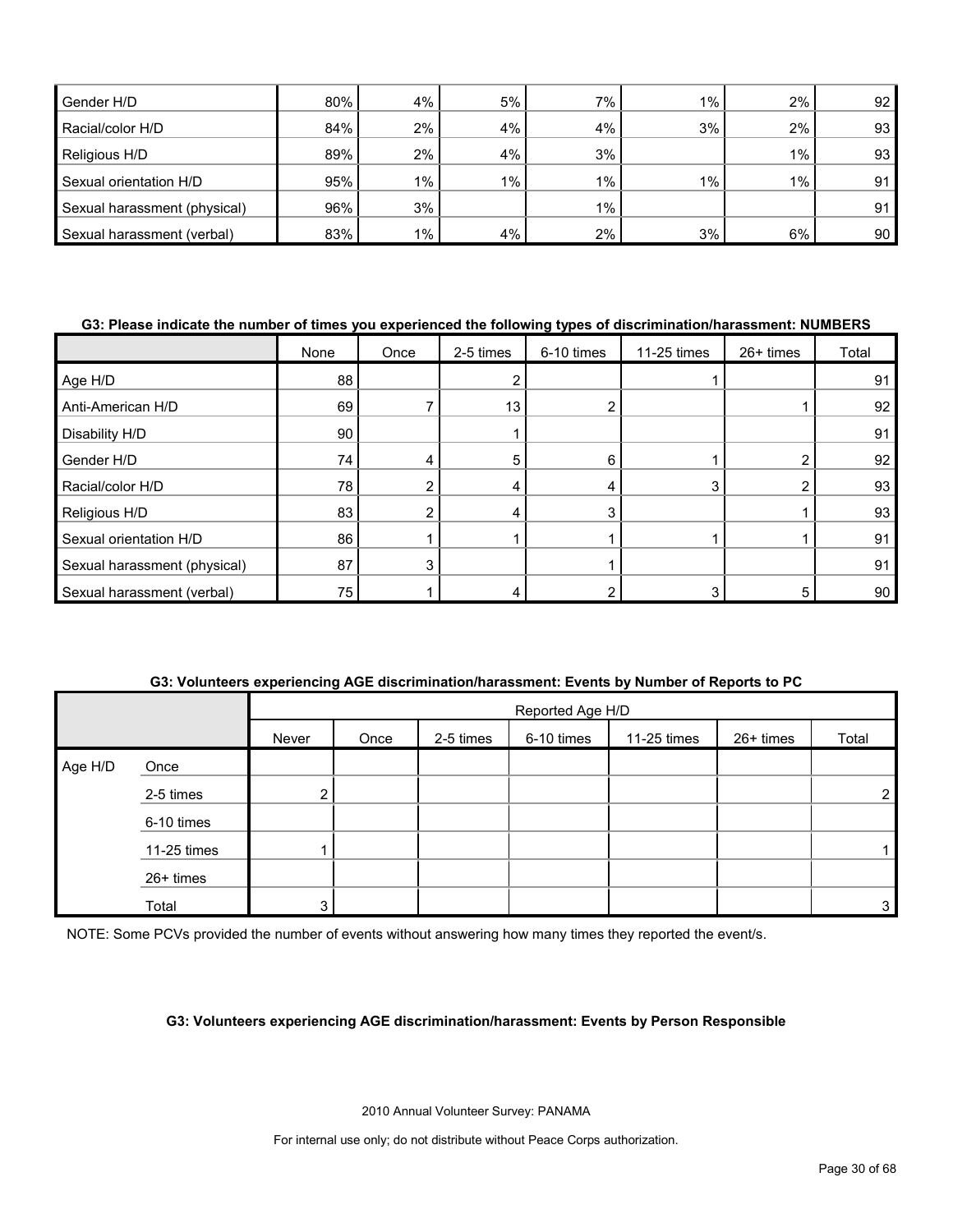|         |                   | Stranger    | Someone you<br>know | Counterpart,<br>supervisor,<br>co-worker | Peace Corps<br>Volunteer | Peace Corps staff |
|---------|-------------------|-------------|---------------------|------------------------------------------|--------------------------|-------------------|
|         |                   | Responsible | Responsible         | Responsible                              | Responsible              | Responsible       |
| Age H/D | Once              |             |                     |                                          |                          |                   |
|         | 2-5 times         |             |                     |                                          |                          |                   |
|         | 6-10 times        |             |                     |                                          |                          |                   |
|         | 11-25 times       |             |                     |                                          |                          |                   |
|         | $26+$ times       |             |                     |                                          |                          |                   |
|         | <b>Total PCVs</b> |             |                     |                                          |                          |                   |

#### **G3: Volunteers experiencing AGE discrimination/harassment:**

|         |                   | Host country family<br>member | Other       |
|---------|-------------------|-------------------------------|-------------|
|         |                   | Responsible                   | Responsible |
| Age H/D | Once              |                               |             |
|         | 2-5 times         |                               |             |
|         | 6-10 times        |                               |             |
|         | 11-25 times       |                               |             |
|         | 26+ times         |                               |             |
|         | <b>Total PCVs</b> |                               |             |

#### **Events by Person Responsible**

NOTE: Some PCVs provided the number of events without answering

who was responsible.

|                   | G3: Volunteers experiencing ANTI-AMERICAN discrimination/harassment: Events by Number of Reports to PC |       |                            |           |            |             |             |       |  |
|-------------------|--------------------------------------------------------------------------------------------------------|-------|----------------------------|-----------|------------|-------------|-------------|-------|--|
|                   |                                                                                                        |       | Reported Anti-American H/D |           |            |             |             |       |  |
|                   |                                                                                                        | Never | Once                       | 2-5 times | 6-10 times | 11-25 times | $26+$ times | Total |  |
| Anti-American H/D | Once                                                                                                   | 6     |                            |           |            |             |             | 6     |  |
|                   | 2-5 times                                                                                              | 12    |                            |           |            |             |             | 12    |  |
|                   | 6-10 times                                                                                             |       |                            |           |            |             |             |       |  |
|                   | 11-25 times                                                                                            |       |                            |           |            |             |             |       |  |
|                   | $26+$ times                                                                                            |       |                            |           |            |             |             |       |  |
|                   | Total                                                                                                  | 21    |                            |           |            |             |             | 21    |  |

2010 Annual Volunteer Survey: PANAMA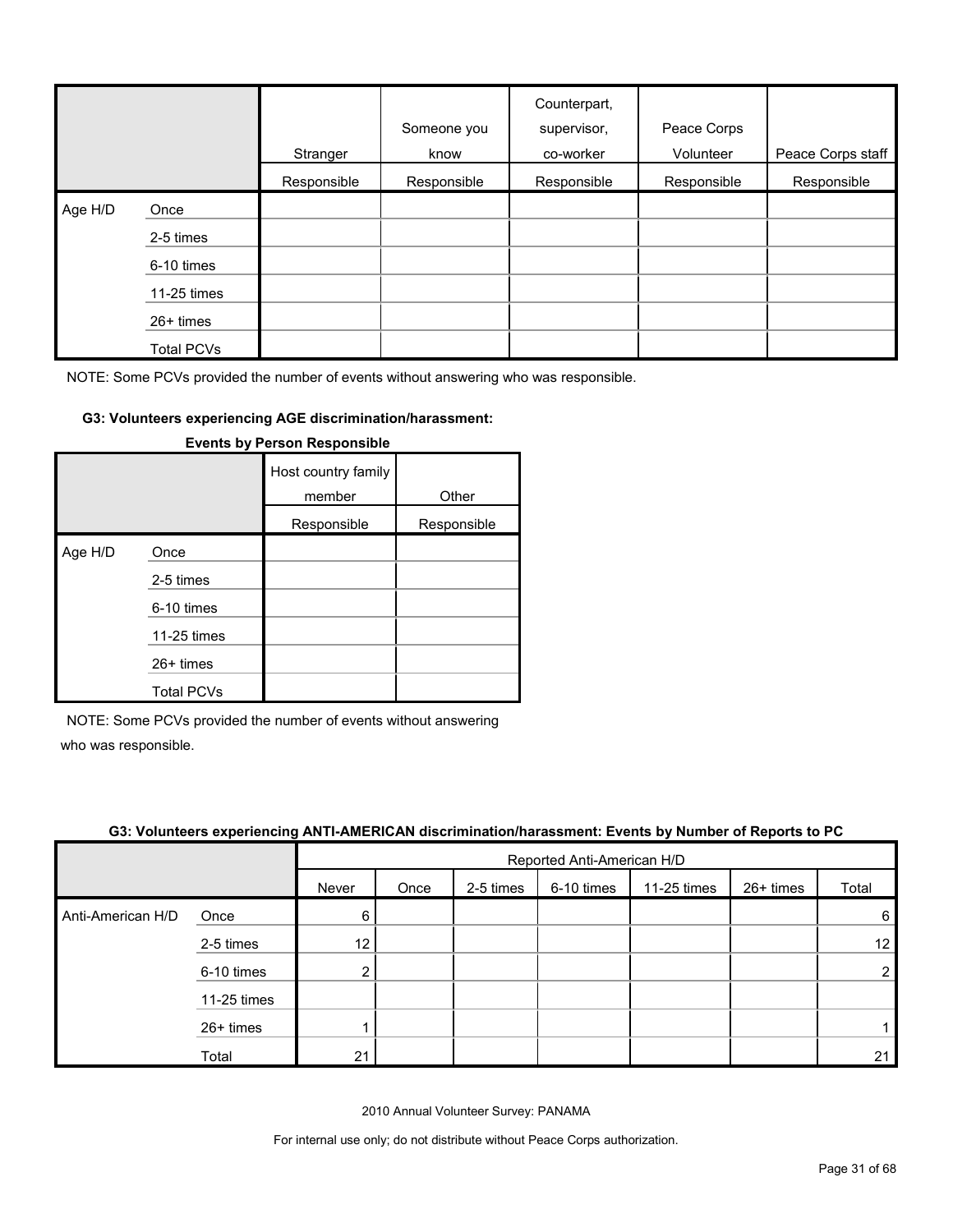|                   |           |       | Reported Anti-American H/D |           |            |             |             |       |  |  |
|-------------------|-----------|-------|----------------------------|-----------|------------|-------------|-------------|-------|--|--|
|                   |           | Never | Once                       | 2-5 times | 6-10 times | 11-25 times | $26+$ times | Total |  |  |
| Anti-American H/D | Once      |       |                            |           |            |             |             |       |  |  |
|                   | 2-5 times | 12    |                            |           |            |             |             | 12    |  |  |

6-10 times 2 2

26+ times | 1 | | | | | | | | | | 1 Total 21 21

#### **G3: Volunteers experiencing ANTI-AMERICAN discrimination/harassment: Events by Number of Reports to PC**

NOTE: Some PCVs provided the number of events without answering how many times they reported the event/s .

#### **G3: Volunteers experiencing ANTI-AMERICAN discrimination/harassment: Events by Person Responsible**

|                                                                                            |                   | Stranger        | Someone you<br>know | Counterpart,<br>supervisor,<br>co-worker | Peace Corps<br>Volunteer | Peace Corps<br>staff |
|--------------------------------------------------------------------------------------------|-------------------|-----------------|---------------------|------------------------------------------|--------------------------|----------------------|
|                                                                                            |                   | Responsible     | Responsible         | Responsible                              | Responsible              | Responsible          |
| Anti-American H/D                                                                          | Once              | 4               |                     |                                          |                          |                      |
|                                                                                            | 2-5 times         | 4               |                     |                                          |                          |                      |
|                                                                                            | 6-10 times        |                 | 2                   |                                          |                          |                      |
|                                                                                            | 11-25 times       |                 |                     |                                          |                          |                      |
|                                                                                            | $26+$ times       |                 |                     |                                          |                          |                      |
|                                                                                            | <b>Total PCVs</b> | 10 <sub>1</sub> | 4                   |                                          |                          |                      |
| NOTE: Canas, DOVs nesculad the purpose of curate without approximation who was represented |                   |                 |                     |                                          |                          |                      |

NOTE: Some PCVs provided the number of events without answering who was responsible.

#### **G3: Volunteers experiencing ANTI-AMERICAN discrimination/harassment:**

11-25 times

#### **Events by Person Responsible**

|                   |                   | Host country family<br>member | Other       |
|-------------------|-------------------|-------------------------------|-------------|
|                   |                   | Responsible                   | Responsible |
| Anti-American H/D | Once              |                               |             |
|                   | 2-5 times         |                               |             |
|                   | 6-10 times        |                               |             |
|                   | 11-25 times       |                               |             |
|                   | $26+$ times       |                               |             |
|                   | <b>Total PCVs</b> |                               |             |

2010 Annual Volunteer Survey: PANAMA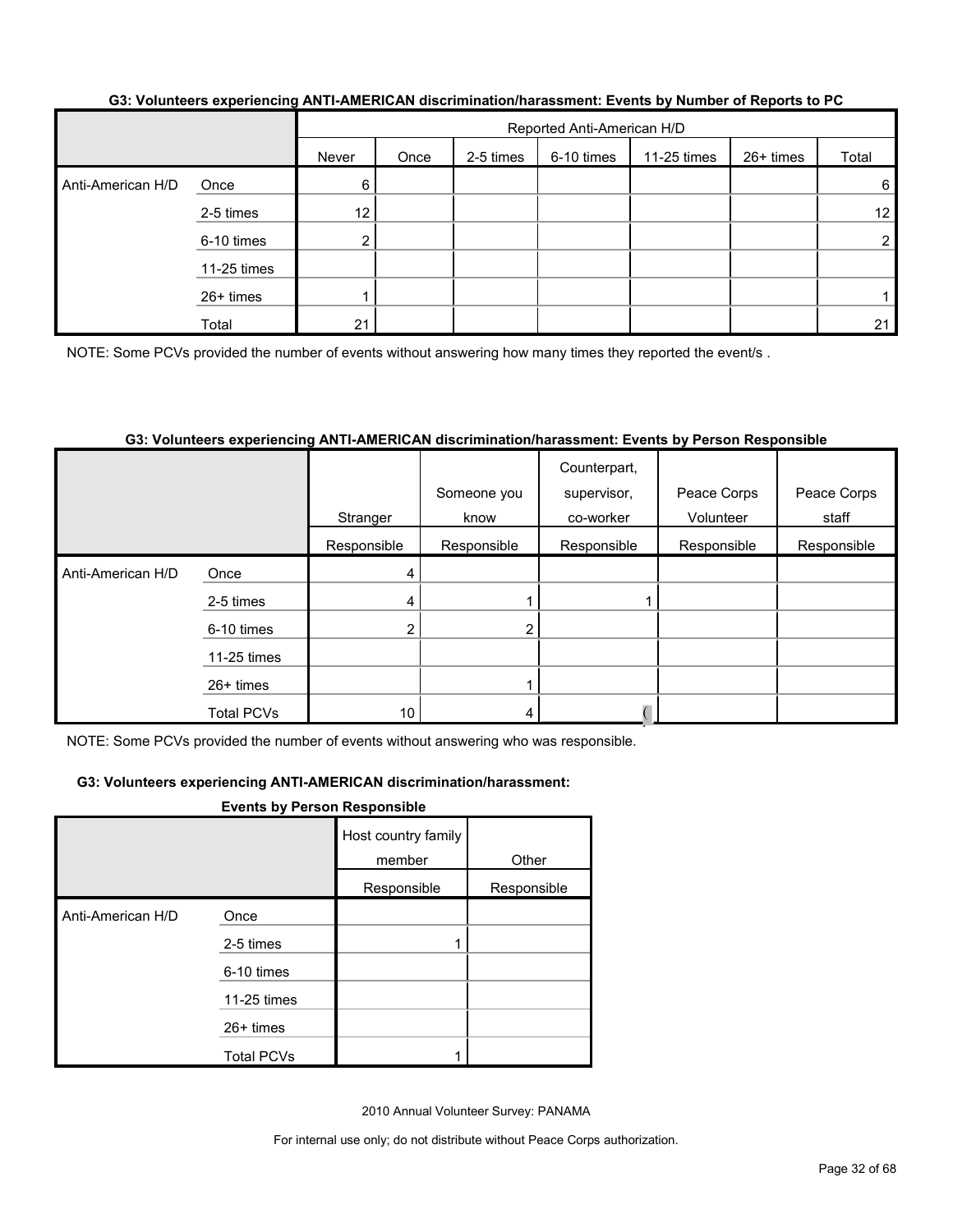#### **G3: Volunteers experiencing ANTI-AMERICAN discrimination/harassment:**

|                   |                   | Host country family<br>member | Other       |
|-------------------|-------------------|-------------------------------|-------------|
|                   |                   | Responsible                   | Responsible |
| Anti-American H/D | Once              |                               |             |
|                   | 2-5 times         |                               |             |
|                   | 6-10 times        |                               |             |
|                   | 11-25 times       |                               |             |
|                   | $26+$ times       |                               |             |
|                   | <b>Total PCVs</b> |                               |             |

#### **Events by Person Responsible**

NOTE: Some PCVs provided the number of events without answering who was responsible.

#### **G3: Volunteers experiencing DISABILITY discrimination/harassment: Events by Number of Reports to PC**

|                |             |       |      |           | Reported Disability H/D |             |           |       |
|----------------|-------------|-------|------|-----------|-------------------------|-------------|-----------|-------|
|                |             | Never | Once | 2-5 times | 6-10 times              | 11-25 times | 26+ times | Total |
| Disability H/D | Once        |       |      |           |                         |             |           |       |
|                | 2-5 times   |       |      |           |                         |             |           |       |
|                | 6-10 times  |       |      |           |                         |             |           |       |
|                | 11-25 times |       |      |           |                         |             |           |       |
|                | 26+ times   |       |      |           |                         |             |           |       |
|                | Total       |       |      |           |                         |             |           |       |

NOTE: Some PCVs provided the number of events without answering how many times they reported the event/s .

#### **G3: Volunteers experiencing DISABILITY discrimination/harassment: Events by Person Responsible**

|                     |             |             |             | Counterpart, |             |                   |
|---------------------|-------------|-------------|-------------|--------------|-------------|-------------------|
|                     |             |             | Someone you | supervisor,  | Peace Corps |                   |
|                     |             | Stranger    | know        | co-worker    | Volunteer   | Peace Corps staff |
|                     |             | Responsible | Responsible | Responsible  | Responsible | Responsible       |
| Disability H/D<br>Ι | Once        |             |             |              |             |                   |
|                     | 2-5 times   |             |             |              |             |                   |
|                     | 6-10 times  |             |             |              |             |                   |
|                     | 11-25 times |             |             |              |             |                   |

2010 Annual Volunteer Survey: PANAMA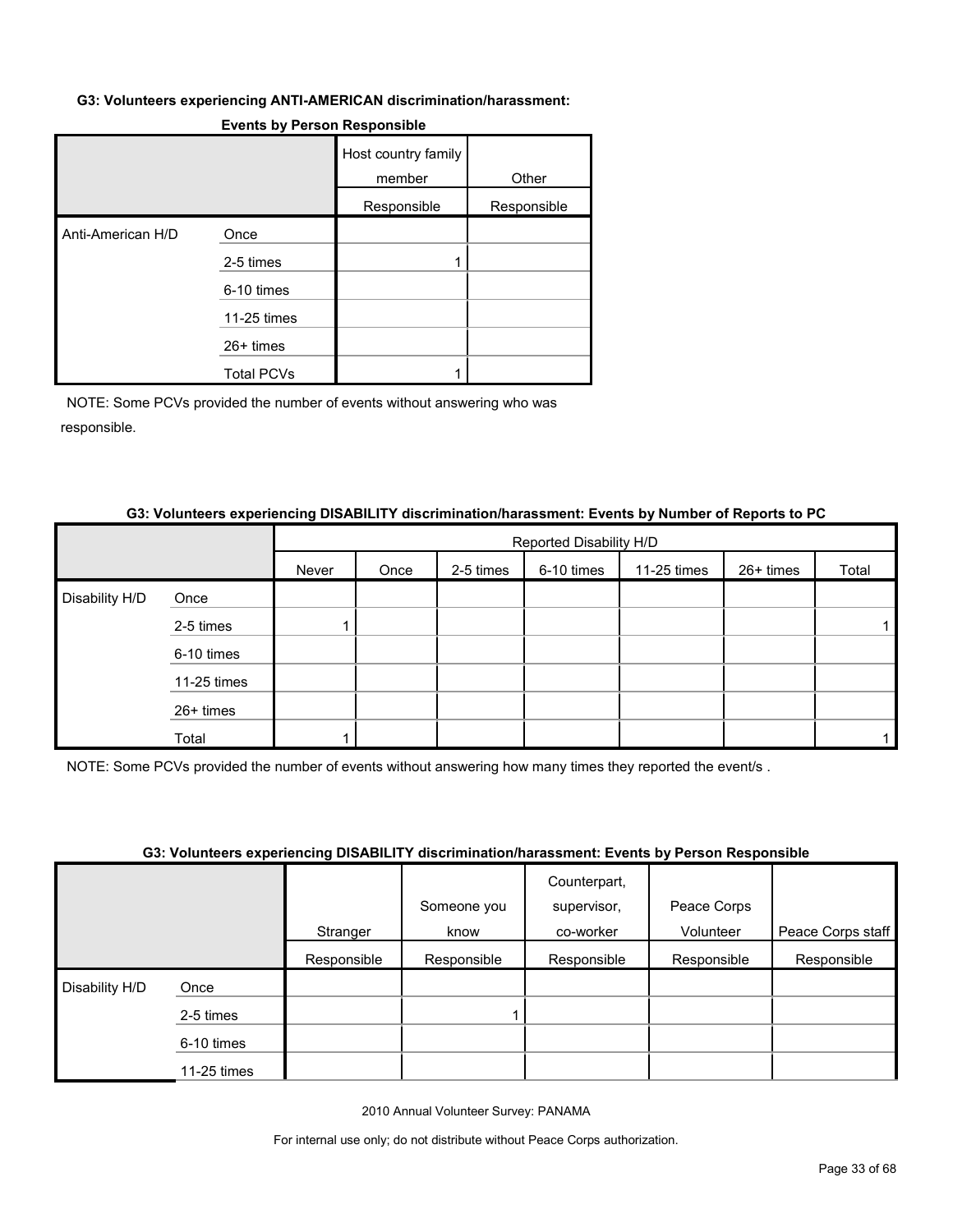| $26+$ times |  |  |  |
|-------------|--|--|--|
| Total PCVs  |  |  |  |

#### **G3: Volunteers experiencing DISABILITY discrimination/harassment:**

|                |                   | <b>Events by Person Responsible</b> |             |
|----------------|-------------------|-------------------------------------|-------------|
|                |                   | Host country family<br>member       | Other       |
|                |                   | Responsible                         | Responsible |
| Disability H/D | Once              |                                     |             |
|                | 2-5 times         |                                     |             |
|                | 6-10 times        |                                     |             |
|                | 11-25 times       |                                     |             |
|                | $26+$ times       |                                     |             |
|                | <b>Total PCVs</b> |                                     |             |

NOTE: Some PCVs provided the number of events without answering who was responsible.

|            |             |       | Reported Gender H/D |           |            |             |           |                |  |
|------------|-------------|-------|---------------------|-----------|------------|-------------|-----------|----------------|--|
|            |             | Never | Once                | 2-5 times | 6-10 times | 11-25 times | 26+ times | Total          |  |
| Gender H/D | Once        | 4     |                     |           |            |             |           | $\overline{4}$ |  |
|            | 2-5 times   | 4     |                     |           |            |             |           | $\overline{4}$ |  |
|            | 6-10 times  | 5     |                     |           |            |             |           | 6              |  |
|            | 11-25 times |       |                     |           |            |             |           | 1              |  |
|            | 26+ times   |       |                     |           |            |             |           | $\overline{2}$ |  |
|            | Total       | 16    |                     |           |            |             |           | 17             |  |

#### **G3: Volunteers experiencing GENDER discrimination/harassment: Events by Number of Reports to PC**

NOTE: Some PCVs provided the number of events without answering how many times they reported the event/s.

#### **G3: Volunteers experiencing GENDER discrimination/harassment: Events by Person Responsible**

|             |             | Counterpart, |             |                   |
|-------------|-------------|--------------|-------------|-------------------|
|             | Someone you | supervisor,  | Peace Corps |                   |
| Stranger    | know        | co-worker    | Volunteer   | Peace Corps staff |
| Responsible | Responsible | Responsible  | Responsible | Responsible       |

2010 Annual Volunteer Survey: PANAMA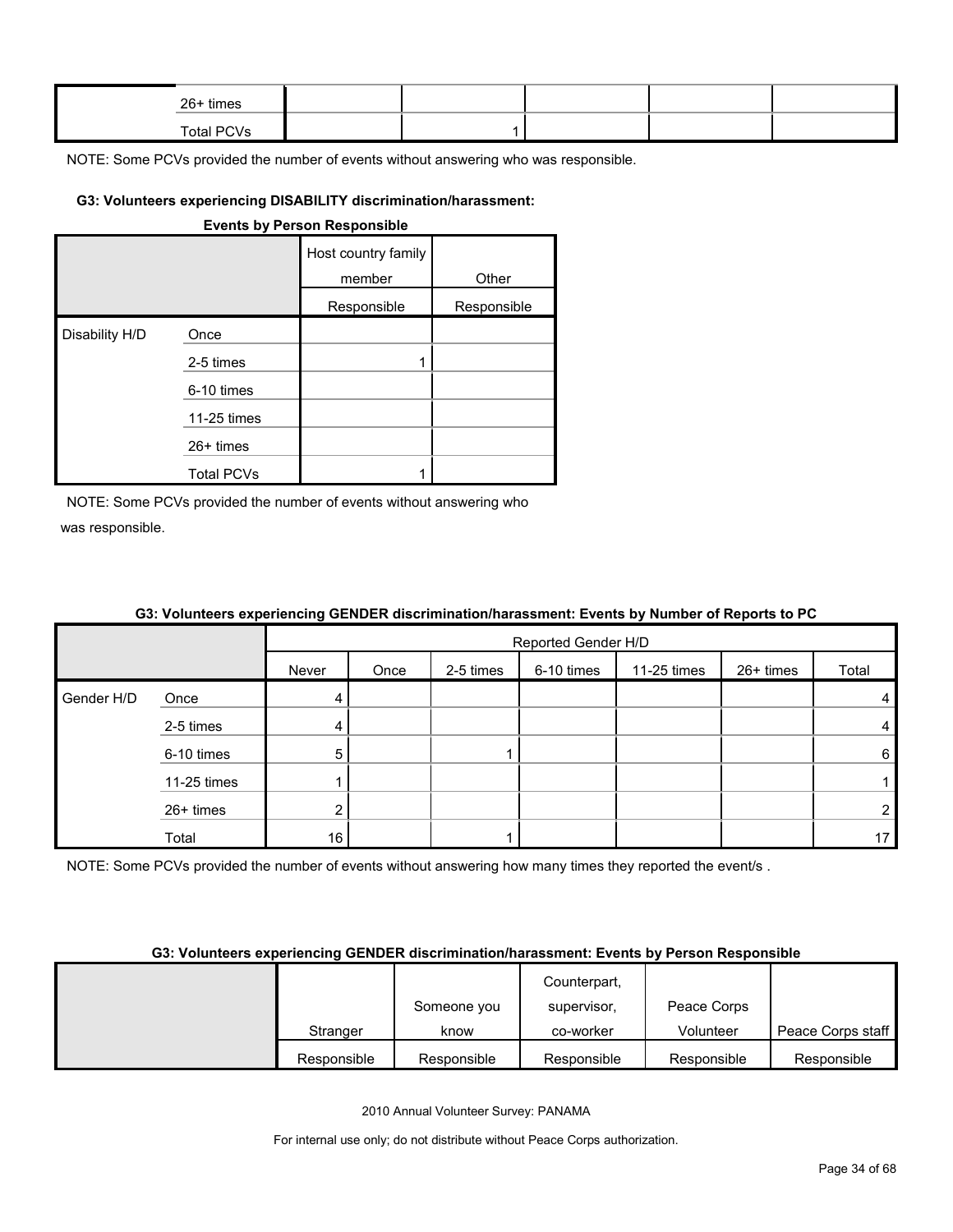| Gender H/D | Once              |  |   |  |
|------------|-------------------|--|---|--|
|            | 2-5 times         |  |   |  |
|            | 6-10 times        |  |   |  |
|            | 11-25 times       |  |   |  |
|            | 26+ times         |  |   |  |
|            | <b>Total PCVs</b> |  | 6 |  |

#### **G3: Volunteers experiencing GENDER discrimination/harassment:**

#### **Events by Person Responsible**

|            |                   | Host country family<br>member | Other       |
|------------|-------------------|-------------------------------|-------------|
|            |                   |                               |             |
|            |                   | Responsible                   | Responsible |
| Gender H/D | Once              |                               |             |
|            | 2-5 times         |                               |             |
|            | 6-10 times        |                               |             |
|            | 11-25 times       |                               |             |
|            | 26+ times         |                               |             |
|            | <b>Total PCVs</b> |                               |             |

NOTE: Some PCVs provided the number of events without answering who was responsible.

#### **G3: Volunteers experiencing RACIAL/COLOR discrimination/harassment: Events by Number of Reports to PC**

|                  |             |        | Reported Racial/color H/D |           |            |             |           |       |
|------------------|-------------|--------|---------------------------|-----------|------------|-------------|-----------|-------|
|                  |             | Never  | Once                      | 2-5 times | 6-10 times | 11-25 times | 26+ times | Total |
| Racial/color H/D | Once        |        |                           |           |            |             |           |       |
|                  | 2-5 times   | 3      |                           |           |            |             |           | 3     |
|                  | 6-10 times  | ີ<br>J |                           |           |            |             |           | 4     |
|                  | 11-25 times |        |                           |           |            |             |           | 2     |
|                  | 26+ times   |        |                           |           |            |             |           | 2     |
|                  | Total       | 12     |                           |           |            |             |           | 13    |

NOTE: Some PCVs provided the number of events without answering how many times they reported the event/s.

#### **G3: Volunteers experiencing RACIAL/COLOR discrimination/harassment: Events by Person Responsible**

2010 Annual Volunteer Survey: PANAMA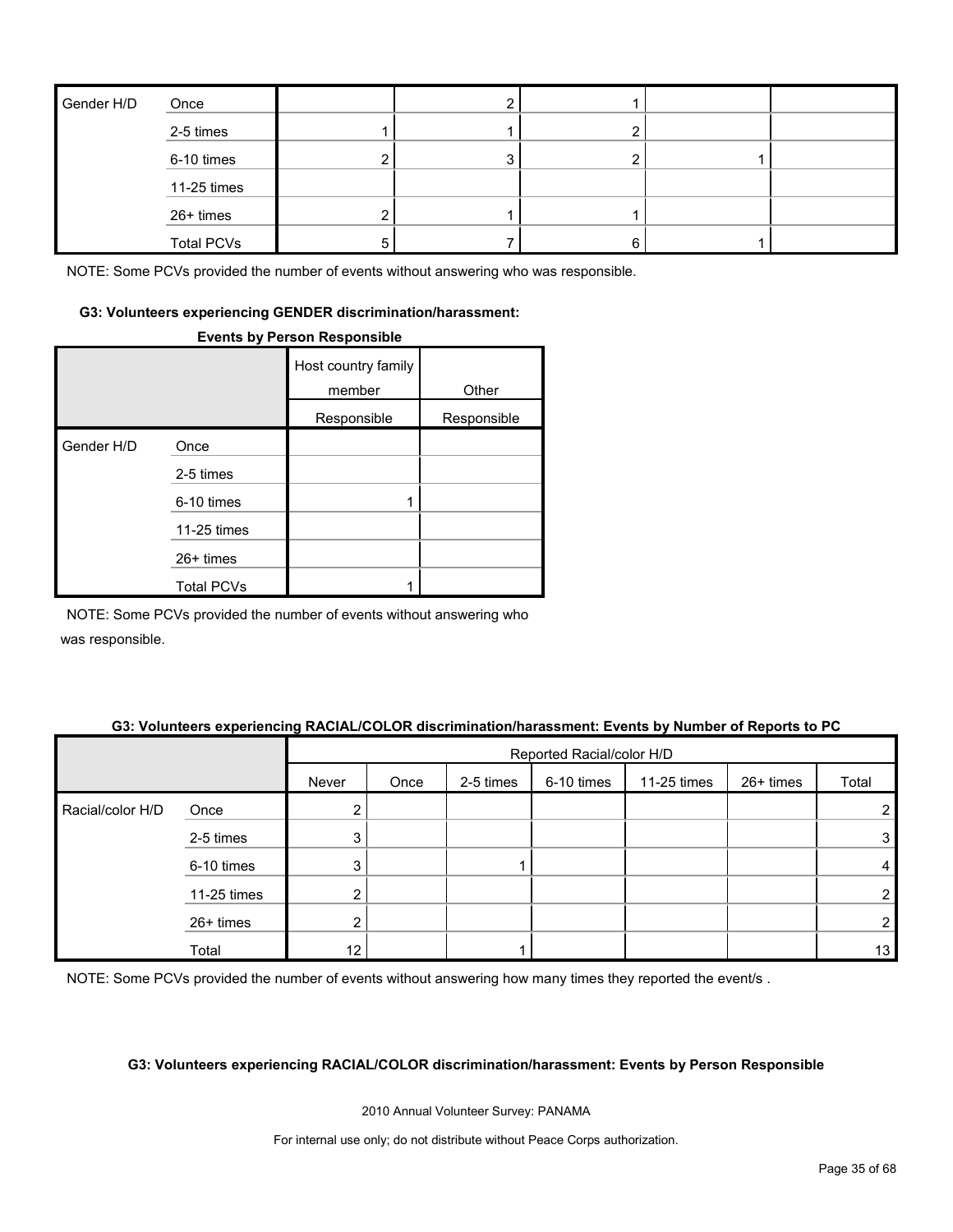|                  |                   | Stranger    | Someone you<br>know | Counterpart,<br>supervisor,<br>co-worker | Peace Corps<br>Volunteer | Peace Corps<br>staff |
|------------------|-------------------|-------------|---------------------|------------------------------------------|--------------------------|----------------------|
|                  |                   | Responsible | Responsible         | Responsible                              | Responsible              | Responsible          |
| Racial/color H/D | Once              |             |                     |                                          |                          |                      |
|                  | 2-5 times         |             |                     |                                          |                          |                      |
|                  | 6-10 times        |             |                     |                                          |                          |                      |
|                  | 11-25 times       |             |                     |                                          |                          |                      |
|                  | 26+ times         |             |                     |                                          |                          |                      |
|                  | <b>Total PCVs</b> |             |                     |                                          |                          |                      |

#### **G3: Volunteers experiencing RACIAL/COLOR discrimination/harassment:**

|                  |                   | Host country family<br>member | Other       |
|------------------|-------------------|-------------------------------|-------------|
|                  |                   | Responsible                   | Responsible |
| Racial/color H/D | Once              |                               |             |
|                  | 2-5 times         |                               |             |
|                  | 6-10 times        |                               |             |
|                  | 11-25 times       |                               |             |
|                  | $26+$ times       |                               |             |
|                  | <b>Total PCVs</b> |                               |             |

#### **Events by Person Responsible**

NOTE: Some PCVs provided the number of events without answering who was responsible.

| G3: Volunteers experiencing RELIGIOUS discrimination/harassment: Events by Number of Reports to PC |
|----------------------------------------------------------------------------------------------------|
|                                                                                                    |

|               |             |       | Reported Religious H/D |           |            |             |           |                 |
|---------------|-------------|-------|------------------------|-----------|------------|-------------|-----------|-----------------|
|               |             | Never | Once                   | 2-5 times | 6-10 times | 11-25 times | 26+ times | Total           |
| Religious H/D | Once        | ◠     |                        |           |            |             |           | $\overline{2}$  |
|               | 2-5 times   | 4     |                        |           |            |             |           | 4               |
|               | 6-10 times  | 3     |                        |           |            |             |           | 3               |
|               | 11-25 times |       |                        |           |            |             |           |                 |
|               | 26+ times   |       |                        |           |            |             |           |                 |
|               | Total       | 10    |                        |           |            |             |           | 10 <sub>1</sub> |

2010 Annual Volunteer Survey: PANAMA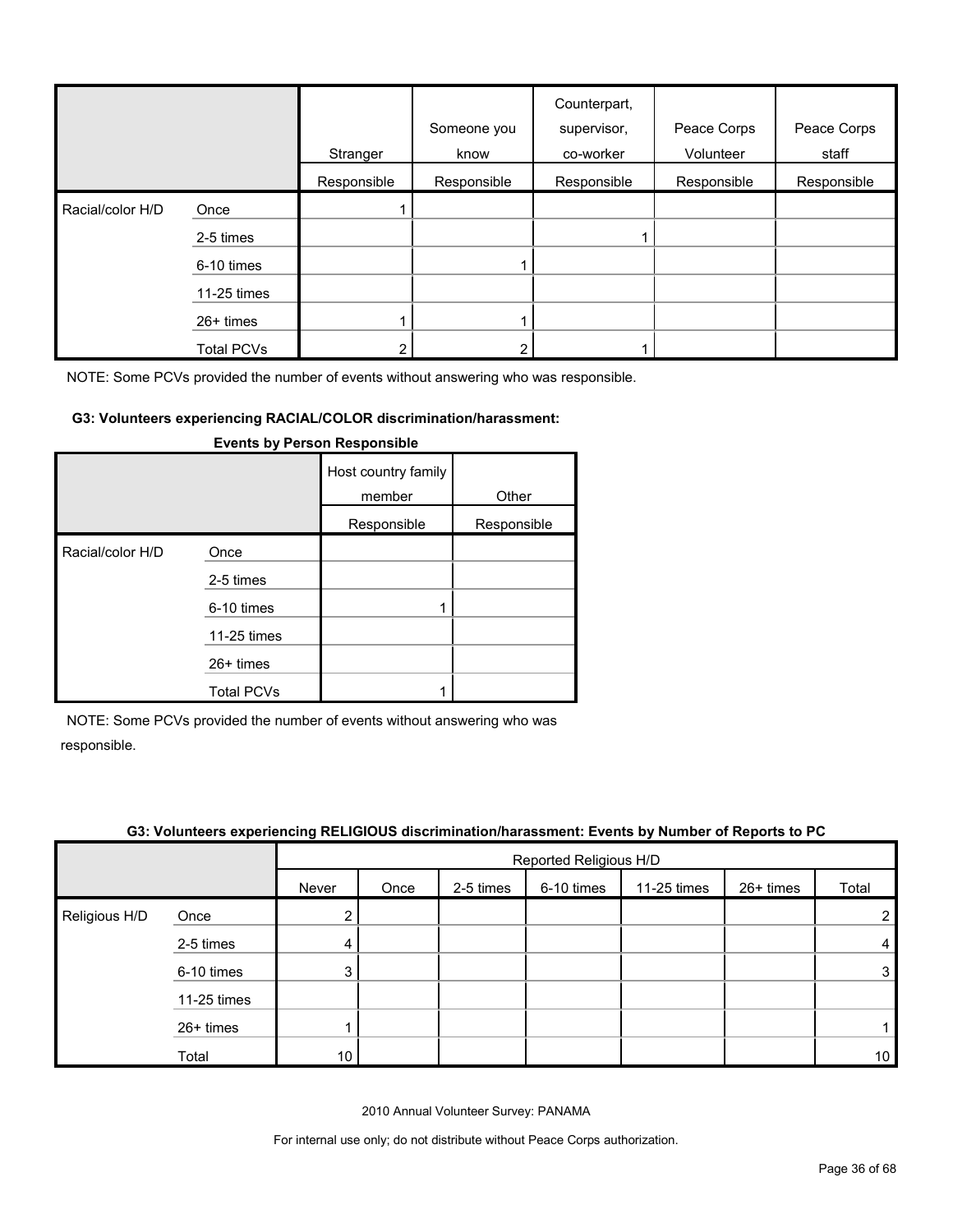|               |             | Reported Religious H/D |      |           |            |             |           |                 |
|---------------|-------------|------------------------|------|-----------|------------|-------------|-----------|-----------------|
|               |             | Never                  | Once | 2-5 times | 6-10 times | 11-25 times | 26+ times | Total           |
| Religious H/D | Once        | ◠<br>∠∣                |      |           |            |             |           | $\overline{2}$  |
|               | 2-5 times   | 4 I                    |      |           |            |             |           | 4               |
|               | 6-10 times  | 3 <sup>1</sup>         |      |           |            |             |           | 3               |
|               | 11-25 times |                        |      |           |            |             |           |                 |
|               | 26+ times   |                        |      |           |            |             |           |                 |
|               | Total       | 10 <sub>1</sub>        |      |           |            |             |           | 10 <sup>1</sup> |

#### **G3: Volunteers experiencing RELIGIOUS discrimination/harassment: Events by Number of Reports to PC**

NOTE: Some PCVs provided the number of events without answering how many times they reported the event/s.

#### **G3: Volunteers experiencing RELIGIOUS discrimination/harassment: Events by Person Responsible**

|               |             |             | Someone you | Counterpart,<br>supervisor, | Peace Corps |                   |
|---------------|-------------|-------------|-------------|-----------------------------|-------------|-------------------|
|               |             | Stranger    | know        | co-worker                   | Volunteer   | Peace Corps staff |
|               |             | Responsible | Responsible | Responsible                 | Responsible | Responsible       |
| Religious H/D | Once        |             |             |                             |             |                   |
|               | 2-5 times   |             |             |                             |             |                   |
|               | 6-10 times  |             |             |                             |             |                   |
|               | 11-25 times |             |             |                             |             |                   |
|               | 26+ times   |             |             |                             |             |                   |
|               | Total PCVs  |             |             |                             |             |                   |

NOTE: Some PCVs provided the number of events without answering who was responsible.

#### **G3: Volunteers experiencing RELIGIOUS discrimination/harassment:**

#### **Events by Person Responsible**

|               |                   | Host country family<br>member | Other       |
|---------------|-------------------|-------------------------------|-------------|
|               |                   | Responsible                   | Responsible |
| Religious H/D | Once              |                               |             |
|               | 2-5 times         |                               |             |
|               | 6-10 times        |                               |             |
|               | 11-25 times       |                               |             |
|               | $26+$ times       |                               |             |
|               | <b>Total PCVs</b> |                               |             |

2010 Annual Volunteer Survey: PANAMA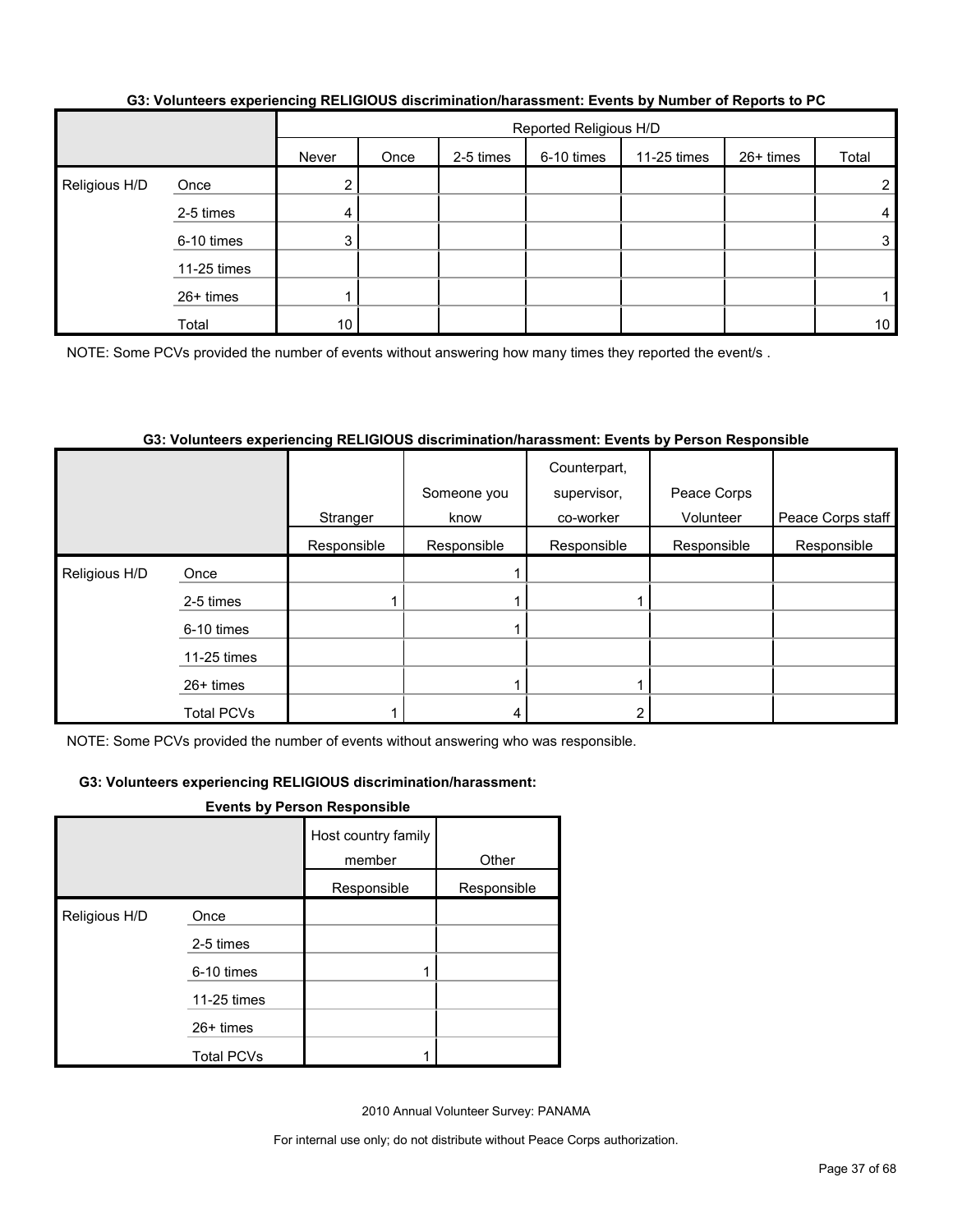#### **G3: Volunteers experiencing RELIGIOUS discrimination/harassment:**

|               |                   | Host country family<br>member | Other       |
|---------------|-------------------|-------------------------------|-------------|
|               |                   | Responsible                   | Responsible |
| Religious H/D | Once              |                               |             |
|               | 2-5 times         |                               |             |
|               | 6-10 times        |                               |             |
|               | 11-25 times       |                               |             |
|               | 26+ times         |                               |             |
|               | <b>Total PCVs</b> |                               |             |

#### **Events by Person Responsible**

NOTE: Some PCVs provided the number of events without answering who was responsible.

#### **G3: Volunteers experiencing SEXUAL ORIENTATION discrimination/harassment: Events by Number of Reports to PC**

|                        |             | Reported Sexual orientation H/D |      |           |            |             |  |  |
|------------------------|-------------|---------------------------------|------|-----------|------------|-------------|--|--|
|                        |             | Never                           | Once | 2-5 times | 6-10 times | 11-25 times |  |  |
| Sexual orientation H/D | Once        |                                 |      |           |            |             |  |  |
|                        | 2-5 times   |                                 |      |           |            |             |  |  |
|                        | 6-10 times  |                                 |      |           |            |             |  |  |
|                        | 11-25 times |                                 |      |           |            |             |  |  |
|                        | 26+ times   |                                 |      |           |            |             |  |  |
|                        | Total       |                                 |      |           |            |             |  |  |

NOTE: Some PCVs provided the number of events without answering how many times they reported the event/s .

#### **G3: Volunteers experiencing SEXUAL ORIENTATION discrimination/harassment:**

#### **Events by Number of Reports to PC**

|                        |             | Reported Sexual orientation H/D |       |  |
|------------------------|-------------|---------------------------------|-------|--|
|                        |             | 26+ times                       | Total |  |
| Sexual orientation H/D | Once        |                                 |       |  |
|                        | 2-5 times   |                                 |       |  |
|                        | 6-10 times  |                                 |       |  |
|                        | 11-25 times |                                 |       |  |
|                        | 26+ times   |                                 |       |  |
|                        | Total       |                                 |       |  |

2010 Annual Volunteer Survey: PANAMA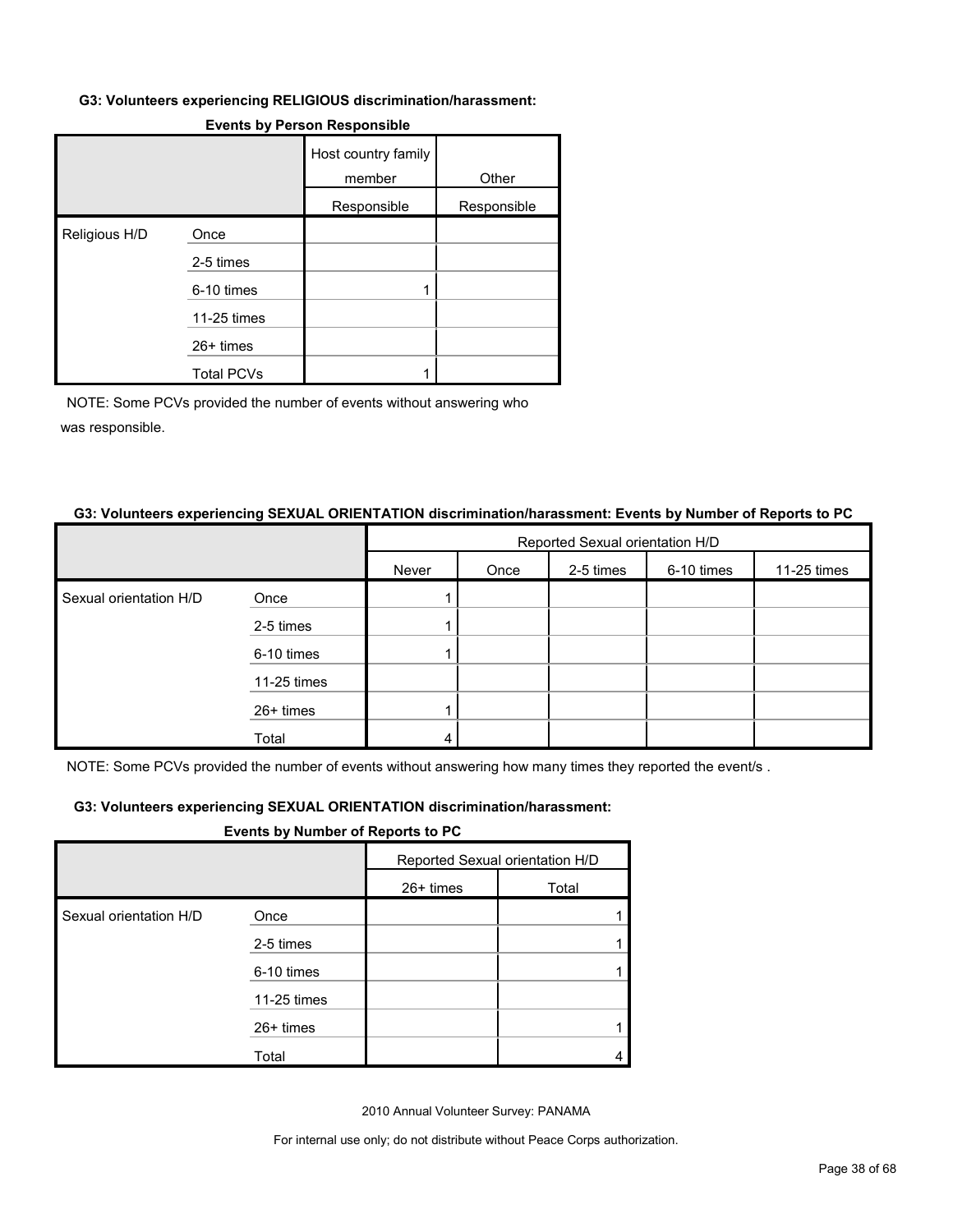#### **G3: Volunteers experiencing SEXUAL ORIENTATION discrimination/harassment:**

| Events by Number of Reports to PC |  |
|-----------------------------------|--|
|-----------------------------------|--|

|                        |             | Reported Sexual orientation H/D |       |  |
|------------------------|-------------|---------------------------------|-------|--|
|                        |             | $26+$ times                     | Total |  |
| Sexual orientation H/D | Once        |                                 |       |  |
|                        | 2-5 times   |                                 |       |  |
|                        | 6-10 times  |                                 |       |  |
|                        | 11-25 times |                                 |       |  |
|                        | $26+$ times |                                 |       |  |
|                        | Total       |                                 |       |  |

NOTE: Some PCVs provided the number of events without answering how many times they reported the event/s .

#### **G3: Volunteers experiencing SEXUAL ORIENTATION discrimination/harassment: Events by Person Responsible**

|                        |                   |             |             | Counterpart, |             |             |
|------------------------|-------------------|-------------|-------------|--------------|-------------|-------------|
|                        |                   |             | Someone you | supervisor,  | Peace Corps | Peace Corps |
|                        |                   | Stranger    | know        | co-worker    | Volunteer   | staff       |
|                        |                   | Responsible | Responsible | Responsible  | Responsible | Responsible |
| Sexual orientation H/D | Once              |             |             |              |             |             |
|                        | 2-5 times         |             |             |              |             |             |
|                        | 6-10 times        |             |             |              |             |             |
|                        | 11-25 times       |             |             |              |             |             |
|                        | $26+$ times       |             |             |              |             |             |
|                        | <b>Total PCVs</b> |             |             |              |             |             |

NOTE: Some PCVs provided the number of events without answering who was responsible.

#### **G3: Volunteers experiencing SEXUAL ORIENTATION discrimination/harassment:**

#### **Events by Person Responsible**

|                        |             | Host country family<br>member | Other       |
|------------------------|-------------|-------------------------------|-------------|
|                        |             | Responsible                   | Responsible |
| Sexual orientation H/D | Once        |                               |             |
|                        | 2-5 times   |                               |             |
|                        | 6-10 times  |                               |             |
|                        | 11-25 times |                               |             |
|                        | 26+ times   |                               |             |

2010 Annual Volunteer Survey: PANAMA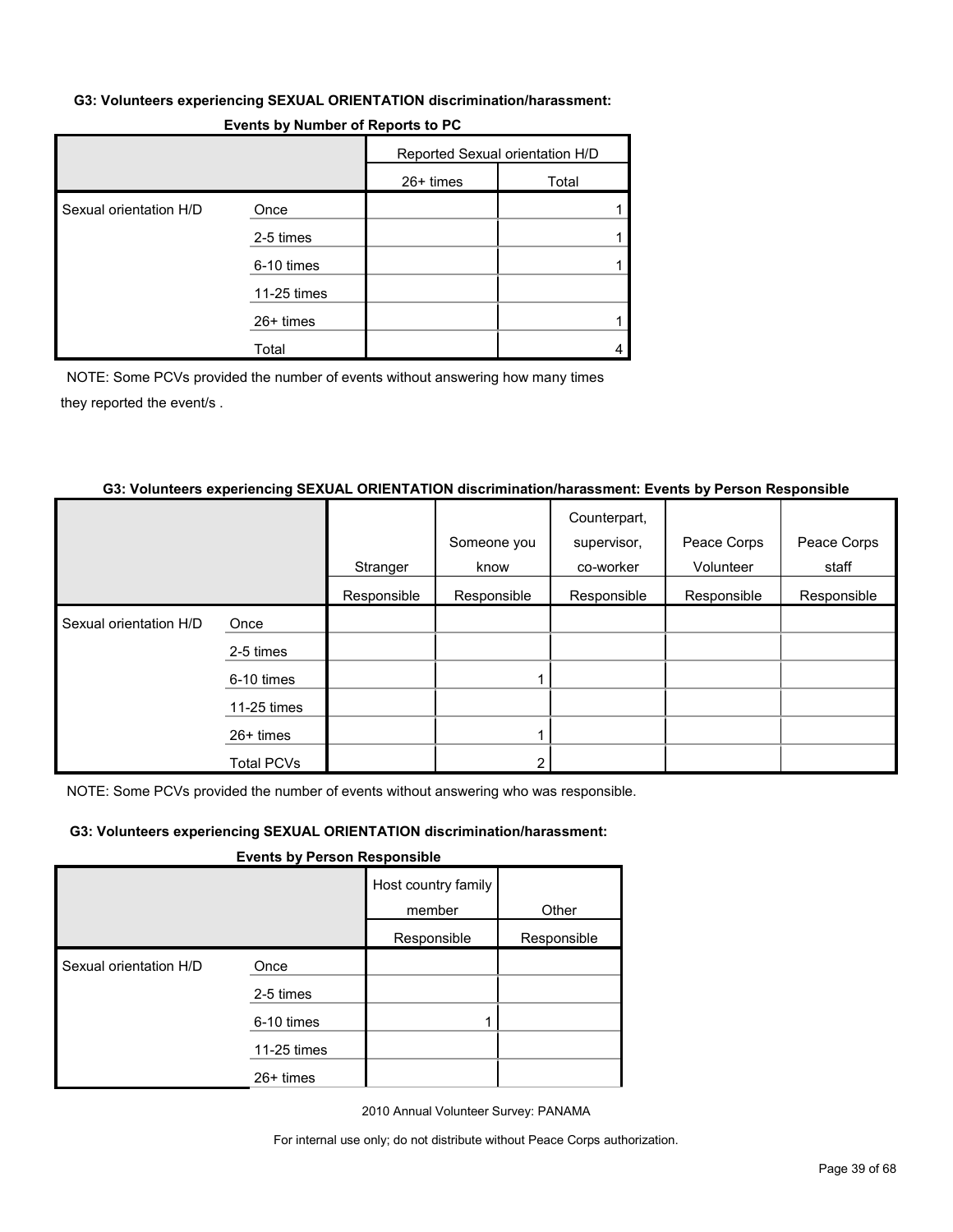| Total PCV<br>vs |  |
|-----------------|--|
|                 |  |

#### **G3: Volunteers experiencing PHYSICAL SEXUAL harassment: Events by Number of Reports to PC**

|                              |             | Reported Sexual harassment (physical) |      |           |            |             |
|------------------------------|-------------|---------------------------------------|------|-----------|------------|-------------|
|                              |             | Never                                 | Once | 2-5 times | 6-10 times | 11-25 times |
| Sexual harassment (physical) | Once        | າ                                     |      |           |            |             |
|                              | 2-5 times   |                                       |      |           |            |             |
|                              | 6-10 times  |                                       |      |           |            |             |
|                              | 11-25 times |                                       |      |           |            |             |
|                              | 26+ times   |                                       |      |           |            |             |
|                              | Total       | ົ                                     | ◠    |           |            |             |

NOTE: Some PCVs provided the number of events without answering how many times they reported the event/s.

#### **G3: Volunteers experiencing PHYSICAL SEXUAL harassment: Events by Number of Reports**

|                              | to PC       |                                       |       |
|------------------------------|-------------|---------------------------------------|-------|
|                              |             | Reported Sexual harassment (physical) |       |
|                              |             | 26+ times                             | Total |
| Sexual harassment (physical) | Once        |                                       |       |
|                              | 2-5 times   |                                       |       |
|                              | 6-10 times  |                                       |       |
|                              | 11-25 times |                                       |       |
|                              | 26+ times   |                                       |       |
|                              | Total       |                                       |       |

NOTE: Some PCVs provided the number of events without answering how many times they reported the event/s .

#### **G3: Volunteers experiencing PHYSICAL SEXUAL harassment: Events by Person Responsible**

|                              |      |             |             | Counterpart, |             |
|------------------------------|------|-------------|-------------|--------------|-------------|
|                              |      |             | Someone you | supervisor.  | Peace Corps |
|                              |      | Stranger    | know        | co-worker    | Volunteer   |
|                              |      | Responsible | Responsible | Responsible  | Responsible |
| Sexual harassment (physical) | Once |             |             |              |             |

2010 Annual Volunteer Survey: PANAMA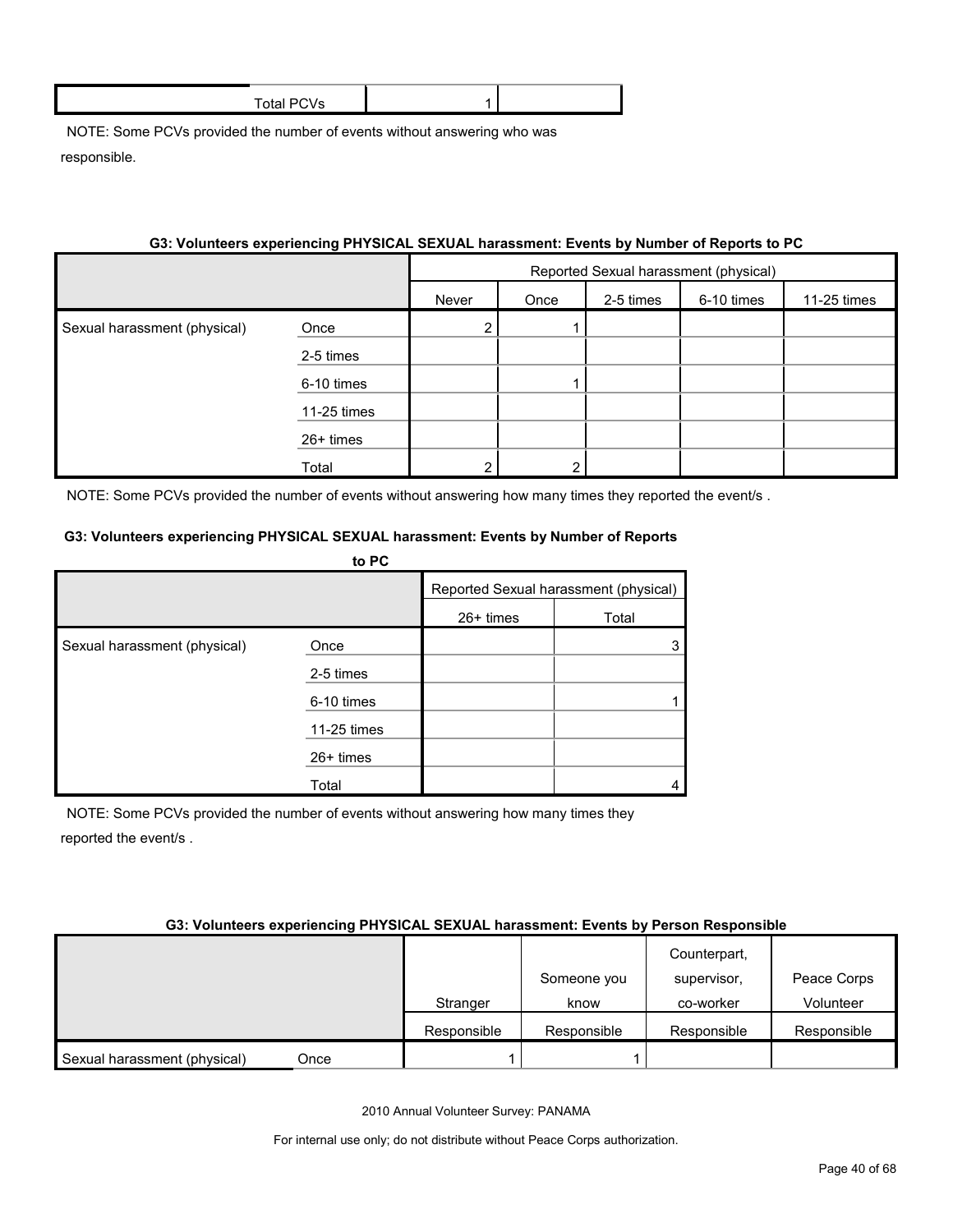| 2-5 times         |  |  |
|-------------------|--|--|
| 6-10 times        |  |  |
| 11-25 times       |  |  |
| 26+ times         |  |  |
| <b>Total PCVs</b> |  |  |

#### **G3: Volunteers experiencing PHYSICAL SEXUAL harassment: Events by Person Responsible**

|                              |             | Peace Corps staff | Host country family<br>member | Other       |
|------------------------------|-------------|-------------------|-------------------------------|-------------|
|                              |             | Responsible       | Responsible                   | Responsible |
| Sexual harassment (physical) | Once        |                   |                               |             |
|                              | 2-5 times   |                   |                               |             |
|                              | 6-10 times  |                   |                               |             |
|                              | 11-25 times |                   |                               |             |
|                              | $26+$ times |                   |                               |             |
|                              | Total PCVs  |                   |                               |             |

NOTE: Some PCVs provided the number of events without answering who was responsible.

#### **G3: Volunteers experiencing VERBAL SEXUAL harassment: Events by Number of Reports to PC**

|                            |             |       |      |           | Reported Sexual harassment (verbal) |             |
|----------------------------|-------------|-------|------|-----------|-------------------------------------|-------------|
|                            |             | Never | Once | 2-5 times | 6-10 times                          | 11-25 times |
| Sexual harassment (verbal) | Once        |       |      |           |                                     |             |
|                            | 2-5 times   | 4     |      |           |                                     |             |
|                            | 6-10 times  | ົ     |      |           |                                     |             |
|                            | 11-25 times | 3     |      |           |                                     |             |
|                            | 26+ times   | 4     |      |           |                                     |             |
|                            | Total       | 13    |      |           |                                     |             |

NOTE: Some PCVs provided the number of events without answering how many times they reported the event/s.

#### **G3: Volunteers experiencing VERBAL SEXUAL harassment: Events by Number of Reports**

| to PC                      |           |                                     |       |  |  |
|----------------------------|-----------|-------------------------------------|-------|--|--|
|                            |           | Reported Sexual harassment (verbal) |       |  |  |
|                            |           | $26+$ times                         | Total |  |  |
| Sexual harassment (verbal) | Once      |                                     |       |  |  |
|                            | 2-5 times |                                     |       |  |  |

2010 Annual Volunteer Survey: PANAMA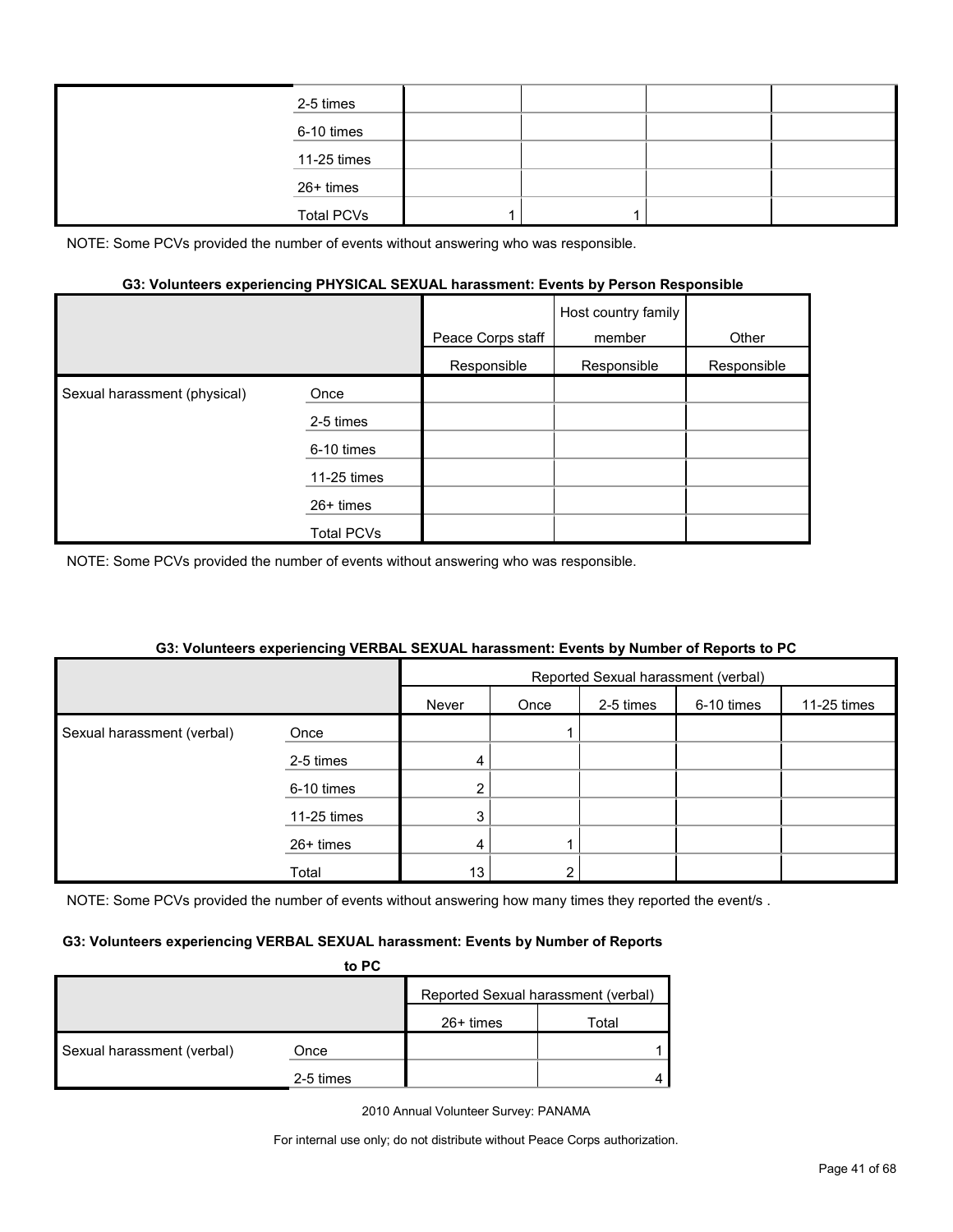| 6-10 times  |    |
|-------------|----|
| 11-25 times |    |
| 26+ times   |    |
| Total       | 15 |

NOTE: Some PCVs provided the number of events without answering how many times they reported the event/s .

#### **G3: Volunteers experiencing VERBAL SEXUAL harassment: Events by Person Responsible**

|                            |                   | Stranger       | Someone you<br>know | Counterpart,<br>supervisor,<br>co-worker | Peace Corps<br>Volunteer |
|----------------------------|-------------------|----------------|---------------------|------------------------------------------|--------------------------|
|                            |                   | Responsible    | Responsible         | Responsible                              | Responsible              |
| Sexual harassment (verbal) | Once              |                |                     |                                          |                          |
|                            | 2-5 times         |                |                     |                                          |                          |
|                            | 6-10 times        |                |                     |                                          |                          |
|                            | 11-25 times       |                |                     |                                          |                          |
|                            | $26+$ times       | $\overline{2}$ |                     | 2                                        |                          |
|                            | <b>Total PCVs</b> |                | 3                   | 3                                        |                          |

NOTE: Some PCVs provided the number of events without answering who was responsible.

#### **G3: Volunteers experiencing VERBAL SEXUAL harassment: Events by Person Responsible**

|                            |                   | Peace Corps staff | Host country family<br>member | Other       |
|----------------------------|-------------------|-------------------|-------------------------------|-------------|
|                            |                   | Responsible       | Responsible                   | Responsible |
| Sexual harassment (verbal) | Once              |                   |                               |             |
|                            | 2-5 times         |                   |                               |             |
|                            | 6-10 times        |                   |                               |             |
|                            | 11-25 times       |                   |                               |             |
|                            | $26+$ times       |                   |                               |             |
|                            | <b>Total PCVs</b> |                   |                               |             |

NOTE: Some PCVs provided the number of events without answering who was responsible.

#### **G4: Please indicate the number of times you experienced the following types of crimes: PERCENTAGES**

|  |  | None | ⊃nce | times | . 4∩ +'<br>times<br>- | $25 + h$<br>times<br>$-1$ | $26 -$<br>tımes | Total |
|--|--|------|------|-------|-----------------------|---------------------------|-----------------|-------|
|--|--|------|------|-------|-----------------------|---------------------------|-----------------|-------|

2010 Annual Volunteer Survey: PANAMA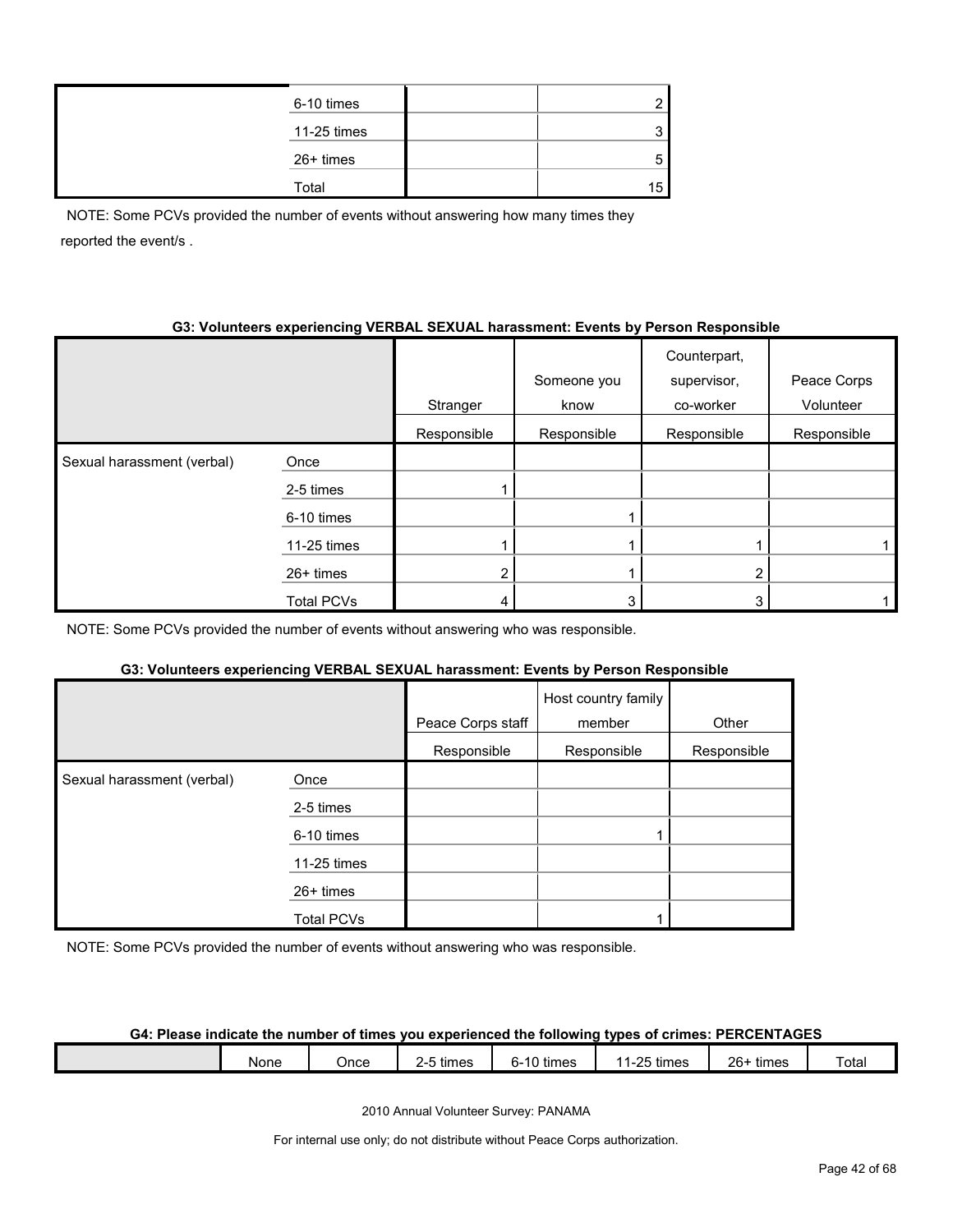| <b>Buglary</b>     | 84%  | 13%   | $2\%$ | $1\%$ | 93 |
|--------------------|------|-------|-------|-------|----|
| Theft              | 72%  | 20%   | 8%    |       | 95 |
| Robbery            | 98%  | 2%    |       |       | 90 |
| Physical assault   | 97%  | 3%    |       |       | 91 |
| Aggravated assault | 100% |       |       |       | 90 |
| Sexual assault     | 98%  | $1\%$ | $1\%$ |       | 90 |
| Rape               | 100% |       |       |       | 90 |

#### **G4: Please indicate the number of times you experienced the following types of crimes: NUMBERS**

|                    | None | Once                  | 2-5 times | 6-10 times | 11-25 times | 26+ times | Total |
|--------------------|------|-----------------------|-----------|------------|-------------|-----------|-------|
| <b>Buglary</b>     | 78   | 12 <sub>1</sub>       | ົ<br>∠    |            |             |           | 93    |
| Theft              | 68   | 19                    | 8         |            |             |           | 95    |
| Robbery            | 88   | $\mathbf{2}^{\prime}$ |           |            |             |           | 90    |
| Physical assault   | 88   | 3                     |           |            |             |           | 91    |
| Aggravated assault | 90   |                       |           |            |             |           | 90    |
| Sexual assault     | 88   |                       |           |            |             |           | 90    |
| Rape               | 90   |                       |           |            |             |           | 90    |
| Attempted rape     | 90   |                       |           |            |             |           | 90    |

#### **G4: Volunteers experiencing BURGLARY: Events by Number of Reports to PC**

|                |             |       | <b>Buglary Reported</b> |           |            |             |           |                 |
|----------------|-------------|-------|-------------------------|-----------|------------|-------------|-----------|-----------------|
|                |             | Never | Once                    | 2-5 times | 6-10 times | 11-25 times | 26+ times | Total           |
| <b>Buglary</b> | Once        | 6     | 4                       |           |            |             |           | 10 <sup>1</sup> |
|                | 2-5 times   |       |                         |           |            |             |           | $\overline{2}$  |
|                | 6-10 times  |       |                         |           |            |             |           |                 |
|                | 11-25 times |       |                         |           |            |             |           |                 |
|                | 26+ times   |       |                         |           |            |             |           |                 |
|                | Total       | 9     | 4                       |           |            |             |           | 13              |

NOTE: Some PCVs provided the number of events without answering how many times they reported the event/s .

#### **G4: Volunteers experiencing BURGLARY: Events by Person Responsible**

2010 Annual Volunteer Survey: PANAMA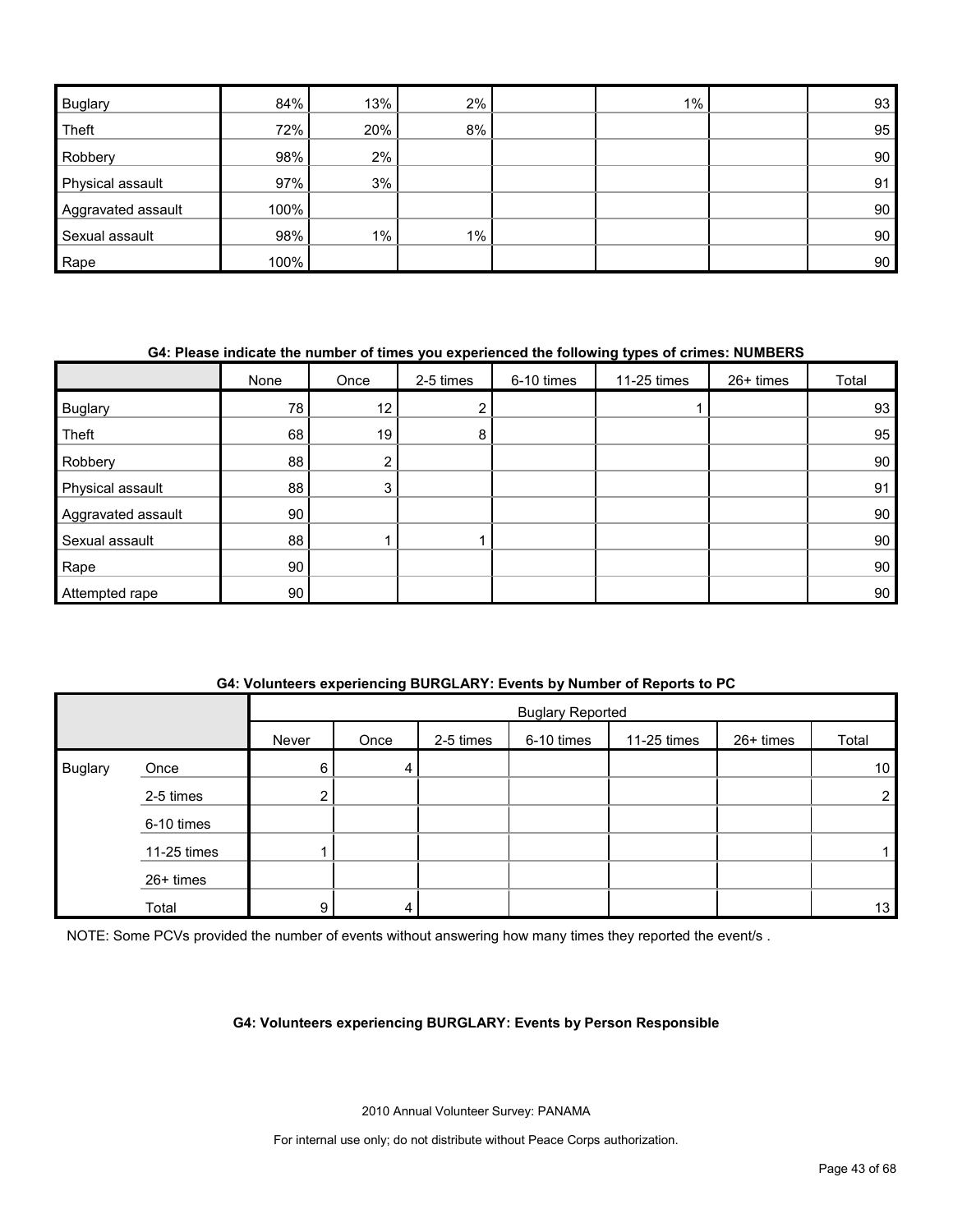|                |                   | Stranger       | Someone you<br>know | Counterpart,<br>supervisor,<br>co-worker | Peace Corps<br>Volunteer | Peace Corps staff |
|----------------|-------------------|----------------|---------------------|------------------------------------------|--------------------------|-------------------|
|                |                   | Responsible    | Responsible         | Responsible                              | Responsible              | Responsible       |
| <b>Buglary</b> | Once              | $\overline{2}$ | 2                   |                                          |                          |                   |
|                | 2-5 times         |                |                     |                                          |                          |                   |
|                | 6-10 times        |                |                     |                                          |                          |                   |
|                | 11-25 times       |                |                     |                                          |                          |                   |
|                | 26+ times         |                |                     |                                          |                          |                   |
|                | <b>Total PCVs</b> | 3              | 3                   |                                          |                          |                   |

#### **G4: Volunteers experiencing BURGLARY: Events by Person**

|                |                   | <b>Responsible</b>            |             |
|----------------|-------------------|-------------------------------|-------------|
|                |                   | Host country family<br>member | Other       |
|                |                   | Responsible                   | Responsible |
| <b>Buglary</b> | Once              | 3                             |             |
|                | 2-5 times         |                               |             |
|                | 6-10 times        |                               |             |
|                | 11-25 times       |                               |             |
|                | $26+$ times       |                               |             |
|                | <b>Total PCVs</b> | 3                             |             |

NOTE: Some PCVs provided the number of events without answering

who was responsible.

|       | G4: Volunteers experiencing THEFT: Events by Number of Reports to PC |       |                |           |            |             |           |       |
|-------|----------------------------------------------------------------------|-------|----------------|-----------|------------|-------------|-----------|-------|
|       |                                                                      |       | Theft Reported |           |            |             |           |       |
|       |                                                                      | Never | Once           | 2-5 times | 6-10 times | 11-25 times | 26+ times | Total |
| Theft | Once                                                                 |       | 10             |           |            |             |           |       |
|       | 2-5 times                                                            | 5     | ◠              |           |            |             |           | 8     |
|       | 6-10 times                                                           |       |                |           |            |             |           |       |
|       | 11-25 times                                                          |       |                |           |            |             |           |       |
|       | $26+$ times                                                          |       |                |           |            |             |           |       |
|       | Total                                                                | 12    | 12             |           |            |             |           | 25    |

2010 Annual Volunteer Survey: PANAMA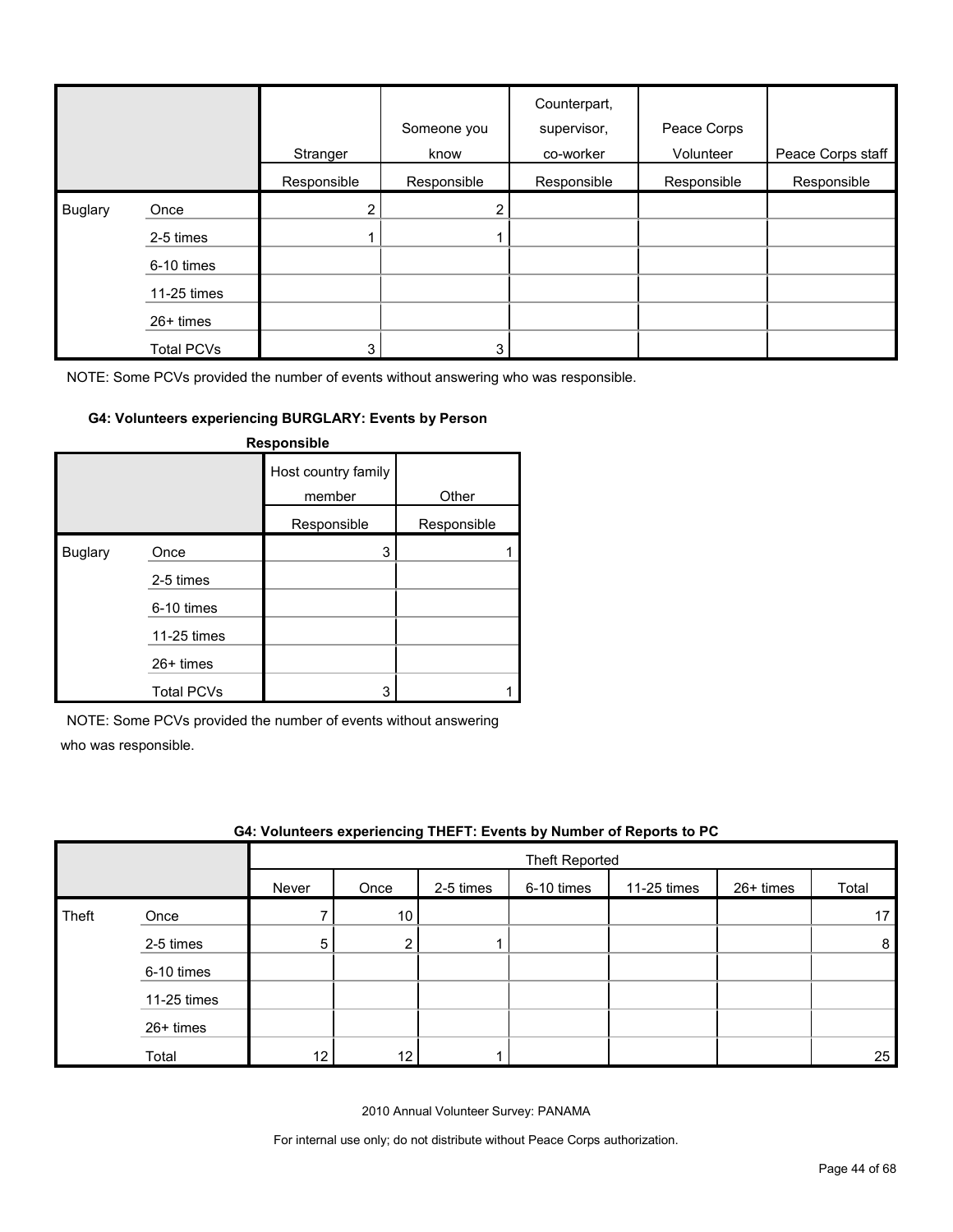|  | G4: Volunteers experiencing THEFT: Events by Number of Reports to PC |
|--|----------------------------------------------------------------------|
|  |                                                                      |

|       |             |       | Theft Reported |           |            |             |           |                |
|-------|-------------|-------|----------------|-----------|------------|-------------|-----------|----------------|
|       |             | Never | Once           | 2-5 times | 6-10 times | 11-25 times | 26+ times | Total          |
| Theft | Once        |       | 10             |           |            |             |           | 17             |
|       | 2-5 times   | 5     | c              |           |            |             |           | 8 <sup>1</sup> |
|       | 6-10 times  |       |                |           |            |             |           |                |
|       | 11-25 times |       |                |           |            |             |           |                |
|       | 26+ times   |       |                |           |            |             |           |                |
|       | Total       | 12    | 12             |           |            |             |           | 25             |

NOTE: Some PCVs provided the number of events without answering how many times they reported the event/s.

#### **G4: Volunteers experiencing THEFT: Events by Person Responsible**

|       |                   |             | Someone you    | Counterpart,<br>supervisor, | Peace Corps |                   |
|-------|-------------------|-------------|----------------|-----------------------------|-------------|-------------------|
|       |                   | Stranger    | know           | co-worker                   | Volunteer   | Peace Corps staff |
|       |                   | Responsible | Responsible    | Responsible                 | Responsible | Responsible       |
| Theft | Once              | 8           |                |                             |             |                   |
|       | 2-5 times         |             | $\overline{2}$ |                             |             |                   |
|       | 6-10 times        |             |                |                             |             |                   |
|       | 11-25 times       |             |                |                             |             |                   |
|       | 26+ times         |             |                |                             |             |                   |
|       | <b>Total PCVs</b> | 8           |                |                             |             |                   |

NOTE: Some PCVs provided the number of events without answering who was responsible.

#### **G4: Volunteers experiencing THEFT: Events by Person Responsible**

|       |                   | Host country family<br>member | Other       |
|-------|-------------------|-------------------------------|-------------|
|       |                   | Responsible                   | Responsible |
| Theft | Once              |                               |             |
|       | 2-5 times         |                               |             |
|       | 6-10 times        |                               |             |
|       | 11-25 times       |                               |             |
|       | 26+ times         |                               |             |
|       | <b>Total PCVs</b> |                               |             |

2010 Annual Volunteer Survey: PANAMA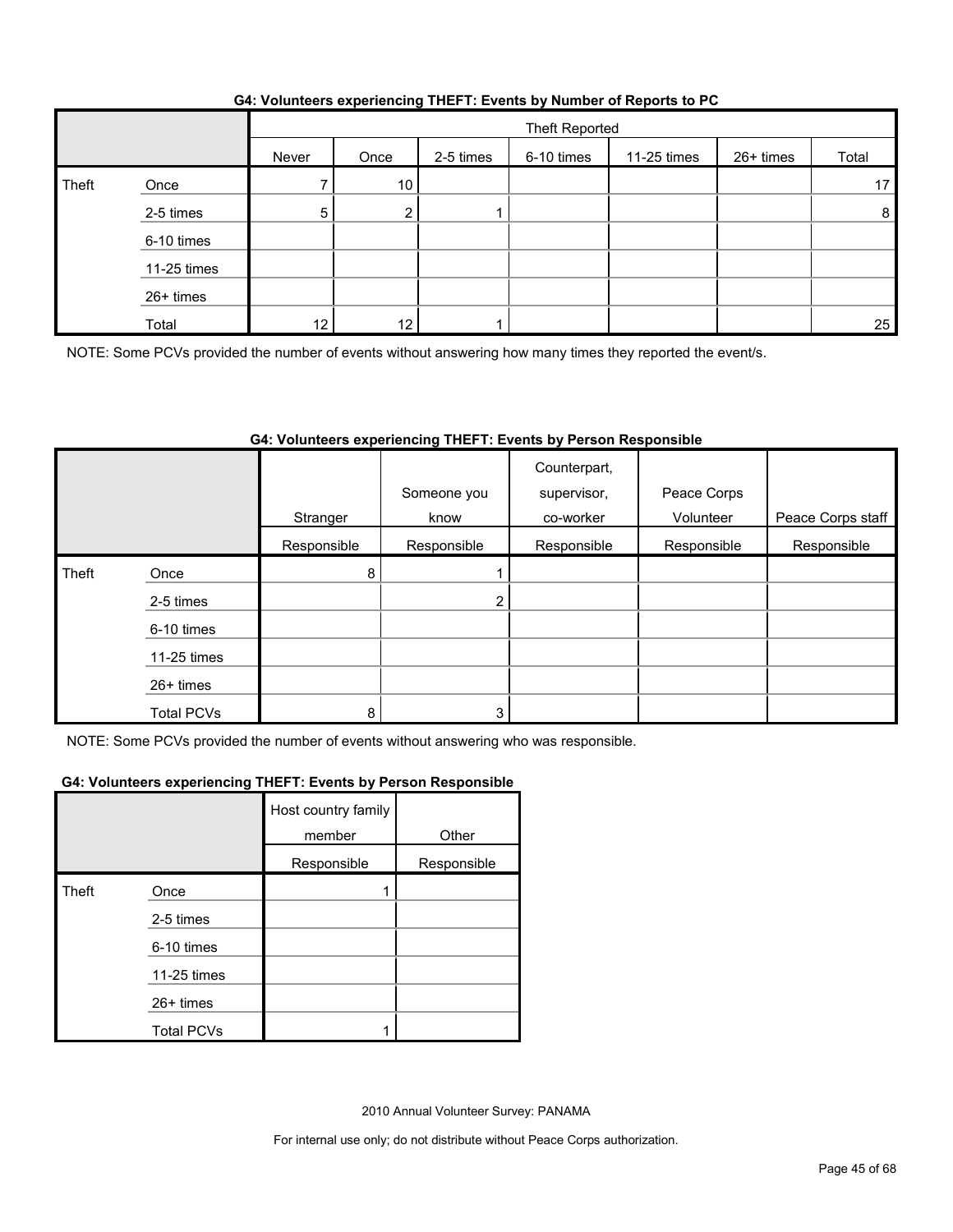#### **G4: Volunteers experiencing THEFT: Events by Person Responsible**

|       |                   | Host country family<br>member | Other       |
|-------|-------------------|-------------------------------|-------------|
|       |                   | Responsible                   | Responsible |
| Theft | Once              |                               |             |
|       | 2-5 times         |                               |             |
|       | 6-10 times        |                               |             |
|       | 11-25 times       |                               |             |
|       | 26+ times         |                               |             |
|       | <b>Total PCVs</b> |                               |             |

NOTE: Some PCVs provided the number of events without answering who was responsible.

|         |             |       | Robbery Reported |           |            |             |           |       |  |  |
|---------|-------------|-------|------------------|-----------|------------|-------------|-----------|-------|--|--|
|         |             | Never | Once             | 2-5 times | 6-10 times | 11-25 times | 26+ times | Total |  |  |
| Robbery | Once        |       |                  |           |            |             |           |       |  |  |
|         | 2-5 times   |       |                  |           |            |             |           |       |  |  |
|         | 6-10 times  |       |                  |           |            |             |           |       |  |  |
|         | 11-25 times |       |                  |           |            |             |           |       |  |  |
|         | 26+ times   |       |                  |           |            |             |           |       |  |  |
|         | Total       |       |                  |           |            |             |           |       |  |  |

#### **G4: Volunteers experiencing ROBBERY: Events by Number of Reports to PC**

NOTE: Some PCVs provided the number of events without answering how many times they reported the event/s.

#### **G4: Volunteers experiencing ROBBERY: Events by Person Responsible**

|         |             |             | Someone you | Counterpart,<br>supervisor, | Peace Corps |                   |
|---------|-------------|-------------|-------------|-----------------------------|-------------|-------------------|
|         |             | Stranger    | know        | co-worker                   | Volunteer   | Peace Corps staff |
|         |             | Responsible | Responsible | Responsible                 | Responsible | Responsible       |
| Robbery | Once        |             |             |                             |             |                   |
|         | 2-5 times   |             |             |                             |             |                   |
|         | 6-10 times  |             |             |                             |             |                   |
|         | 11-25 times |             |             |                             |             |                   |
|         | 26+ times   |             |             |                             |             |                   |

2010 Annual Volunteer Survey: PANAMA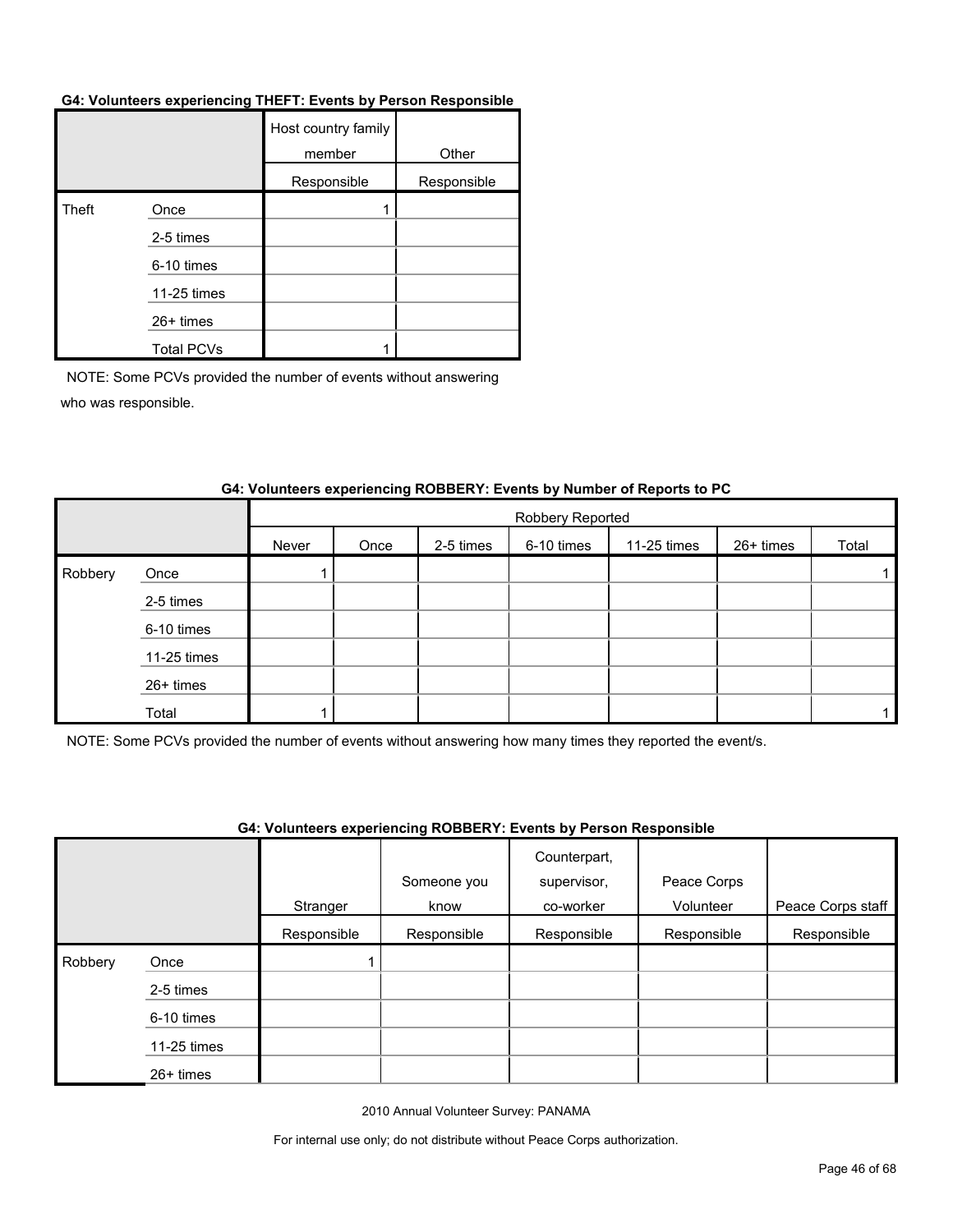| Total.<br>. .<br>$\cdot$ |  |  |  |
|--------------------------|--|--|--|
|                          |  |  |  |

#### **G4: Volunteers experiencing ROBBERY: Events by Person**

|         |                   | Responsible                   |             |
|---------|-------------------|-------------------------------|-------------|
|         |                   | Host country family<br>member | Other       |
|         |                   | Responsible                   | Responsible |
| Robbery | Once              |                               |             |
|         | 2-5 times         |                               |             |
|         | 6-10 times        |                               |             |
|         | 11-25 times       |                               |             |
|         | $26+$ times       |                               |             |
|         | <b>Total PCVs</b> |                               |             |

NOTE: Some PCVs provided the number of events without answering who was responsible.

|                  |             |       | <b>OT. TORINGTO CAPCHONDING I THOROGE ACOACET. EVOING BY NUMBER OF NUPOLIS 10 F</b> |           |            |             |           |                |  |  |  |
|------------------|-------------|-------|-------------------------------------------------------------------------------------|-----------|------------|-------------|-----------|----------------|--|--|--|
|                  |             |       | Physical assault Reported                                                           |           |            |             |           |                |  |  |  |
|                  |             | Never | Once                                                                                | 2-5 times | 6-10 times | 11-25 times | 26+ times | Total          |  |  |  |
| Physical assault | Once        |       |                                                                                     |           |            |             |           | $\overline{2}$ |  |  |  |
|                  | 2-5 times   |       |                                                                                     |           |            |             |           |                |  |  |  |
|                  | 6-10 times  |       |                                                                                     |           |            |             |           |                |  |  |  |
|                  | 11-25 times |       |                                                                                     |           |            |             |           |                |  |  |  |
|                  | 26+ times   |       |                                                                                     |           |            |             |           |                |  |  |  |
|                  | Total       |       | ◠                                                                                   |           |            |             |           | 2 <sub>1</sub> |  |  |  |

#### **G4: Volunteers experiencing PHYSICAL ASSAULT: Events by Number of Reports to PC**

NOTE: Some PCVs provided the number of events without answering how many times they reported the event/s.

#### **G4: Volunteers experiencing PHYSICAL ASSAULT: Events by Person Responsible**

|                  |      |             |             | Counterpart, |             |             |
|------------------|------|-------------|-------------|--------------|-------------|-------------|
|                  |      |             | Someone you | supervisor,  | Peace Corps | Peace Corps |
|                  |      | Stranger    | know        | co-worker    | Volunteer   | staff       |
|                  |      | Responsible | Responsible | Responsible  | Responsible | Responsible |
| Physical assault | Once |             |             |              |             |             |

2010 Annual Volunteer Survey: PANAMA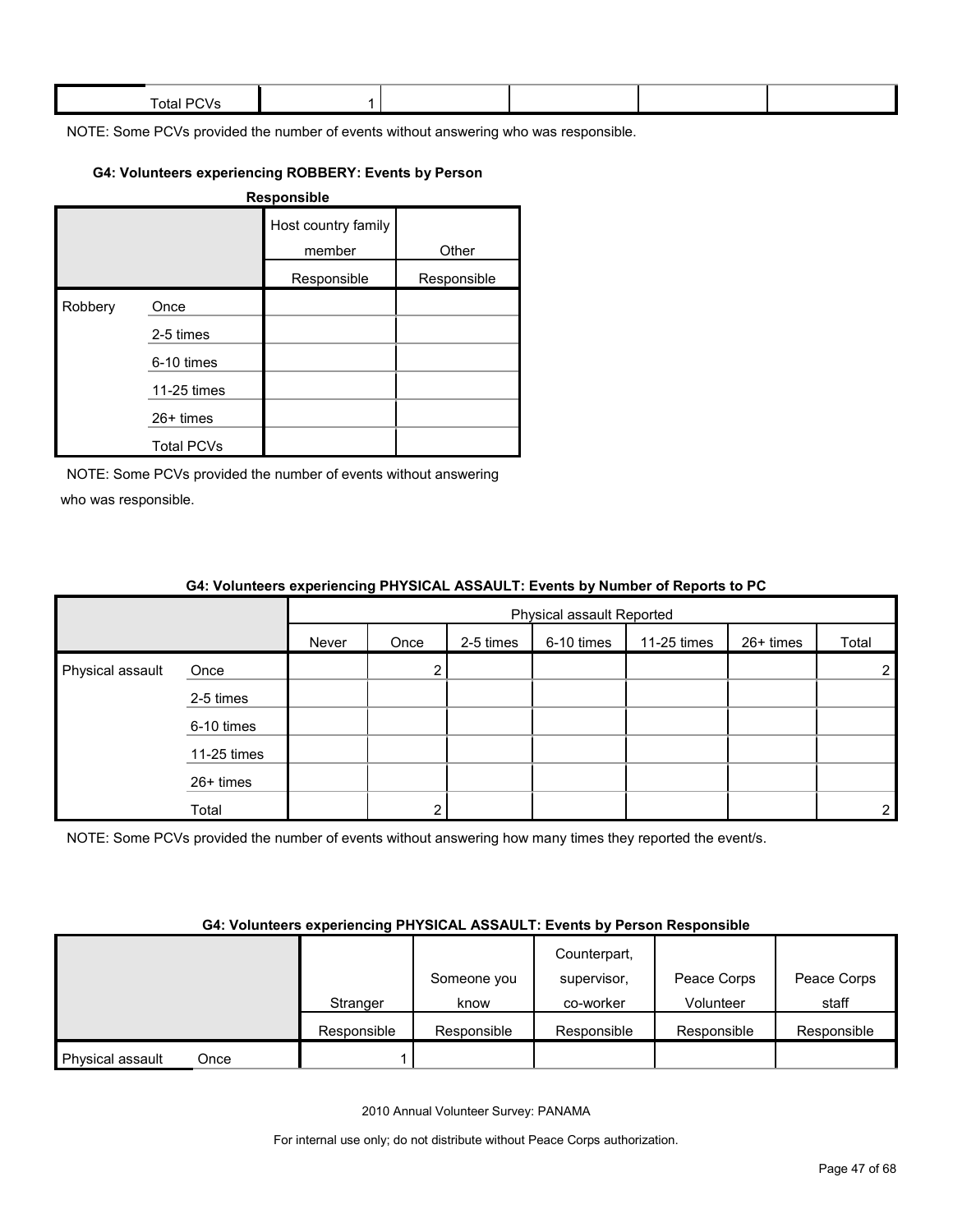| 2-5 times         |  |  |  |
|-------------------|--|--|--|
| 6-10 times        |  |  |  |
| 11-25 times       |  |  |  |
| 26+ times         |  |  |  |
| <b>Total PCVs</b> |  |  |  |

#### **G4: Volunteers experiencing PHYSICAL ASSAULT: Events by Person**

|                  | Responsible       |                               |             |
|------------------|-------------------|-------------------------------|-------------|
|                  |                   | Host country family<br>member | Other       |
|                  |                   | Responsible                   | Responsible |
| Physical assault | Once              |                               |             |
|                  | 2-5 times         |                               |             |
|                  | 6-10 times        |                               |             |
|                  | 11-25 times       |                               |             |
|                  | 26+ times         |                               |             |
|                  | <b>Total PCVs</b> |                               |             |

NOTE: Some PCVs provided the number of events without answering who was responsible.

#### **G4: Volunteers experiencing AGGRAVATED ASSAULT: Events by Number of Reports to PC**

|                    |               |       | Aggravated assault Reported |           |            |             |  |  |
|--------------------|---------------|-------|-----------------------------|-----------|------------|-------------|--|--|
|                    |               | Never | Once                        | 2-5 times | 6-10 times | 11-25 times |  |  |
| Aggravated assault | Once          |       |                             |           |            |             |  |  |
|                    | 2-5 times     |       |                             |           |            |             |  |  |
|                    | 6-10 times    |       |                             |           |            |             |  |  |
|                    | $11-25$ times |       |                             |           |            |             |  |  |
|                    | 26+ times     |       |                             |           |            |             |  |  |
|                    | Total         |       |                             |           |            |             |  |  |

NOTE: Some PCVs provided the number of events without answering how many times they reported the event/s.

#### **G4: Volunteers experiencing AGGRAVATED ASSAULT: Events by Number of**

| <b>Reports to PC</b> |             |                             |  |  |
|----------------------|-------------|-----------------------------|--|--|
|                      |             | Aggravated assault Reported |  |  |
|                      | $26+$ times | ™otal                       |  |  |

2010 Annual Volunteer Survey: PANAMA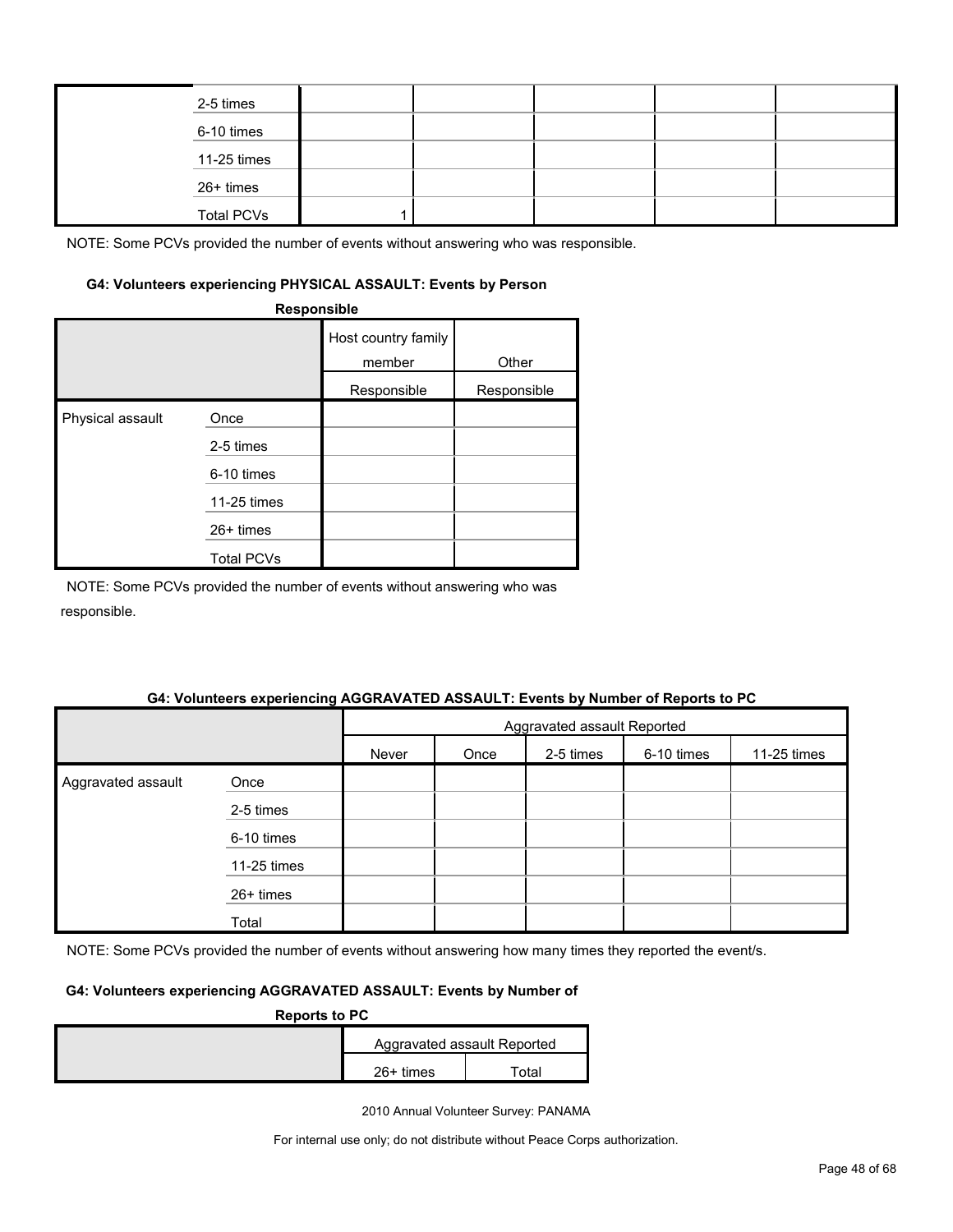| Aggravated assault | Once        |  |
|--------------------|-------------|--|
|                    | 2-5 times   |  |
|                    | 6-10 times  |  |
|                    | 11-25 times |  |
|                    | $26+$ times |  |
|                    | Total       |  |

NOTE: Some PCVs provided the number of events without answering how many times they reported the event/s.

#### **G4: Volunteers experiencing AGGRAVATED ASSAULT: Events by Person Responsible**

|                    |             |             | Someone you | Counterpart,<br>supervisor, | Peace Corps | Peace Corps |
|--------------------|-------------|-------------|-------------|-----------------------------|-------------|-------------|
|                    |             | Stranger    | know        | co-worker                   | Volunteer   | staff       |
|                    |             | Responsible | Responsible | Responsible                 | Responsible | Responsible |
| Aggravated assault | Once        |             |             |                             |             |             |
|                    | 2-5 times   |             |             |                             |             |             |
|                    | 6-10 times  |             |             |                             |             |             |
|                    | 11-25 times |             |             |                             |             |             |
|                    | $26+$ times |             |             |                             |             |             |
|                    | Total PCVs  |             |             |                             |             |             |

NOTE: Some PCVs provided the number of events without answering who was responsible.

#### **G4: Volunteers experiencing AGGRAVATED ASSAULT: Events by Person**

| <b>Responsible</b> |                   |                               |             |  |  |  |  |
|--------------------|-------------------|-------------------------------|-------------|--|--|--|--|
|                    |                   | Host country family<br>member | Other       |  |  |  |  |
|                    |                   | Responsible                   | Responsible |  |  |  |  |
| Aggravated assault | Once              |                               |             |  |  |  |  |
|                    | 2-5 times         |                               |             |  |  |  |  |
|                    | 6-10 times        |                               |             |  |  |  |  |
|                    | 11-25 times       |                               |             |  |  |  |  |
|                    | $26+$ times       |                               |             |  |  |  |  |
|                    | <b>Total PCVs</b> |                               |             |  |  |  |  |

NOTE: Some PCVs provided the number of events without answering who was responsible.

2010 Annual Volunteer Survey: PANAMA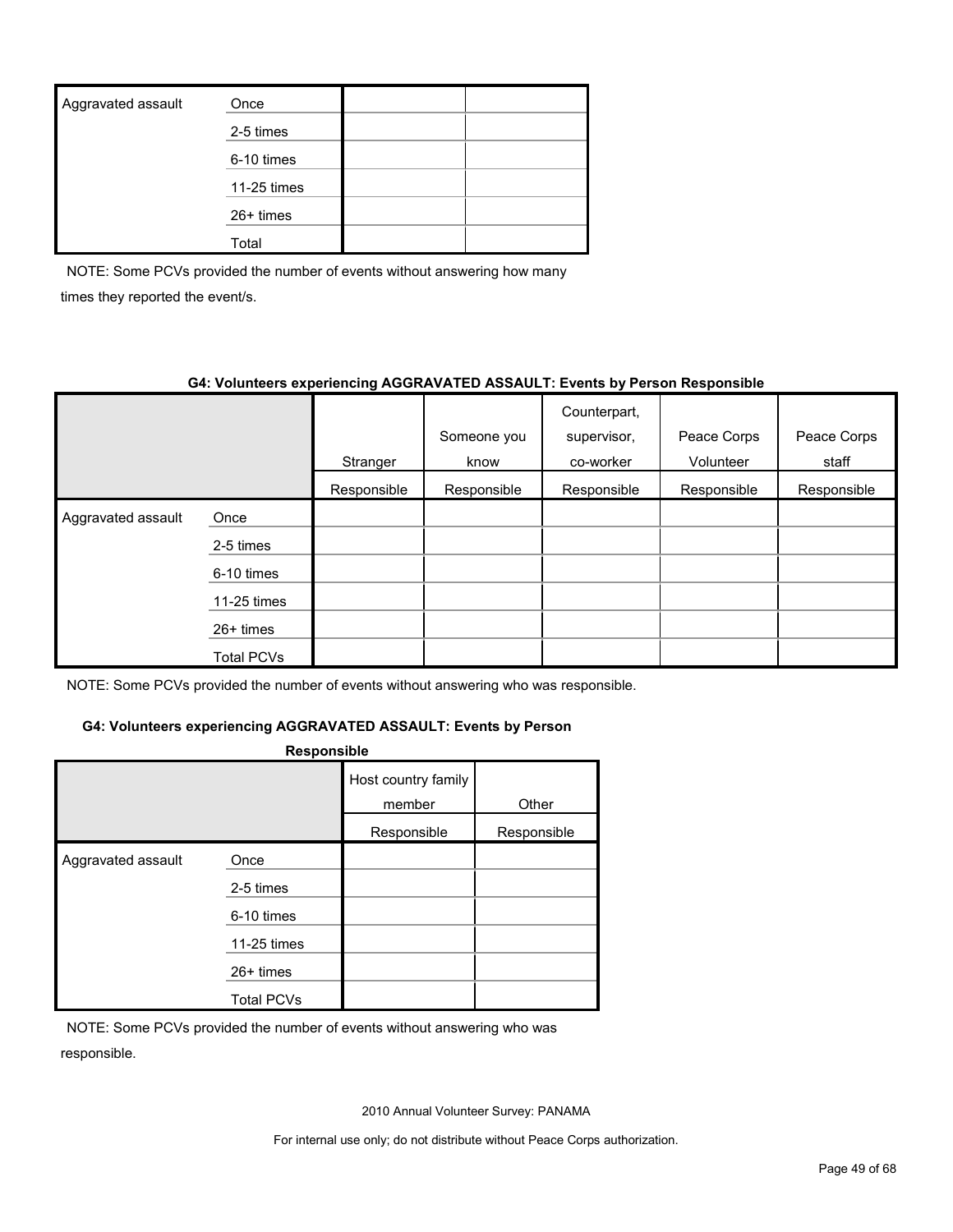|                |             |       | Sexual assault Reported |           |            |             |           |       |
|----------------|-------------|-------|-------------------------|-----------|------------|-------------|-----------|-------|
|                |             | Never | Once                    | 2-5 times | 6-10 times | 11-25 times | 26+ times | Total |
| Sexual assault | Once        |       |                         |           |            |             |           |       |
|                | 2-5 times   |       |                         |           |            |             |           |       |
|                | 6-10 times  |       |                         |           |            |             |           |       |
|                | 11-25 times |       |                         |           |            |             |           |       |
|                | 26+ times   |       |                         |           |            |             |           |       |
|                | Total       | 2     |                         |           |            |             |           | 2     |

#### **G4: Volunteers experiencing SEXUAL ASSAULT: Events by Number of Reports to PC**

NOTE: Some PCVs provided the number of events without answering how many times they reported the event/s.

#### **G4: Volunteers experiencing SEXUAL ASSAULT: Events by Person Responsible**

|                |                   | Stranger    | Someone you<br>know | Counterpart,<br>supervisor,<br>co-worker | Peace Corps<br>Volunteer | Peace Corps<br>staff |
|----------------|-------------------|-------------|---------------------|------------------------------------------|--------------------------|----------------------|
|                |                   | Responsible | Responsible         | Responsible                              | Responsible              | Responsible          |
| Sexual assault | Once              |             |                     |                                          |                          |                      |
|                | 2-5 times         |             |                     |                                          |                          |                      |
|                | 6-10 times        |             |                     |                                          |                          |                      |
|                | 11-25 times       |             |                     |                                          |                          |                      |
|                | $26+$ times       |             |                     |                                          |                          |                      |
|                | <b>Total PCVs</b> |             |                     |                                          |                          |                      |

NOTE: Some PCVs provided the number of events without answering who was responsible.

#### **G4: Volunteers experiencing SEXUAL ASSAULT: Events by Person**

**Responsible**

|                |             | Host country family |             |
|----------------|-------------|---------------------|-------------|
|                |             | member              | Other       |
|                |             | Responsible         | Responsible |
| Sexual assault | Once        |                     |             |
|                | 2-5 times   |                     |             |
|                | 6-10 times  |                     |             |
|                | 11-25 times |                     |             |

2010 Annual Volunteer Survey: PANAMA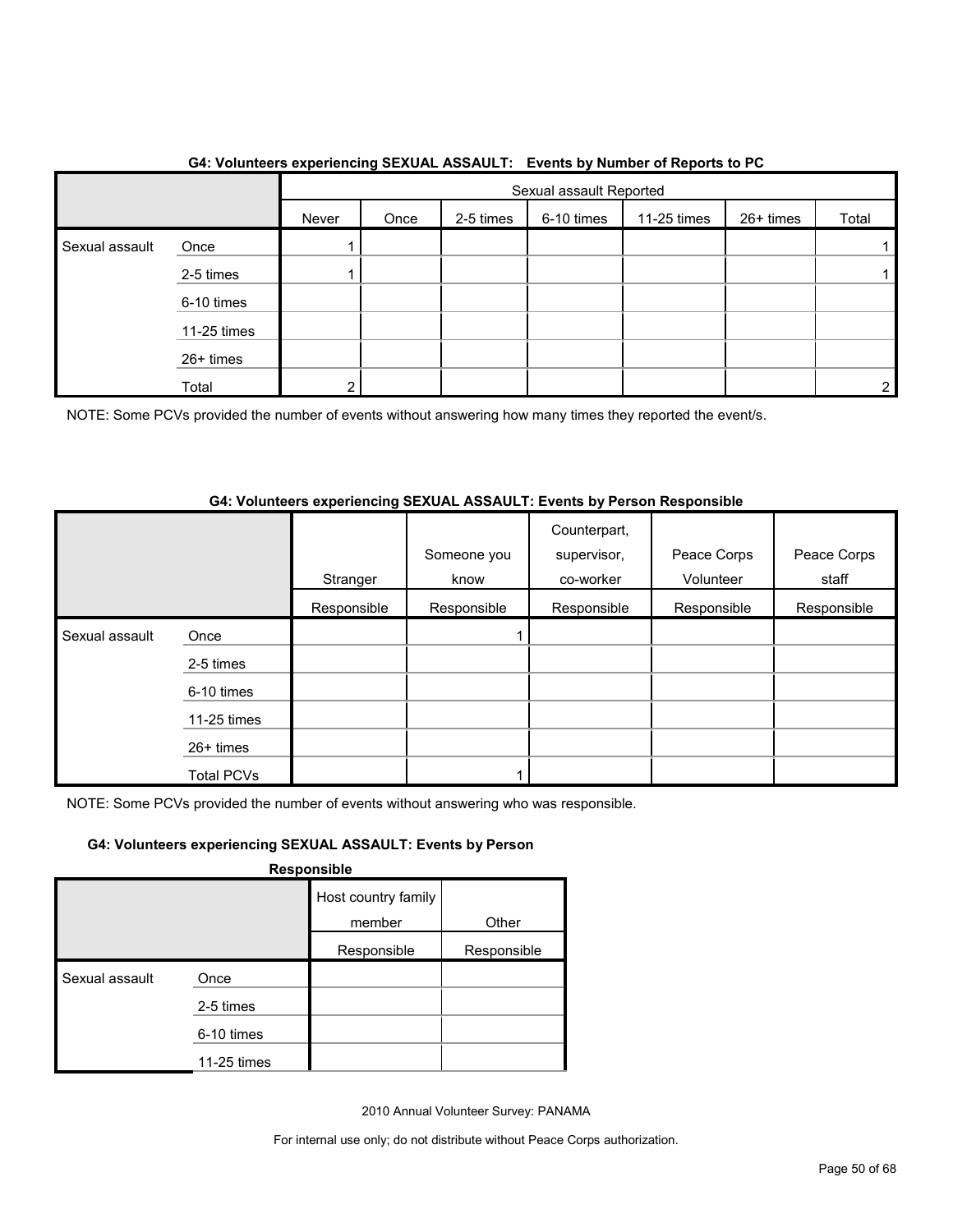| 26+ times  |  |
|------------|--|
| Total PCVs |  |

|      |             | G4: VOIUNTERS EXPERIENCING RAPE: EVENTS by NUMBER OF REPORTS TO PU |               |           |            |             |           |       |
|------|-------------|--------------------------------------------------------------------|---------------|-----------|------------|-------------|-----------|-------|
|      |             |                                                                    | Rape Reported |           |            |             |           |       |
|      |             | Never                                                              | Once          | 2-5 times | 6-10 times | 11-25 times | 26+ times | Total |
| Rape | Once        |                                                                    |               |           |            |             |           |       |
|      | 2-5 times   |                                                                    |               |           |            |             |           |       |
|      | 6-10 times  |                                                                    |               |           |            |             |           |       |
|      | 11-25 times |                                                                    |               |           |            |             |           |       |
|      | 26+ times   |                                                                    |               |           |            |             |           |       |
|      | Total       |                                                                    |               |           |            |             |           |       |

### **Gynorionaing DADE: Events by Number of Bens**

NOTE: Some PCVs provided the number of events without answering how many times they reported the event/s .

|      |                   |             |             | Counterpart, |             |                   |
|------|-------------------|-------------|-------------|--------------|-------------|-------------------|
|      |                   |             | Someone you | supervisor,  | Peace Corps |                   |
|      |                   | Stranger    | know        | co-worker    | Volunteer   | Peace Corps staff |
|      |                   | Responsible | Responsible | Responsible  | Responsible | Responsible       |
| Rape | Once              |             |             |              |             |                   |
|      | 2-5 times         |             |             |              |             |                   |
|      | 6-10 times        |             |             |              |             |                   |
|      | 11-25 times       |             |             |              |             |                   |
|      | $26+$ times       |             |             |              |             |                   |
|      | <b>Total PCVs</b> |             |             |              |             |                   |

#### **G4: Volunteers experiencing RAPE: Events by Person Responsible**

NOTE: Some PCVs provided the number of events without answering who was responsible.

#### **G4: Volunteers experiencing RAPE: Events by Person Responsible**

|      |      | Host country family |             |
|------|------|---------------------|-------------|
|      |      | member              | Other       |
|      |      | Responsible         | Responsible |
| Rape | Once |                     |             |

2010 Annual Volunteer Survey: PANAMA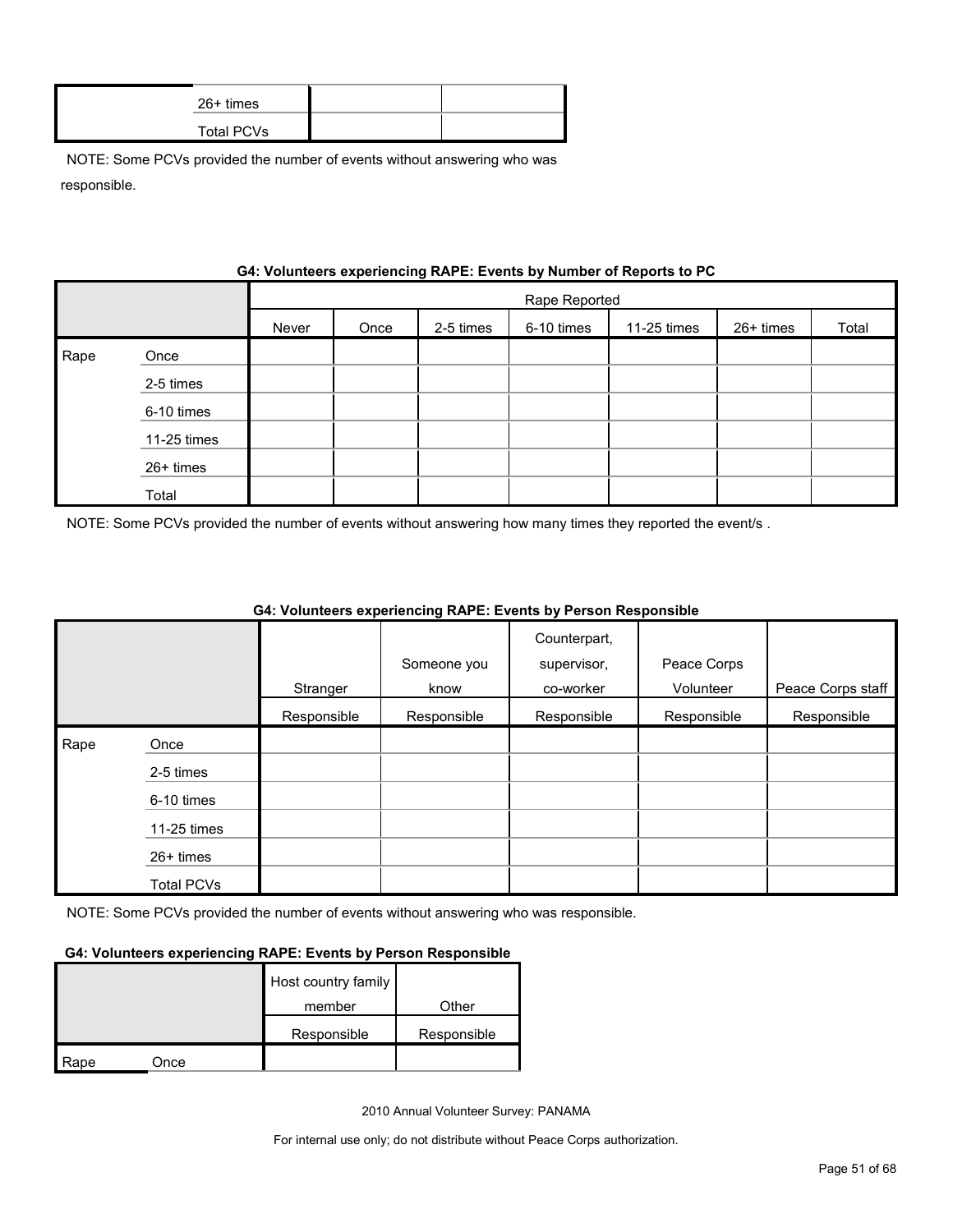| 2-5 times         |  |
|-------------------|--|
| 6-10 times        |  |
| 11-25 times       |  |
| 26+ times         |  |
| <b>Total PCVs</b> |  |

#### **G4: Volunteers experiencing ATTEMPTED RAPE: Events by Number of Reports to PC**

|                |             | Attempted rape Reported |      |           |            |             |           |       |
|----------------|-------------|-------------------------|------|-----------|------------|-------------|-----------|-------|
|                |             | Never                   | Once | 2-5 times | 6-10 times | 11-25 times | 26+ times | Total |
| Attempted rape | Once        |                         |      |           |            |             |           |       |
|                | 2-5 times   |                         |      |           |            |             |           |       |
|                | 6-10 times  |                         |      |           |            |             |           |       |
|                | 11-25 times |                         |      |           |            |             |           |       |
|                | 26+ times   |                         |      |           |            |             |           |       |
|                | Total       |                         |      |           |            |             |           |       |

NOTE: Some PCVs provided the number of events without answering how many times they reported the event/s.

#### **G4: Volunteers experiencing ATTEMPTED RAPE: Events by Person Responsible**

|                |                   | Stranger    | Someone you<br>know | Counterpart,<br>supervisor,<br>co-worker | Peace Corps<br>Volunteer | Peace Corps<br>staff |
|----------------|-------------------|-------------|---------------------|------------------------------------------|--------------------------|----------------------|
|                |                   | Responsible | Responsible         | Responsible                              | Responsible              | Responsible          |
| Attempted rape | Once              |             |                     |                                          |                          |                      |
|                | 2-5 times         |             |                     |                                          |                          |                      |
|                | 6-10 times        |             |                     |                                          |                          |                      |
|                | 11-25 times       |             |                     |                                          |                          |                      |
|                | 26+ times         |             |                     |                                          |                          |                      |
|                | <b>Total PCVs</b> |             |                     |                                          |                          |                      |

NOTE: Some PCVs provided the number of events without answering who was responsible.

#### **G4: Volunteers experiencing ATTEMPTED RAPE: Events by Person**

#### **Responsible**

2010 Annual Volunteer Survey: PANAMA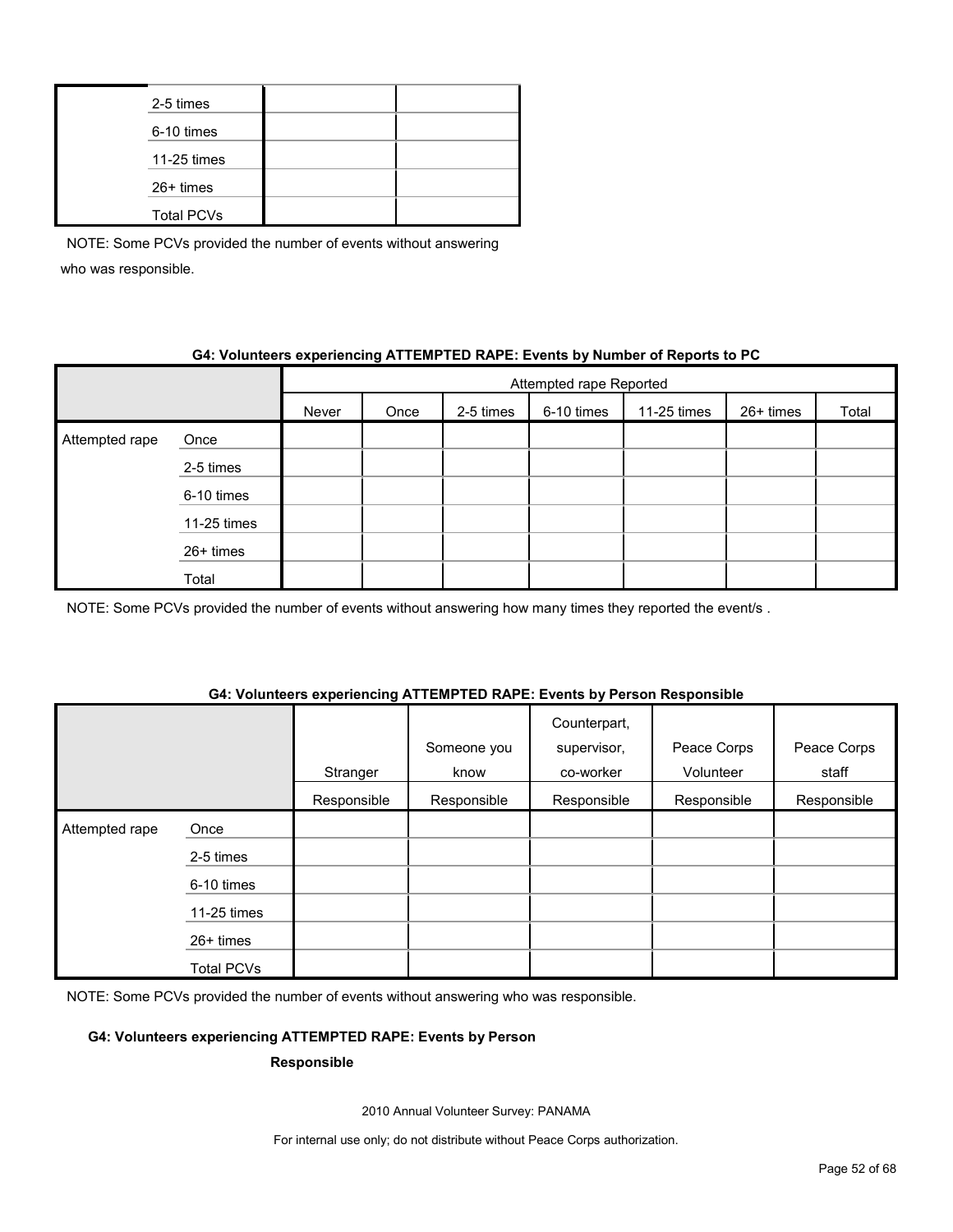|                |                   | Host country family<br>member | Other       |
|----------------|-------------------|-------------------------------|-------------|
|                |                   | Responsible                   | Responsible |
| Attempted rape | Once              |                               |             |
|                | 2-5 times         |                               |             |
|                | 6-10 times        |                               |             |
|                | 11-25 times       |                               |             |
|                | 26+ times         |                               |             |
|                | <b>Total PCVs</b> |                               |             |

### <span id="page-52-0"></span>**H. Volunteers Working in HIV/AIDS**

This section reports Volunteers' level of involvement in HIV/AIDS work. It also reports Volunteers' assessment of their Peace Corps HIV/AIDS training and the perceived effectiveness of their HIV/AIDS work with host country individuals or groups.

#### **H1: Which of the following best describes your involvement in HIV/AIDS**

| activities?                                           |         |        |
|-------------------------------------------------------|---------|--------|
|                                                       | Percent | Number |
| HIV/AIDS work is my primary assignment.               | 1%      |        |
| HIV/AIDS work is part of my secondary activities.     | 11%     | 12     |
| My HIV/AIDS efforts are not part of primary/secondary | 17%     | 19     |
| actvities.                                            |         |        |
| I have not been involved in any HIV/AIDS activities.  | 71%     | 78     |
| Total                                                 | 100%    |        |

**H2: How effective was the PC training you received in preparing you to undertake your HIV/AIDS activities?**

|    | effective<br>Not | Poor | Adequate | Effective | Very effective | <b>NA</b> | Total    |
|----|------------------|------|----------|-----------|----------------|-----------|----------|
| Н2 | 10%              | 30%  | 4%       | 6%        | 3%             | 37%       | rn<br>υυ |

### **H2: How effective was the PC training you received in preparing you to undertake your HIV/AIDS**

#### **activities? (excluding the "NA" responses)**

2010 Annual Volunteer Survey: PANAMA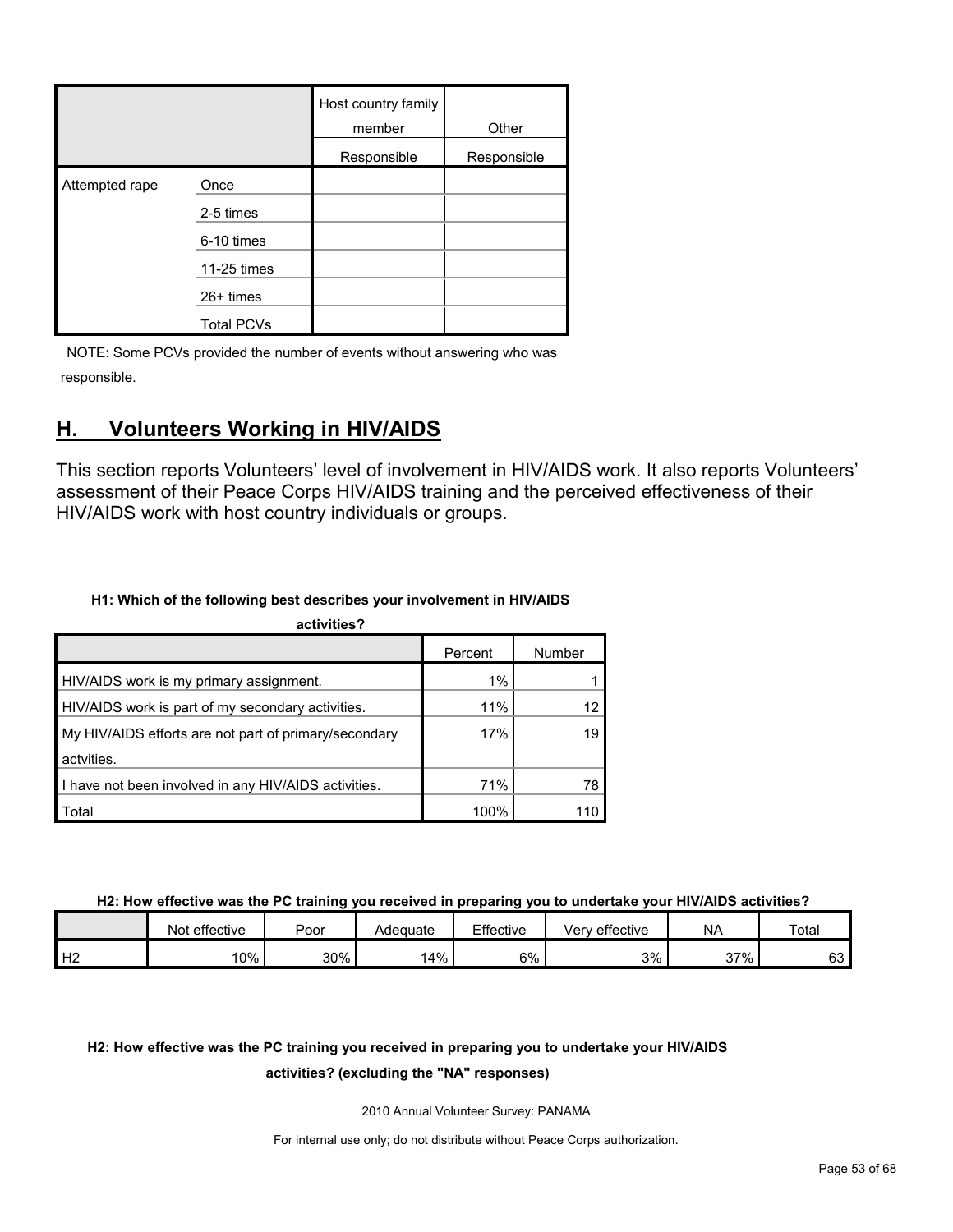|                | effective<br>Not | Poor | Adequate | Effective | Very effective | $\tau$ otar |
|----------------|------------------|------|----------|-----------|----------------|-------------|
| H <sub>2</sub> | 5%               | 48%  | 23%      | 10%       | 5%             | 1 N<br>4υ   |

#### **H3: In working with HC individuals or groups, how would you rate the effectiveness of your specific HIV/AIDS activities?**

|                |                  | Sometimes |                 | Almost always |            |       |
|----------------|------------------|-----------|-----------------|---------------|------------|-------|
|                | Seldom effective | effective | Often effective | effective     | Don't know | Total |
| H <sub>3</sub> |                  | 7%        | 24%             | 2%            | 57%        | 58 I  |

**H3: In working with HC individuals or groups, how would you rate the effectiveness of your specific HIV/AIDS activities? (excluding both the "NA" and the H1="No involvement in HIV/AIDS activities"** 

|                |                  | responses) |                 |               |       |
|----------------|------------------|------------|-----------------|---------------|-------|
|                |                  | Sometimes  |                 | Almost always |       |
|                | Seldom effective | effective  | Often effective | effective     | Total |
| H <sub>3</sub> |                  | 42%        | 54%             | 4%            | 24    |

NOTE: See Open-Ended Responses Report for PCV explanations and examples of their H3 answers)

### <span id="page-53-0"></span>**I. Your Life in the Peace Corps**

This section reports Volunteers' descriptions of and adjustments to their living conditions, including stress factors and how Volunteers cope with stress.

#### **I1: Have you lived with a host country individual or family?**

|                                                         | Percent | Number |
|---------------------------------------------------------|---------|--------|
| No, I have never lived with a HC individual or family.  |         |        |
| Yes, I lived with a HC individual or family only during | 5%      |        |
| PST.                                                    |         |        |
| Yes, in my community (not during PST).                  | 5%      |        |
| Yes, both during PST and later in my community.         | 89%     | 98     |
| Total                                                   | 100%    | 110    |

#### **I1: How long (in months) have you lived with a host country individual or family?**

2010 Annual Volunteer Survey: PANAMA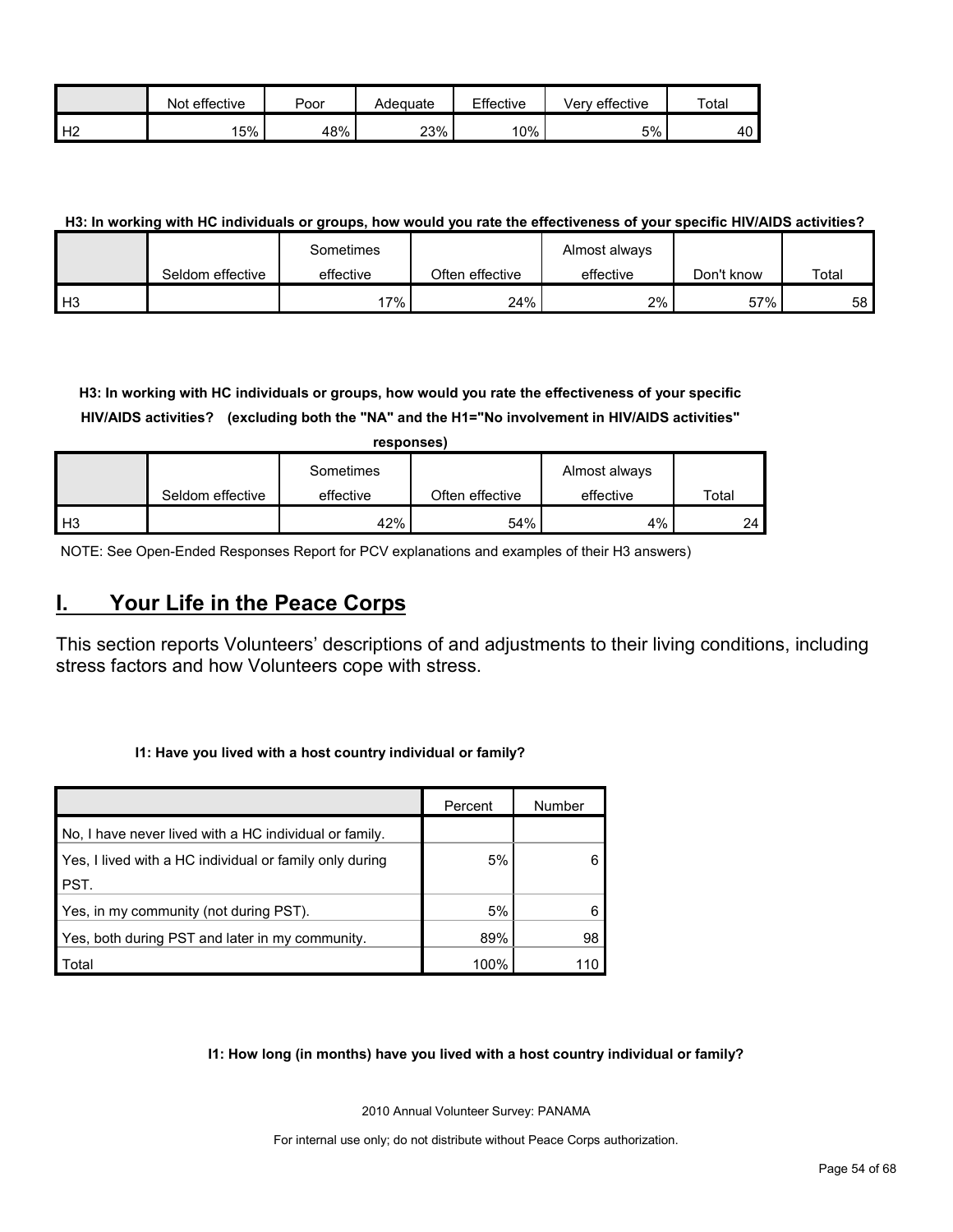|                 | month |     |     | 4  | 5   |     | $7 - 11$ | $12 - 16$ | 17-26 |
|-----------------|-------|-----|-----|----|-----|-----|----------|-----------|-------|
| <b>PST Only</b> | 33%   | 50% |     |    |     |     | 17%      |           |       |
| Post-PST        | 50%   |     | 50% |    |     |     |          |           |       |
| PST & Later     | 2%    |     | 18% | 8% | 20% | 27% | 23%      | $1\%$     |       |

**I1: How long (in months) have you lived** 

**with a host country individual or family?**

|                        | $27+$ mos | Total |
|------------------------|-----------|-------|
| PST Only               |           |       |
| Post-PST               |           |       |
| <b>PST &amp; Later</b> |           | 95    |

#### **I2: How often do you interact with HCNs in community/family social events?**

|                |       | Several times a |        | Several times a |         | Less than once a |       |
|----------------|-------|-----------------|--------|-----------------|---------|------------------|-------|
|                | Dailv | week            | Weeklv | month           | Monthly | month            | Total |
| $\overline{2}$ | 48%   | 24%             | 11%    | 11%             | 6%      | $1\%$            | 109   |

#### **I3: How integrated into your community do you feel now?**

|      | Not at all | Minimally | Adeauatelv | :onsiderablv | Exceptionally | Total |
|------|------------|-----------|------------|--------------|---------------|-------|
| l 13 | $1\%$      | $7\%$ .   | 24%        | 44%          | 25%           | 110   |

**I4a: Do you have the following at your worksite?**

|               | Never | Sometimes | <b>Jsually</b> | Alwavs | Total |
|---------------|-------|-----------|----------------|--------|-------|
| Electricity   | 48%   | 8%        | 26%            | 18%    | 109   |
| Running water | 14%   | 31%       | 36%            | 19%    | 108   |

|  | 14b: Do you have the following at your residence? |  |
|--|---------------------------------------------------|--|
|--|---------------------------------------------------|--|

|               | Never | Sometimes | Usuallv | Always | $\tau$ otal |
|---------------|-------|-----------|---------|--------|-------------|
| Electricity   | 51%   | 6%        | 25%     | 18%    | 105         |
| Running water | 13%   | 19%       | 47%     | 20%    | 104         |

2010 Annual Volunteer Survey: PANAMA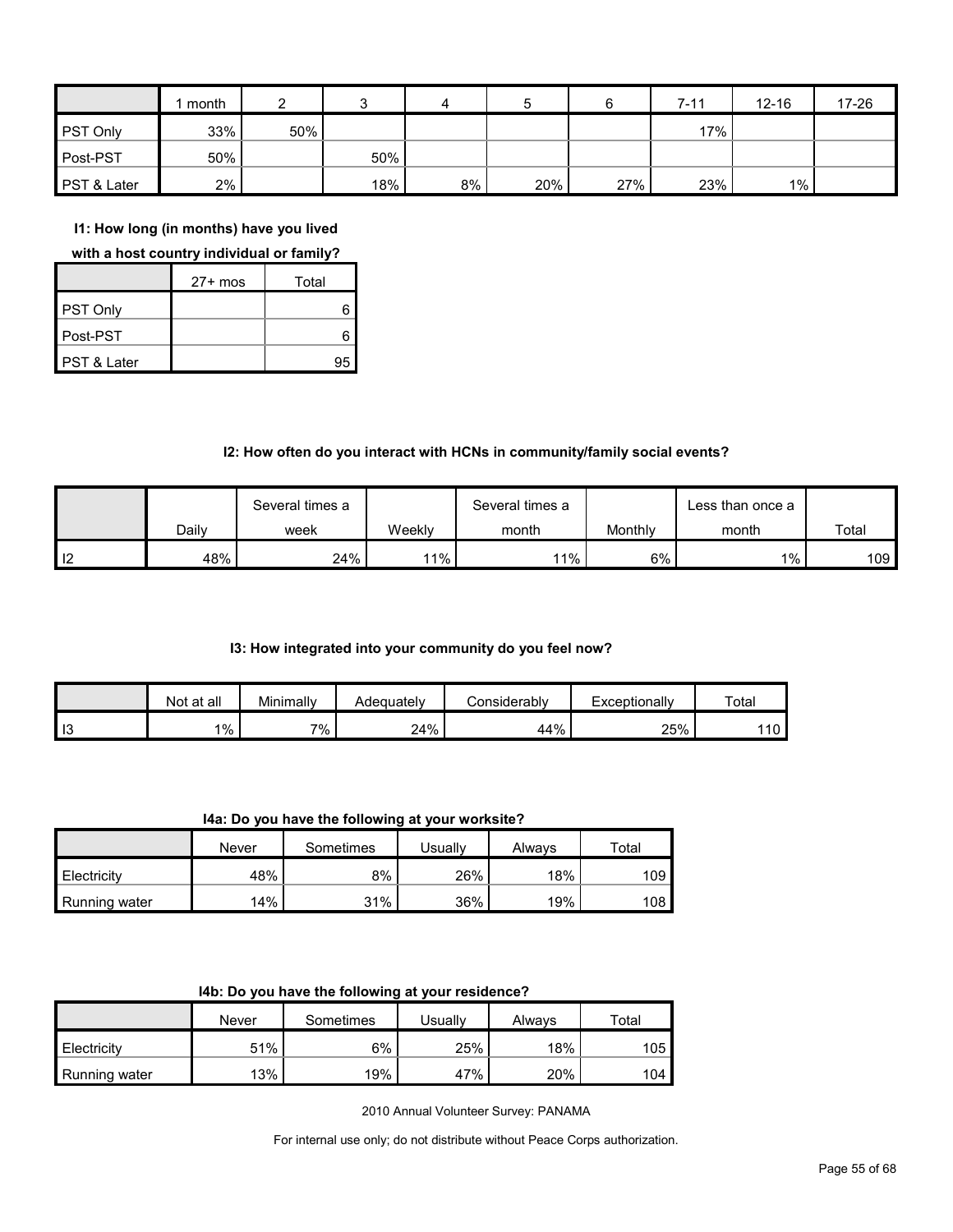|                                  | Not at all | Less than monthly | Monthly | Weekly | Daily | Total |
|----------------------------------|------------|-------------------|---------|--------|-------|-------|
| Landline phone                   | 42%        | 6%                | 17%     | 16%    | 18%   | 110   |
| Computer                         | 4%         | 3%                | 39%     | 25%    | 29%   | 110   |
| Internet                         | 3%         | 3%                | 45%     | 35%    | 15%   | 109   |
| Cell phone (voice)               | $1\%$      |                   | 5%      | 23%    | 72%   | 110   |
| Text messaging                   | $1\%$      |                   | 4%      | 24%    | 72%   | 110   |
| Voice over internet, e.g., SKYPE | 24%        | 11%               | 38%     | 17%    | 10%   | 109   |
| Webcam/internet video            | 29%        | 12%               | 35%     | 16%    | 8%    | 109   |

**I5: How often do you have access to--?**

**I6: Where do you most frequently connect to the Internet?**

|      |                |         | Another person's |               | <b>I</b> PC office/satellite | Other: Please |       |
|------|----------------|---------|------------------|---------------|------------------------------|---------------|-------|
|      | Your residence | At work | home             | Internet cafe | office                       | specify       | Total |
| I 16 | 7% .           | 3%      | $1\%$            | 71%           | 4%                           | 15%           | 110   |

#### **I6.TEXT: Description of "other" location to connect to Internet**

| I6. TEXT: Description of "other" location to connect to Internet |         |        |  |  |  |
|------------------------------------------------------------------|---------|--------|--|--|--|
|                                                                  | Percent | Number |  |  |  |
| Open-ended results. Not responsive to request.                   |         |        |  |  |  |
|                                                                  |         |        |  |  |  |
|                                                                  |         |        |  |  |  |
|                                                                  |         |        |  |  |  |
|                                                                  |         |        |  |  |  |
|                                                                  |         |        |  |  |  |
|                                                                  |         |        |  |  |  |
|                                                                  |         |        |  |  |  |
|                                                                  |         |        |  |  |  |
|                                                                  |         |        |  |  |  |
|                                                                  |         |        |  |  |  |
|                                                                  |         |        |  |  |  |
|                                                                  |         |        |  |  |  |
|                                                                  |         |        |  |  |  |
|                                                                  |         |        |  |  |  |
|                                                                  |         |        |  |  |  |
|                                                                  |         |        |  |  |  |
|                                                                  |         |        |  |  |  |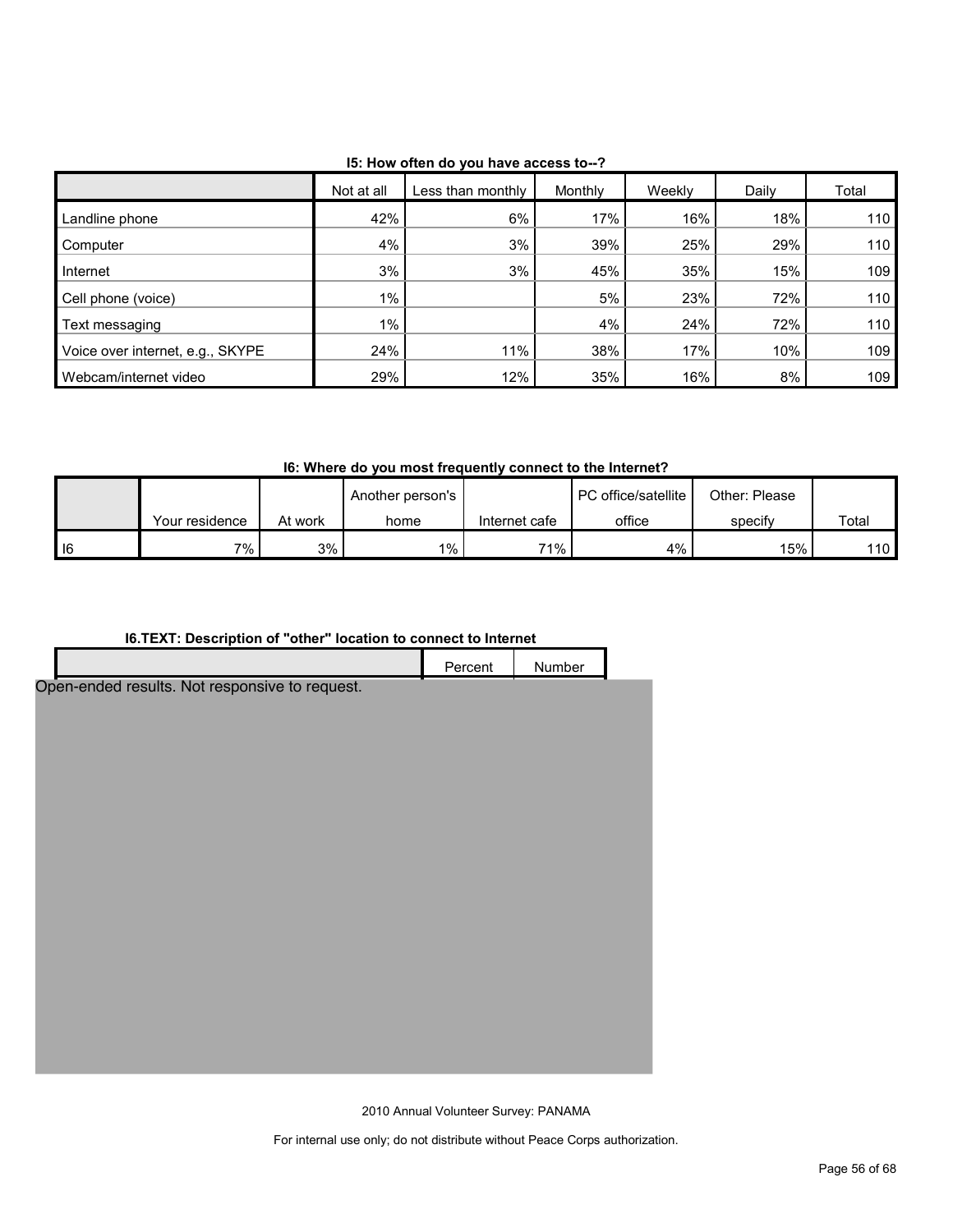| <b>10.1</b> LAT. Description of other location to connect to internet |         |        |  |  |
|-----------------------------------------------------------------------|---------|--------|--|--|
|                                                                       | Percent | Number |  |  |
| Open-ended results. Not responsive to request.                        |         |        |  |  |
|                                                                       |         |        |  |  |
|                                                                       |         |        |  |  |
|                                                                       |         |        |  |  |
|                                                                       |         |        |  |  |
|                                                                       |         |        |  |  |
|                                                                       |         |        |  |  |
|                                                                       |         |        |  |  |
|                                                                       |         |        |  |  |
|                                                                       |         |        |  |  |
|                                                                       |         |        |  |  |
|                                                                       |         |        |  |  |
|                                                                       |         |        |  |  |
|                                                                       |         |        |  |  |
|                                                                       |         |        |  |  |
|                                                                       | 100%    |        |  |  |
| Total                                                                 |         | 110    |  |  |

#### **I6.TEXT: Description of "other" location to connect to Internet**

#### **I7: How long do you travel to access the internet using your typical transport method (one-way trip)?**

| Less than one |                  | From two to four |                     | More than eight |       |
|---------------|------------------|------------------|---------------------|-----------------|-------|
| hour          | One to two hours | hours            | Four to eight hours | hours           | Total |
| 27%           | 33%              | 28%              | $12\%$              |                 | 109   |

#### **Percent of Volunteers Traveling to/from Internet Connection in One Day (I8) by Travel Time (I7)**

|                                               |                        | 18 Return same day from traveling to Internet<br>connection? |      |       |
|-----------------------------------------------|------------------------|--------------------------------------------------------------|------|-------|
|                                               |                        | Yes                                                          | No   | Total |
| I7 Typical time to reach Internect connection | Less than one hour     | 29%                                                          |      | 27    |
|                                               | One to two hours       | 38%                                                          |      | 36    |
|                                               | From two to four hours | 28%                                                          | 38%  | 31    |
|                                               | Four to eight hours    | 5%                                                           | 62%  | 13    |
|                                               | More than eight hours  |                                                              |      |       |
|                                               | Total                  | 100%                                                         | 100% | 107   |

2010 Annual Volunteer Survey: PANAMA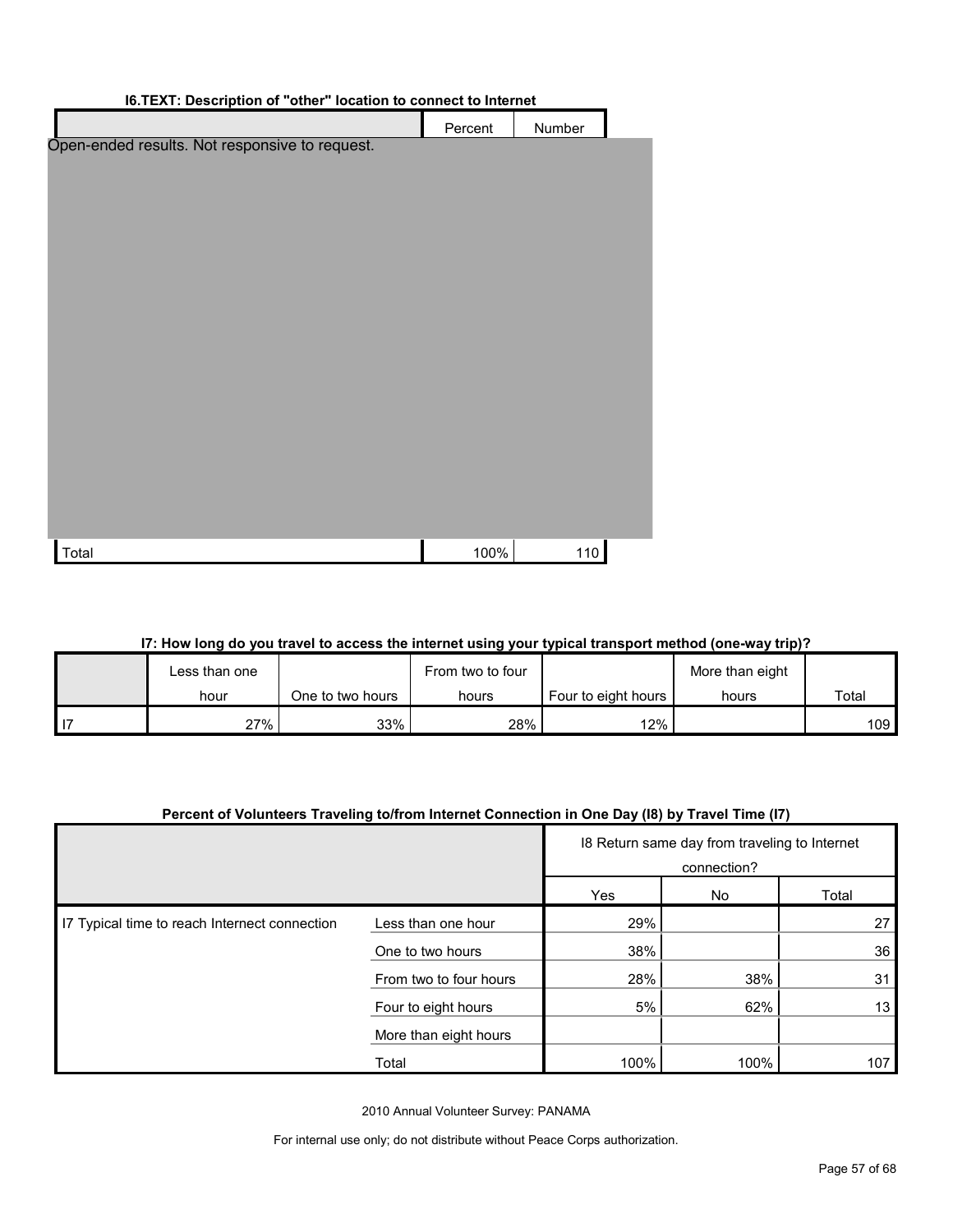|                                               |                        | 18 Return same day from traveling to Internet<br>connection? |    |       |
|-----------------------------------------------|------------------------|--------------------------------------------------------------|----|-------|
|                                               |                        | Yes                                                          | No | Total |
| I7 Typical time to reach Internect connection | Less than one hour     | 27                                                           |    | 27    |
|                                               | One to two hours       | 36                                                           |    | 36    |
|                                               | From two to four hours | 26                                                           | 5  | 31    |
|                                               | Four to eight hours    | 5                                                            | 8  | 13    |
|                                               | More than eight hours  |                                                              |    |       |
|                                               | Total                  | 94                                                           | 13 | 107   |

#### **Number of Volunteers Traveling to/from Internet Connection in One Day (I8) by Travel Time (I7)**

#### **I9: Have you participated in the Coverdell World Wise**

|    | Yes - Please          | No - Please       |       |
|----|-----------------------|-------------------|-------|
|    | describe your         | describe your     |       |
|    | activities/interactio | reason(s) for not |       |
|    | n withCWWS/CM         | participating     | Total |
| 19 | 26%                   | 74%               |       |

#### **Schools/Correspondence Match (CWWS/CM)?**

NOTE: See the Open-Ended Responses Report for PCV descriptions of participation and reasons for not participating.

#### **I10: To what extent do the following create stress and/or emotional health issues for you?**

|                                                      |                      | Minimally | Moderately | Considerably |
|------------------------------------------------------|----------------------|-----------|------------|--------------|
|                                                      | Not at all stressful | stressful | stressful  | stressful    |
| Cultural issues                                      | 10%                  | 40%       | 32%        | 15%          |
| Dealing with violence in country                     | 35%                  | 41%       | 14%        | 5%           |
| Health/medical problems                              | 13%                  | 39%       | 33%        | 14%          |
| Issues including family, friends, loved ones in U.S. | 15%                  | 43%       | 26%        | 14%          |
| Isolation/loneliness                                 | 15%                  | 36%       | 32%        | 12%          |
| Local language                                       | 12%                  | 40%       | 33%        | 15%          |
| Primary assignment                                   | 18%                  | 27%       | 35%        | 19%          |
| Romantic relationships in-country                    | 33%                  | 28%       | 13%        | 6%           |

2010 Annual Volunteer Survey: PANAMA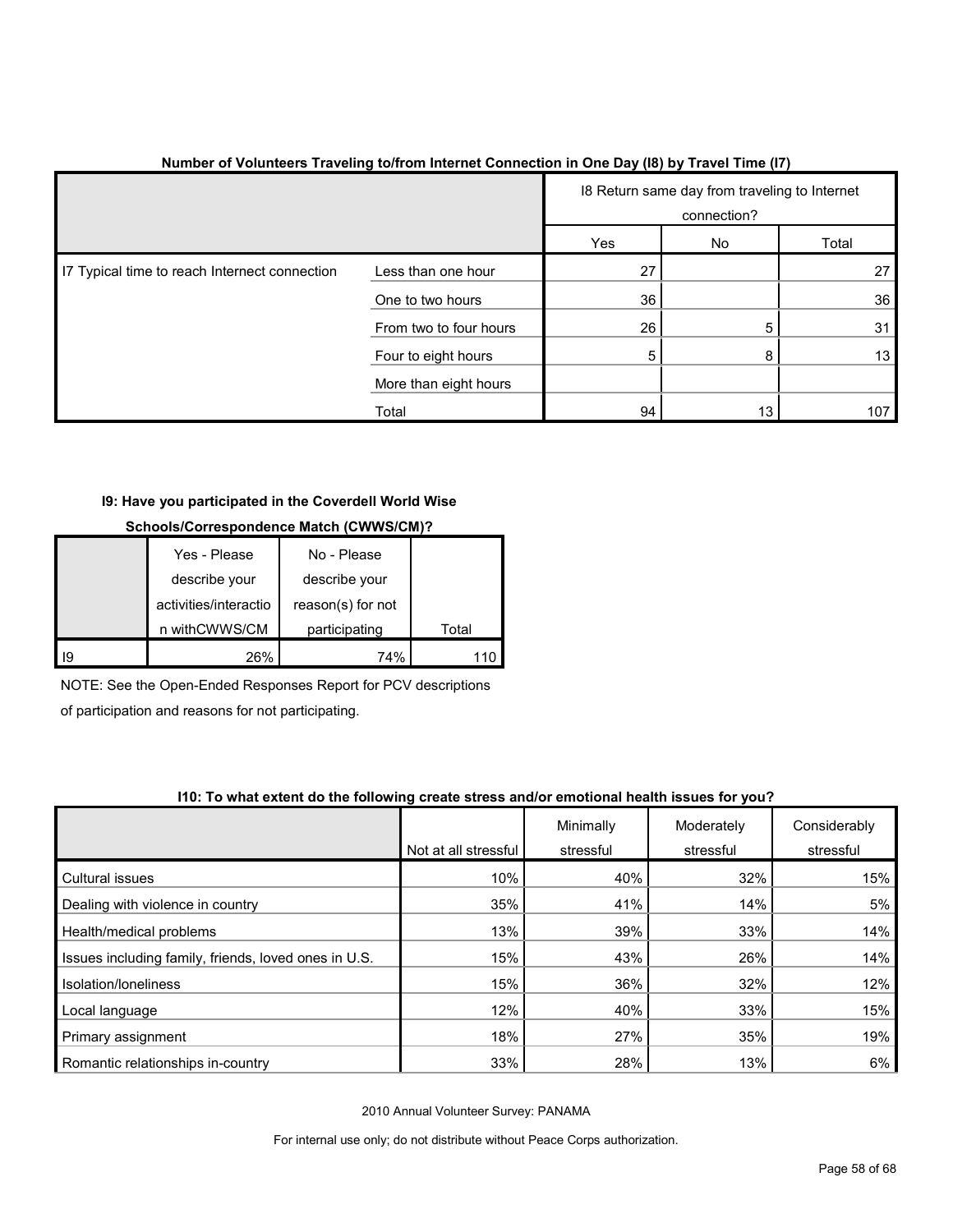| Interactions with other Volunteers | 54% | 35% | 9%  | 2% |
|------------------------------------|-----|-----|-----|----|
| Interactions with PC Staff         | 45% | 41% | 9%  | 5% |
| Safety and security                | 46% | 40% | 10% | 4% |
| Other: Please specify below        | 17% |     | 10% |    |

#### **I10: To what extent do the following create stress and/or emotional health issues for you?**

|                                                      | Exceptionally |           |       |
|------------------------------------------------------|---------------|-----------|-------|
|                                                      | stressful     | <b>NA</b> | Total |
| Cultural issues                                      | 3%            |           | 110   |
| Dealing with violence in country                     |               | 5%        | 110   |
| Health/medical problems                              | 2%            |           | 110   |
| Issues including family, friends, loved ones in U.S. | 2%            |           | 110   |
| Isolation/Ioneliness                                 | 5%            |           | 110   |
| Local language                                       | 1%            |           | 110   |
| Primary assignment                                   |               | 1%        | 110   |
| Romantic relationships in-country                    | 2%            | 18%       | 109   |
| Interactions with other Volunteers                   |               |           | 109   |
| Interactions with PC Staff                           | 1%            |           | 110   |
| Safety and security                                  |               |           | 110   |
| Please specify below<br>Other:                       |               | 72%       | 29    |

#### **I10: To what extent do the following create stress and/or emotional health issues for you? (excluding "NA" responses)**

|                                         | Not at all stressful | Minimally stressful | Moderately<br>stressful | Considerably<br>stressful |
|-----------------------------------------|----------------------|---------------------|-------------------------|---------------------------|
| Cultural issues                         | 10%                  | 40%                 | 32%                     | 15%                       |
| Dealing with violence in country        | 37%                  | 43%                 | 14%                     | 6%                        |
| Health/medical problems                 | 13%                  | 39%                 | 33%                     | 14%                       |
| Issues including family, friends, loved | 15%                  | 43%                 | 26%                     | 14%                       |
| ones in U.S.                            |                      |                     |                         |                           |
| Isolation/loneliness                    | 15%                  | 36%                 | 32%                     | 12%                       |
| Local language                          | 12%                  | 40%                 | 33%                     | 15%                       |
| Primary assignment                      | 18%                  | 28%                 | 35%                     | 19%                       |
| Romantic relationships in-country       | 40%                  | 34%                 | 16%                     | 8%                        |
| Interactions with other Volunteers      | 54%                  | 35%                 | 9%                      | 2%                        |
| Interactions with PC Staff              | 45%                  | 41%                 | 9%                      | 5%                        |
| Safety and security                     | 46%                  | 40%                 | 10%                     | 4%                        |

2010 Annual Volunteer Survey: PANAMA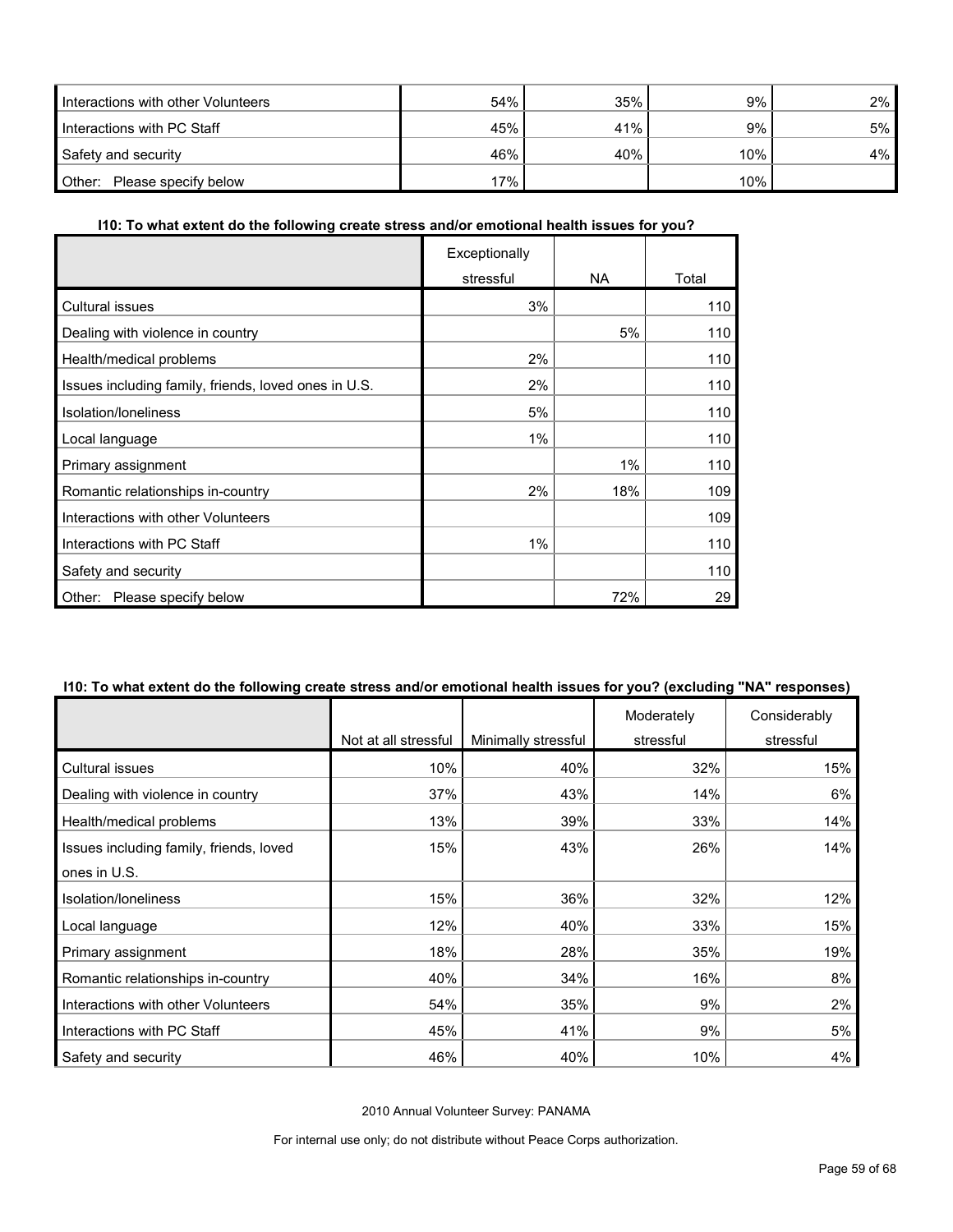|  | 110: To what extent do the following create stress and/or emotional health issues for you? (excluding "NA" responses) |  |  |  |  |
|--|-----------------------------------------------------------------------------------------------------------------------|--|--|--|--|
|--|-----------------------------------------------------------------------------------------------------------------------|--|--|--|--|

|                                         | Not at all stressful | Minimally stressful | Moderately<br>stressful | Considerably<br>stressful |
|-----------------------------------------|----------------------|---------------------|-------------------------|---------------------------|
|                                         |                      |                     |                         |                           |
| Cultural issues                         | 10%                  | 40%                 | 32%                     | 15%                       |
| Dealing with violence in country        | 37%                  | 43%                 | 14%                     | 6%                        |
| Health/medical problems                 | 13%                  | 39%                 | 33%                     | 14%                       |
| Issues including family, friends, loved | 15%                  | 43%                 | 26%                     | 14%                       |
| ones in U.S.                            |                      |                     |                         |                           |
| Isolation/loneliness                    | 15%                  | 36%                 | 32%                     | 12%                       |
| Local language                          | 12%                  | 40%                 | 33%                     | 15%                       |
| Primary assignment                      | 18%                  | 28%                 | 35%                     | 19%                       |
| Romantic relationships in-country       | 40%                  | 34%                 | 16%                     | 8%                        |
| Interactions with other Volunteers      | 54%                  | 35%                 | 9%                      | 2%                        |
| Interactions with PC Staff              | 45%                  | 41%                 | 9%                      | 5%                        |
| Safety and security                     | 46%                  | 40%                 | 10%                     | 4%                        |
| Other:<br>Please specify below          | 63%                  |                     | 38%                     |                           |

#### **I10: To what extent do the following create stress and/or emotional**

|                                         | Exceptionally |       |
|-----------------------------------------|---------------|-------|
|                                         | stressful     | Total |
| <b>Cultural issues</b>                  | 3%            | 110   |
| Dealing with violence in country        |               | 105   |
| Health/medical problems                 | 2%            | 110   |
| Issues including family, friends, loved | $2\%$         | 110   |
| ones in U.S.                            |               |       |
| Isolation/loneliness                    | 5%            | 110   |
| Local language                          | 1%            | 110   |
| Primary assignment                      |               | 109   |
| Romantic relationships in-country       | 2%            | 89    |
| Interactions with other Volunteers      |               | 109   |
| Interactions with PC Staff              | 1%            | 110   |
| Safety and security                     |               | 110   |
| Please specify below<br>Other:          |               | 8     |

#### **health issues for you? (excluding "NA" responses)**

#### **I10.TEXT: Description of "other" stress factor**

2010 Annual Volunteer Survey: PANAMA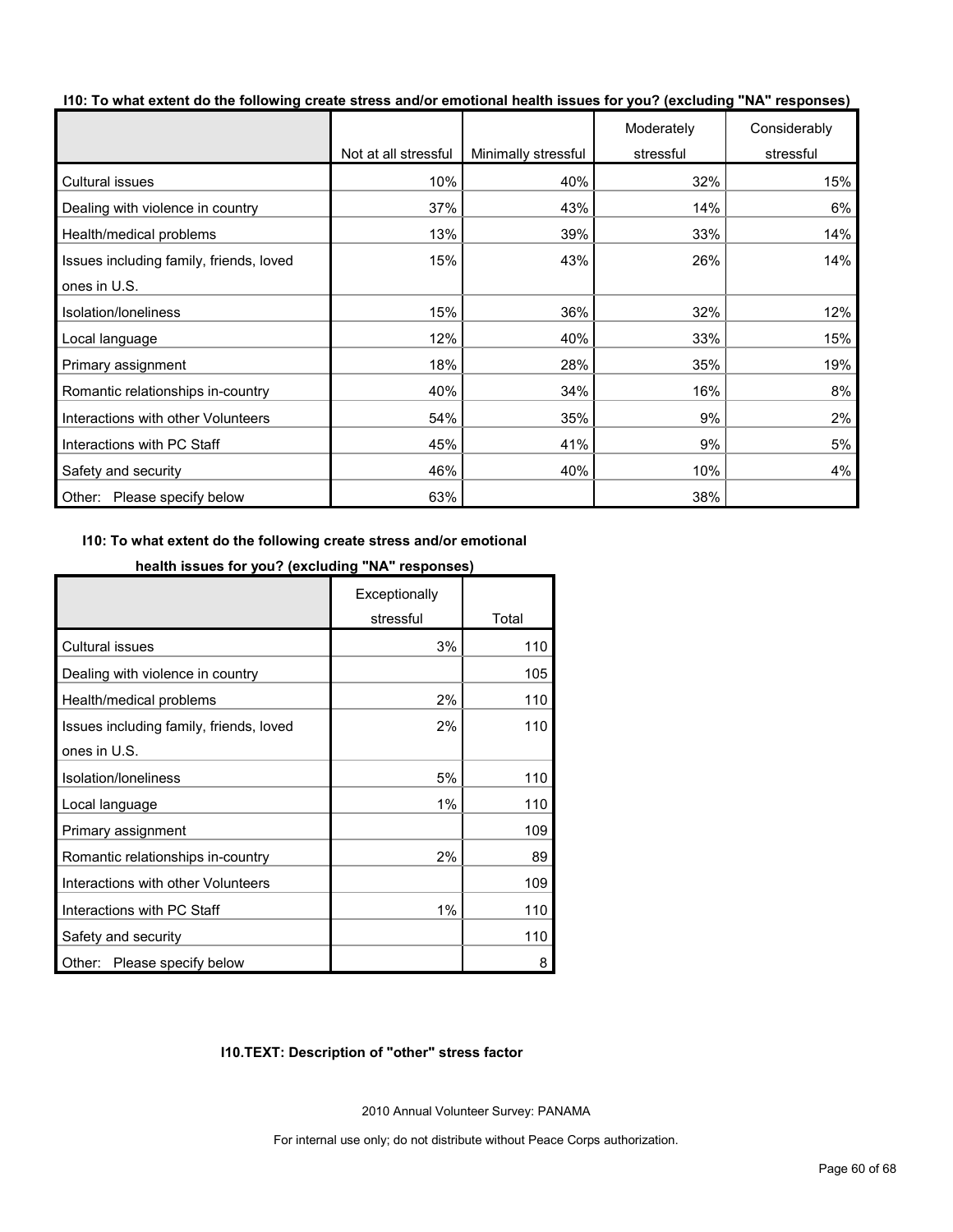|                                                | Percent | Number |  |
|------------------------------------------------|---------|--------|--|
| Open-ended results. Not responsive to request. |         |        |  |
|                                                |         |        |  |
|                                                |         |        |  |
| Total                                          | 100%    | 110    |  |

NOTE: Long PCV descriptions of "other" factors may have be cut off in this table. The complete text is available upon request from OSIRP.

|                                    |                      | % Using This          | <b>Total PCVs</b> |
|------------------------------------|----------------------|-----------------------|-------------------|
|                                    | <b>PCV Responses</b> | <b>Stress Reducer</b> | Responding        |
| Friends/family in U.S.             | 93                   | 88%                   |                   |
| PCVs outside my community          | 85                   | 80%                   |                   |
| Leave community for a time         | 85                   | 80%                   |                   |
| Pursue personal hobbies/interests  | 83                   | 78%                   |                   |
| Participate in sports/exercise     | 58                   | 55%                   |                   |
| Get involved in other projects     | 49                   | 46%                   |                   |
| My host family                     | 47                   | 44%                   |                   |
| Co-workers/friends (not PCVs)      | 43                   | 41%                   |                   |
| Meditate                           | 30                   | 28%                   |                   |
| PC in-country staff                | 20                   | 19%                   |                   |
| Pray                               | 16                   | 15%                   |                   |
| PCVs in my community               | 10                   | 9%                    |                   |
| Other activities                   | 7                    | 7%                    |                   |
| <b>Others</b>                      | 5                    | 5%                    |                   |
| Peer Support Network               | $\overline{2}$       | 2%                    |                   |
| Attend individual/group counseling | 1                    | 1%                    |                   |
| Office of Special Services         |                      |                       |                   |
| Total                              |                      |                       | 106               |

#### **I11: Please mark all of the typical ways in which you cope with stress.**

\*Percents total to more than 100% since Volunteers were asked to "mark all that apply."

**I11: Others I talk with to reduce stress**

Percent Number Open-ended results. Not responsive to request.

2010 Annual Volunteer Survey: PANAMA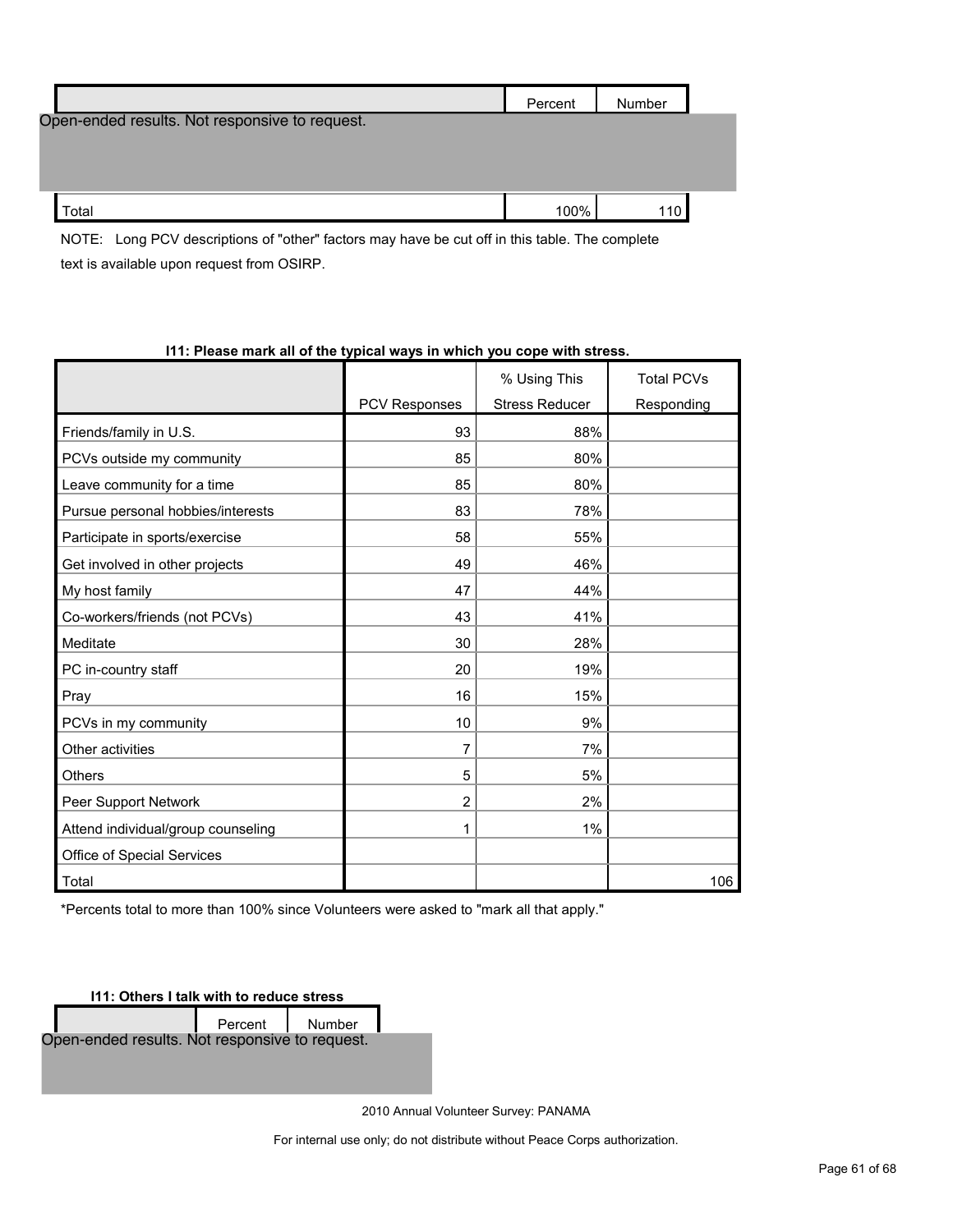| Open-ended results. Non-responsive to request. |      |  |  |  |  |
|------------------------------------------------|------|--|--|--|--|
|                                                |      |  |  |  |  |
| Гоtal                                          | 100% |  |  |  |  |

#### **I11: Other activities to reduce stress**

|                                                | Percent | Number |  |
|------------------------------------------------|---------|--------|--|
| Open-ended results. Not responsive to request. |         |        |  |
|                                                |         |        |  |
|                                                |         |        |  |
|                                                |         |        |  |
|                                                |         |        |  |
|                                                |         |        |  |
|                                                |         |        |  |
|                                                |         |        |  |
| Total                                          | 100%    | 110    |  |

#### **I8: When asked about ways of coping with stress, Volunteers who answered "No stress"**

|                       |     | Yes, I have no |       |
|-----------------------|-----|----------------|-------|
|                       | NA  | stress         | Total |
| <b>I</b> I11.NOSTRESS | 96% | 4%             |       |

### <span id="page-61-0"></span>**J. Overall Assessment of Your Peace Corps Service**

This section reports Volunteers' level of satisfaction with their Peace Corps service and their expectations about completing their service.

#### **J1: How personally rewarding do you find your--?**

|                             | Not at all | Minimally | Adequatelv | Considerably | Exceptionally | Total            |
|-----------------------------|------------|-----------|------------|--------------|---------------|------------------|
| Overall Peace Corps service |            | 3%        | $21\%$     | 43%          | 33%           | 109 <sub>l</sub> |

2010 Annual Volunteer Survey: PANAMA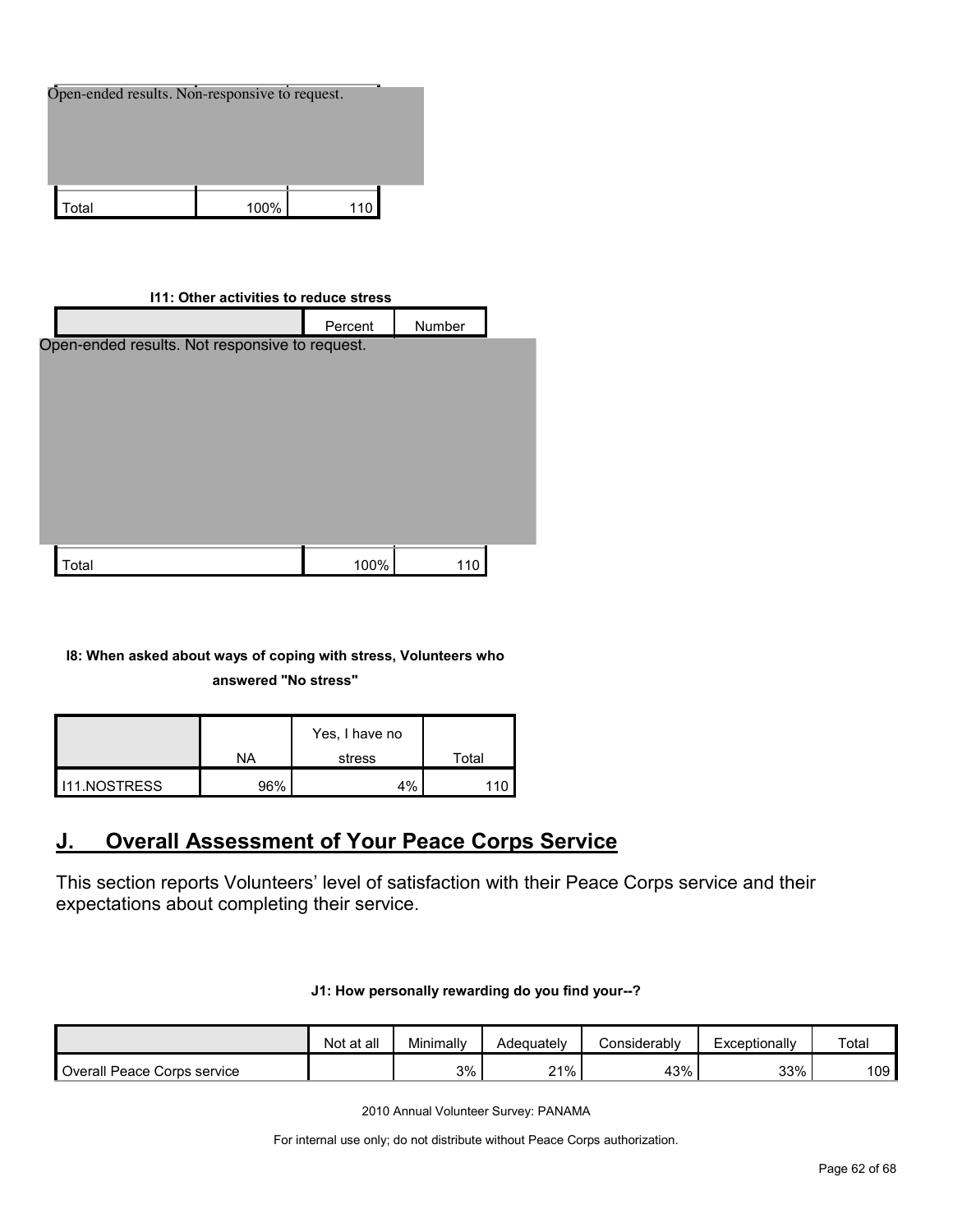| Community involvement                   |       | 2%    | 34% | 36% | 28% | 108 <sub>1</sub> |
|-----------------------------------------|-------|-------|-----|-----|-----|------------------|
| <b>Experience with other Volunteers</b> | $1\%$ | $9\%$ | 19% | 37% | 34% | 109              |
| Work with counterparts/community        |       | 6%    | 34% | 39% | 21% | 108 <sub>1</sub> |
| partners                                |       |       |     |     |     |                  |
| Experience with other host country      | $1\%$ | 11%   | 33% | 38% | 17% | 109              |
| nationals                               |       |       |     |     |     |                  |

NOTE: See the Open-Ended Responses Report for PCV comments on J7 "What has been the best aspect of your PC service?"

**J2: Today, would you make the same decision to join the Peace Corps?**

|               | No | Probably<br>not | Possibly | Probably | Definitely | Total |
|---------------|----|-----------------|----------|----------|------------|-------|
| $\sim$<br>ے ت |    | 3%              | 3%       | '7%      | 78%        | 109   |

**J3: Would you recommend Peace Corps service to others you think are qualified?**

|             | Νo | Probably not | Possibly | Probably | Definitely | Total |
|-------------|----|--------------|----------|----------|------------|-------|
| - 12<br>ט ו |    | $1\%$        | 5%       | 16%      | 79%        | 107   |

**J4: Do you intend to complete your Peace Corps service?**

|      | No    | Not sure | Yes | Might extend | $\tau$ otal |
|------|-------|----------|-----|--------------|-------------|
| - J4 | $1\%$ | 4%       | 57% | 39%          | 109         |

|  | J5: Would your host country benefit most if the Peace Corps program was---? |
|--|-----------------------------------------------------------------------------|
|--|-----------------------------------------------------------------------------|

|    |              |         | Refocused/redesig |                  |          |       |
|----|--------------|---------|-------------------|------------------|----------|-------|
|    | Discontinued | Reduced | ned               | Maintained as is | Expanded | Total |
| J5 |              | 6%      | 36%               | 36%              | 23%      | 109   |

NOTE: See the Open-Ended Responses Report for PCV comments on J6 "How can the PC better address the needs of your host country?"

## <span id="page-62-0"></span>**K. Demographics and Factors Affecting Extensions**

This section reports on the age and gender of all respondents. It also reports on the importance Volunteers place on various factors that may influence their decision to extend or not extend their service beyond two years. Volunteers who answered that they either were considering an extension or were already serving beyond two years were asked to rate nine "motivating" factors and nine

2010 Annual Volunteer Survey: PANAMA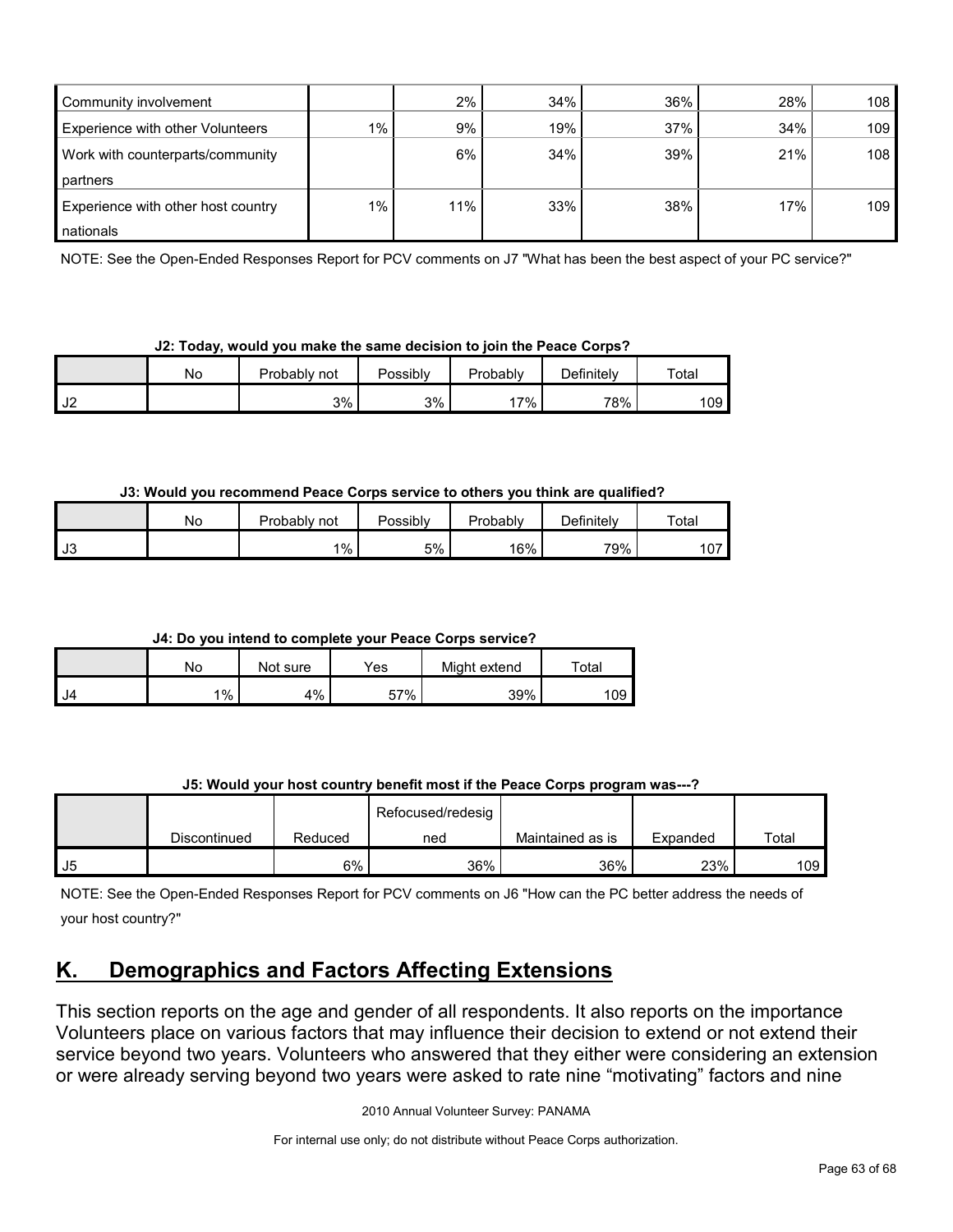"challenging" factors. Volunteers could also write in any of their own motivating or challenging factors not included in the list.

| K1: What is your age? |       |           |     |       |  |  |
|-----------------------|-------|-----------|-----|-------|--|--|
|                       | 20-29 | $30 - 49$ | 50+ | Total |  |  |
| AGE3grp               | 84%   | 9%        | 6%  | 08،   |  |  |

**K2: What is your gender?**

| . .    |        |      |       |  |  |
|--------|--------|------|-------|--|--|
|        | Female | Male | Total |  |  |
| GENDER | ᄃつ0/   | 48%  |       |  |  |

Other demographic tables are available upon request

#### **K8: Are you considering a 3rd year extension?**

|                                              | Percent | Number |
|----------------------------------------------|---------|--------|
| l No                                         | 44%     |        |
| May extend beyond my original COS date       | 48%     | 52     |
| I am now serving beyond my original COS date | 8%      | я      |
| <sup>-</sup> otal                            | 100%    | 108    |

#### **Ext Q1: Comparison of Reasons for Extending by Importance to PCVs Who May Extend Beyond COS**

|                                                      |               | Somewhat  |           |     |       |
|------------------------------------------------------|---------------|-----------|-----------|-----|-------|
|                                                      | Not Important | important | Important | NA. | Total |
| Ability to partner with an NGO and/or government     | 21%           | 44%       | 27%       | 8%  | 52    |
| counterpart                                          |               |           |           |     |       |
| Additional financial compensation (higher living     | 10%           | 50%       | 40%       |     | 52    |
| allowance, etc.)                                     |               |           |           |     |       |
| Flexibility to design my extension assignment        | 8%            | 12%       | 79%       | 2%  | 52    |
| Opportunity for more substantive work                | 2%            | 19%       | 79%       |     | 52    |
| Opportunity to finish or be more productive in my    | 8%            | 17%       | 69%       | 6%  | 52    |
| project                                              |               |           |           |     |       |
| Opportunity to serve in a different site, country or | 35%           | 25%       | 38%       | 2%  | 52    |
| project                                              |               |           |           |     |       |

2010 Annual Volunteer Survey: PANAMA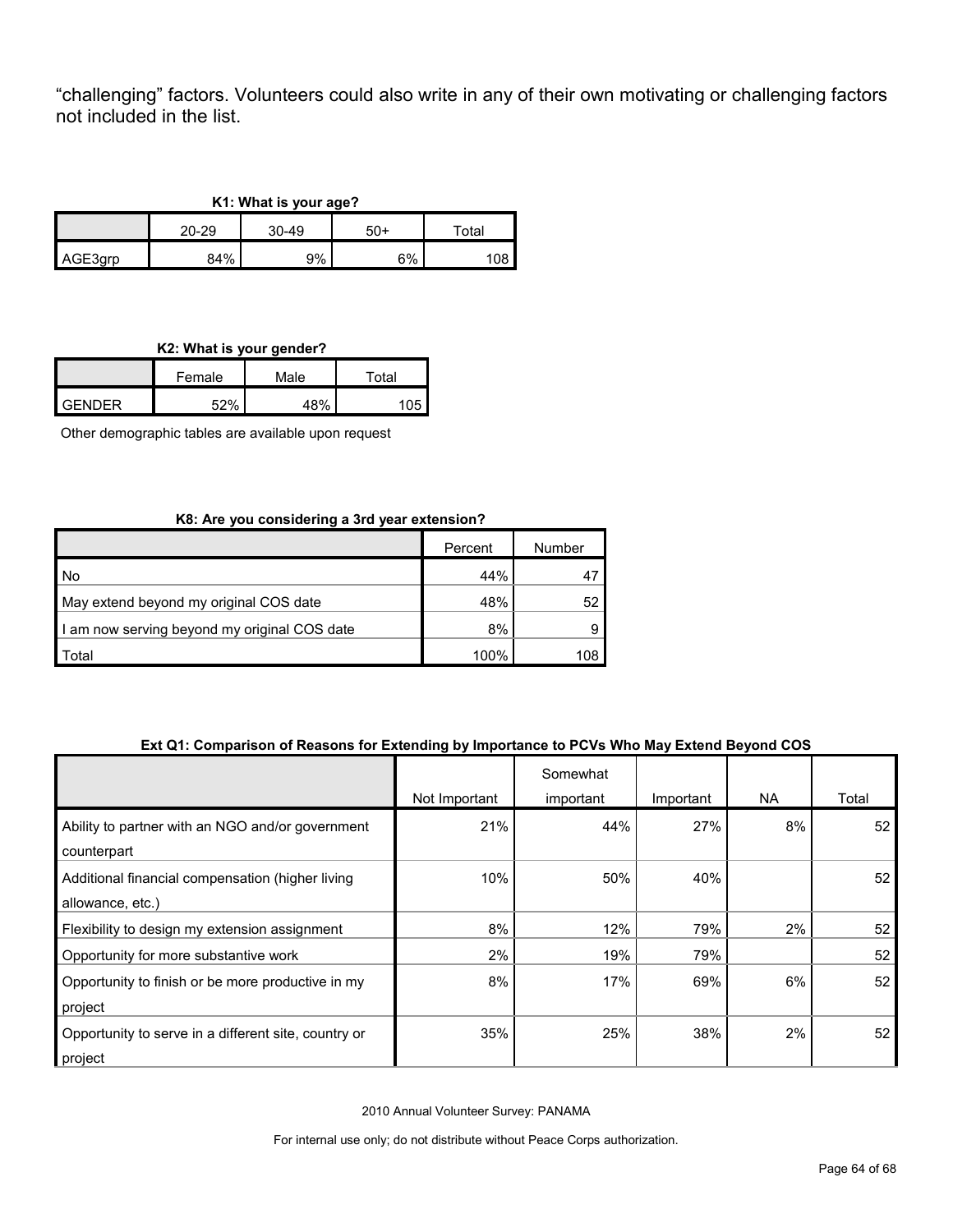| Opportunity to take on additional responsibilities with | 23% | 35% | 40% | 2%    | 52 |
|---------------------------------------------------------|-----|-----|-----|-------|----|
| PC at post                                              |     |     |     |       |    |
| Recognition of excellent performance                    | 21% | 33% | 44% | $2\%$ | 52 |
| Support from local Peace Corps staff                    | 20% | 41% | 39% |       | 51 |
| Other:<br>Please specify below                          |     | 6%  | 11% | 83%   | 18 |

NOTE: This table includes only PCVs who answered K8="May extend beyond my original COS date"

| Ext Q1: Comparison of Reasons for Extending by Importance to PCVs Serving an Extension |  |  |  |
|----------------------------------------------------------------------------------------|--|--|--|
|----------------------------------------------------------------------------------------|--|--|--|

|                                                         |               | Somewhat  |           |           |       |
|---------------------------------------------------------|---------------|-----------|-----------|-----------|-------|
|                                                         | Not Important | important | Important | <b>NA</b> | Total |
| Ability to partner with an NGO and/or government        | 33%           | 22%       | 33%       | 11%       | 9     |
| counterpart                                             |               |           |           |           |       |
| Additional financial compensation (higher living        | 22%           | 33%       | 44%       |           | 9     |
| allowance, etc.)                                        |               |           |           |           |       |
| Flexibility to design my extension assignment           |               | 44%       | 56%       |           | 9     |
| Opportunity for more substantive work                   |               |           | 100%      |           | 9     |
| Opportunity to finish or be more productive in my       | 22%           | 11%       | 67%       |           | 9     |
| project                                                 |               |           |           |           |       |
| Opportunity to serve in a different site, country or    | 11%           | 33%       | 33%       | 22%       | 9     |
| project                                                 |               |           |           |           |       |
| Opportunity to take on additional responsibilities with | 11%           | 33%       | 56%       |           | 9     |
| PC at post                                              |               |           |           |           |       |
| Recognition of excellent performance                    |               | 78%       | 22%       |           | 9     |
| Support from local Peace Corps staff                    |               | 44%       | 44%       | 11%       | 9     |
| Please specify below<br>Other:                          |               |           | 33%       | 67%       | 3     |

NOTE: This table includes only PCVs who answered K8="Now serving beyond my original COS date"

#### **Ext Q1: Comparison of Reasons for Extending by Importance to PCVs Who May Extend and PCVs Serving an Extension (excluding all "NA" responses)**

|                                                  | Are you considering a 3rd year extension? |           |           |       |  |
|--------------------------------------------------|-------------------------------------------|-----------|-----------|-------|--|
|                                                  | May extend beyond my original COS date    |           |           |       |  |
|                                                  |                                           | Somewhat  |           |       |  |
|                                                  | Not Important                             | important | Important | Total |  |
| Ability to partner with an NGO and/or government | 23%                                       | 48%       | 29%       | 48    |  |
| counterpart                                      |                                           |           |           |       |  |

2010 Annual Volunteer Survey: PANAMA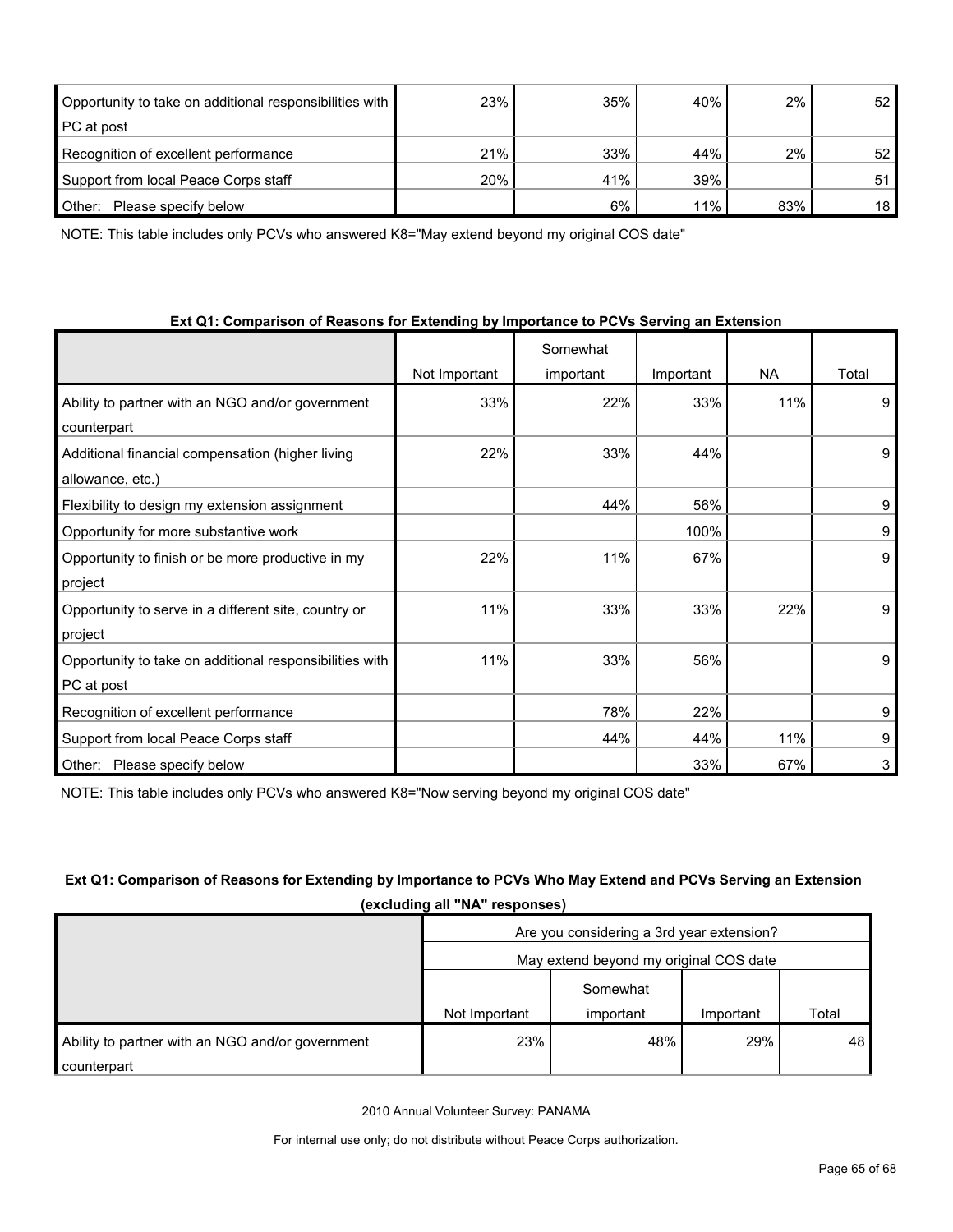| Additional financial compensation (higher living             | 10% | 50% | 40% | 52 |
|--------------------------------------------------------------|-----|-----|-----|----|
| allowance, etc.)                                             |     |     |     |    |
| Flexibility to design my extension assignment                | 8%  | 12% | 80% | 51 |
| Opportunity for more substantive work                        | 2%  | 19% | 79% | 52 |
| Opportunity to finish or be more productive in my project    | 8%  | 18% | 73% | 49 |
| Opportunity to serve in a different site, country or project | 35% | 25% | 39% | 51 |
| Opportunity to take on additional responsibilities with PC   | 24% | 35% | 41% | 51 |
| at post                                                      |     |     |     |    |
| Recognition of excellent performance                         | 22% | 33% | 45% | 51 |
| Support from local Peace Corps staff                         | 20% | 41% | 39% | 51 |
| Please specify below<br>Other:                               |     | 33% | 67% |    |

NOTE: See Open-Ended Responses Report for "other" reasons for extending beyond COS

### **Ext Q1: Comparison of Reasons for Extending by Importance to PCVs Who May Extend and PCVs Serving an Extension**

|                                                              | Are you considering a 3rd year extension?  |           |           |       |  |  |
|--------------------------------------------------------------|--------------------------------------------|-----------|-----------|-------|--|--|
|                                                              | am now serving beyond my original COS date |           |           |       |  |  |
|                                                              | Somewhat                                   |           |           |       |  |  |
|                                                              | Not Important                              | important | Important | Total |  |  |
| Ability to partner with an NGO and/or government             | 38%                                        | 25%       | 38%       | 8     |  |  |
| counterpart                                                  |                                            |           |           |       |  |  |
| Additional financial compensation (higher living             | 22%                                        | 33%       | 44%       | 9     |  |  |
| allowance, etc.)                                             |                                            |           |           |       |  |  |
| Flexibility to design my extension assignment                |                                            | 44%       | 56%       | 9     |  |  |
| Opportunity for more substantive work                        |                                            |           | 100%      | 9     |  |  |
| Opportunity to finish or be more productive in my project    | 22%                                        | 11%       | 67%       | 9     |  |  |
| Opportunity to serve in a different site, country or project | 14%                                        | 43%       | 43%       | 7     |  |  |
| Opportunity to take on additional responsibilities with PC   | 11%                                        | 33%       | 56%       | 9     |  |  |
| at post                                                      |                                            |           |           |       |  |  |
| Recognition of excellent performance                         |                                            | 78%       | 22%       | 9     |  |  |
| Support from local Peace Corps staff                         |                                            | 50%       | 50%       | 8     |  |  |
| Other: Please specify below                                  | 100%                                       |           |           |       |  |  |

**(excluding all "NA" responses)**

NOTE: See Open-Ended Responses Report for "other" reasons for extending beyond COS

#### **Ext Q2: Comparison of Reasons for Not Extending by Importance to PCVs Who May Serve Beyond COS**

|               | - omewhat |           |           |       |
|---------------|-----------|-----------|-----------|-------|
| Not Important | important | Important | <b>NA</b> | Total |

2010 Annual Volunteer Survey: PANAMA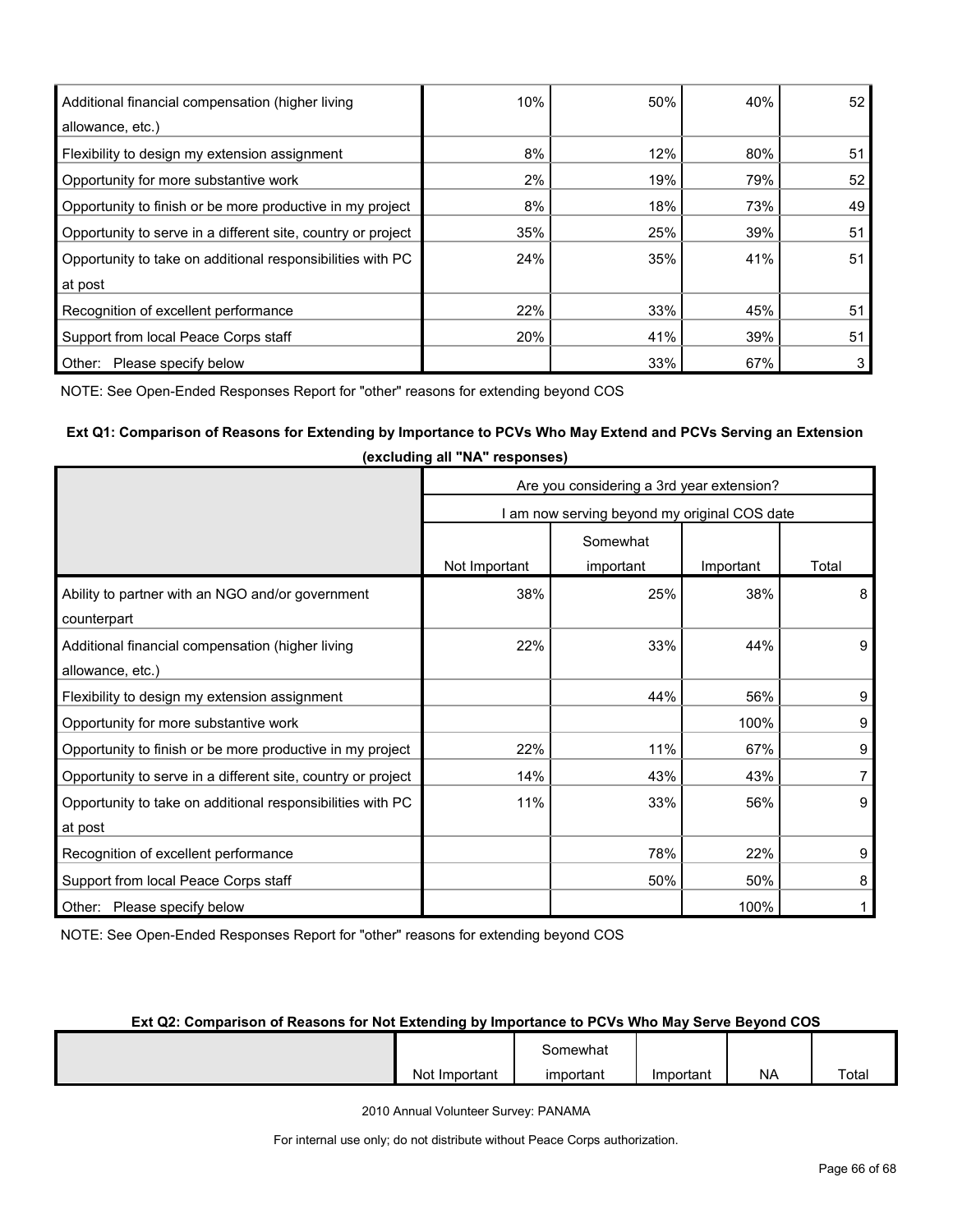| Adjustment to new country or site                     | 36% | 34% | 10% | 20% | 50 |
|-------------------------------------------------------|-----|-----|-----|-----|----|
| Bureaucratic challenges related to extension          | 32% | 22% | 34% | 12% | 50 |
| process                                               |     |     |     |     |    |
| Delaying the pursuit of professional/educational      | 25% | 25% | 42% | 8%  | 48 |
| opportunities                                         |     |     |     |     |    |
| Family and personal reasons                           | 12% | 26% | 54% | 8%  | 50 |
| Feeling that I am ready to go home                    | 10% | 36% | 48% | 6%  | 50 |
| Fellow Volunteers are leaving/have left               | 28% | 44% | 18% | 10% | 50 |
| Lack of information about/difficulty defining the 3rd | 37% | 41% | 14% | 8%  | 49 |
| year extension role                                   |     |     |     |     |    |
| Lack of professional development opportunities        | 28% | 42% | 14% | 16% | 50 |
| Lack of support from Peace Corps staff                | 26% | 36% | 22% | 16% | 50 |
| Other:<br>Please specify below                        | 6%  | 6%  | 6%  | 83% | 18 |

NOTE: This table includes only PCVs who answered K8="May extend beyond my original COS date"

| $\frac{1}{2}$ . The companion of Rodovic for Rot Extensing by importance to Ford Corring Beyond COD |               |           |           |           |       |
|-----------------------------------------------------------------------------------------------------|---------------|-----------|-----------|-----------|-------|
|                                                                                                     |               | Somewhat  |           |           |       |
|                                                                                                     | Not Important | important | Important | <b>NA</b> | Total |
| Adjustment to new country or site                                                                   | 33%           |           | 33%       | 33%       | 9     |
| Bureaucratic challenges related to extension                                                        | 33%           | 22%       | 11%       | 33%       | 9     |
| process                                                                                             |               |           |           |           |       |
| Delaying the pursuit of professional/educational                                                    | 11%           | 44%       | 22%       | 22%       | 9     |
| opportunities                                                                                       |               |           |           |           |       |
| Family and personal reasons                                                                         |               | 44%       | 33%       | 22%       | 9     |
| Feeling that I am ready to go home                                                                  | 33%           |           | 44%       | 22%       | 9     |
| Fellow Volunteers are leaving/have left                                                             | 22%           | 22%       | 33%       | 22%       | 9     |
| Lack of information about/difficulty defining the 3rd                                               | 22%           | 33%       | 11%       | 33%       | 9     |
| year extension role                                                                                 |               |           |           |           |       |
| Lack of professional development opportunities                                                      | 33%           | 11%       | 33%       | 22%       | 9     |
| Lack of support from Peace Corps staff                                                              | 22%           | 33%       | 22%       | 22%       | 9     |
| Other: Please specify below                                                                         |               |           | 33%       | 67%       | 3     |

**Ext Q2: Comparison of Reasons for Not Extending by Importance to PCVs Serving Beyond COS**

NOTE: This table includes only PCVs who answered K8="Now serving beyond my original COS date"

### **Ext Q2: Comparison of Reasons for Not Extending by Importance to PCVs Who May Extend and PCVs Serving an Extension (excluding all "NA" responses)**

2010 Annual Volunteer Survey: PANAMA